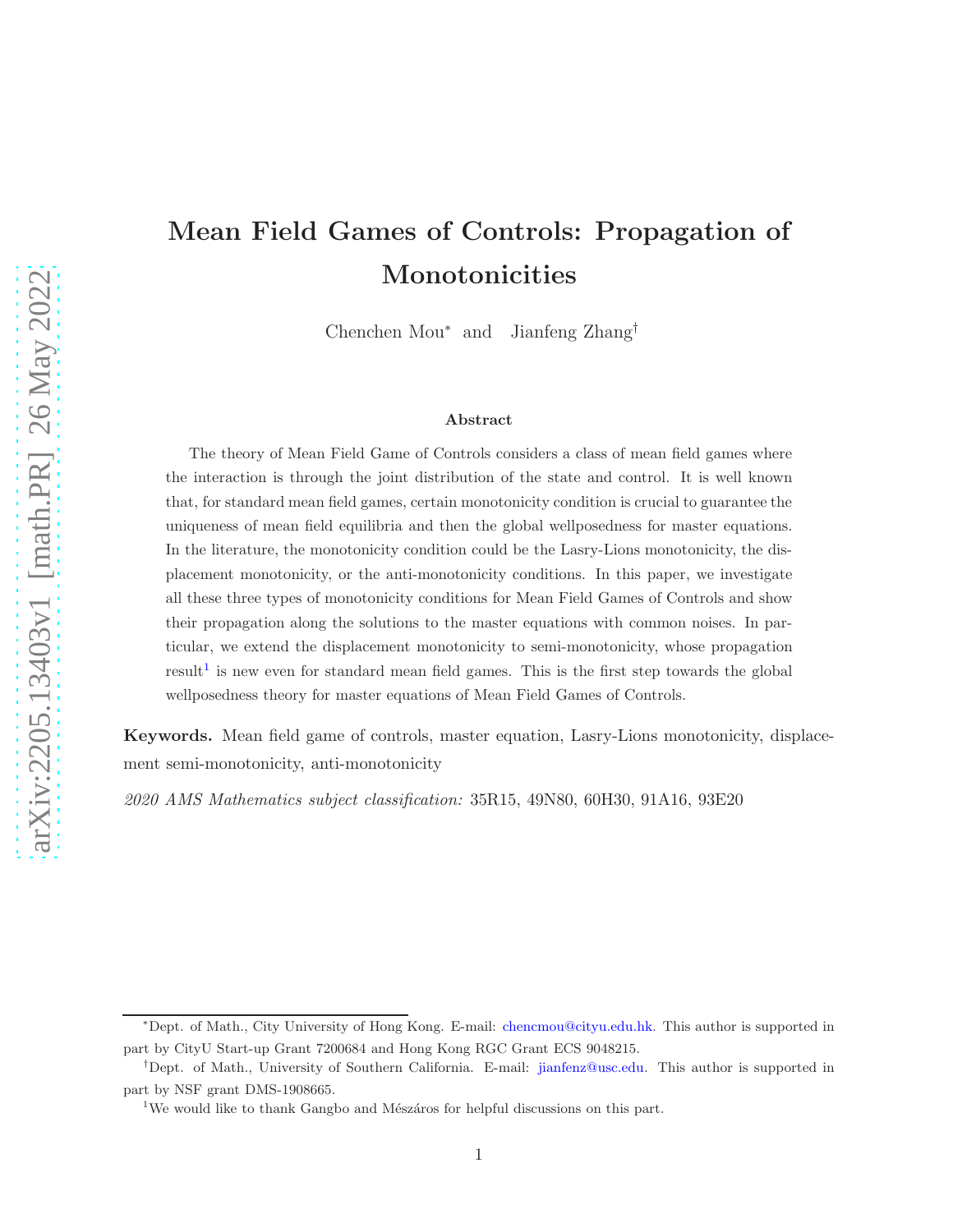### 1 Introduction

The theory of Mean Field Games (MFGs) was introduced independently by Huang-Caines-Malhamé  $[8]$  and Lasry-Lions  $[31]$ . Since then, its literature has witnessed a vast increase in various directions and the theory turns out to be extremely rich in applications, including economics  $[1, 32]$  $[1, 32]$ , engineering  $[9, 10]$  $[9, 10]$ , finance  $[29, 30]$  $[29, 30]$ , social science  $[4, 21]$  $[4, 21]$  and many others. We refer to Lions [\[33\]](#page-31-4), Cardaliaguet [\[11\]](#page-29-4) and Bensoussan-Frehse-Yam [\[5\]](#page-29-5) for the introduction of the subject in the early stage and Camona-Delarue [\[15,](#page-30-1) [16\]](#page-30-2) and Cardaliaguet-Porretta [\[13\]](#page-29-6) for more recent developments. Such problems consider limit behavior of large systems where the agents interact with each other in some symmetric way, with the systemic risk as a notable application. The master equation, introduced by Lions [\[33\]](#page-31-4), characterizes the value of the MFG provided there is a unique mean field equilibrium. It plays the role of the PDE in the standard literature of controls/games, and is a powerful tool in the mean field framework. The main feature of the master equation is that its state variables include a probability measure  $\mu$ , representing the distribution of the population, so it can be viewed as a PDE on the Wasserstein space of probability measures.

In a standard MFG, the interaction is only through the law of the state. In many applications, however, the interaction could be through the joint law of the state and the control. Such a game is called a Mean Field Game of Controls (MFGCs), which was also termed as extended MFGs in the early stage. To be precise, let  $B$  and  $B^0$  stand for the idiosyncratic and common noises respectively. Given an  $\mathbb{F}^{B^0}$ -adapted stochastic measure flow  $\{\nu.\} = {\{\nu_t\}}_{t \in [0,T]} \subset \mathcal{P}_2(\mathbb{R}^{2d})$ , we denote its first marginal by  $\mu_t := \pi_{1\#}\nu_t \in \mathcal{P}_2(\mathbb{R}^d)$  where  $\pi_1(x, a) = x$ , for any  $(x, a) \in \mathbb{R}^d \times \mathbb{R}^d$ , is a projection. Given above  $\{\nu.\}$ , we would like to minimize the following cost functional over all admissible controls  $\alpha : [0, T] \times \mathbb{R}^d \times C([0, T]; \mathbb{R}^d) \to \mathbb{R}^d$ : for any  $\xi \in \mathbb{L}^2(\mathcal{F}_0, \mathbb{R}^d)$ ,

$$
J(\xi, \{\nu.\}; \alpha) := \mathbb{E}\Big[g(X_T^{\xi, \{\nu.\}, \alpha}, \mu_T) + \int_0^T f(X_t^{\xi, \{\nu.\}, \alpha}, \alpha(t, X_t^{\xi, \{\nu.\}, \alpha}, B_{[0, t]}^0), \nu_t)dt\Big],\tag{1.1}
$$

where, for a constant  $\beta \geq 0$ ,

$$
X_t^{\xi,\{\nu,\},\alpha} = \xi + \int_0^t b(X_s^{\xi,\{\nu,\},\alpha}, \alpha(X_s^{\xi,\{\nu,\},\alpha}, B_{[0,s]}^0), \nu_s)ds + B_t + \beta B_t^0. \tag{1.2}
$$

Here the running drift and cost  $b, f$  depend on the joint law of the state and control, while the terminal cost g depends on the law of the state only. We call  $(\alpha^*, {\{\nu^*}\})$  a Nash equilibrium if

$$
\alpha^* := \arg\max_{\alpha} J(\xi, \{\nu^*\}; \alpha), \quad \text{and} \quad \nu_t^* = \mathcal{L}_{X_t^{\xi, \{\nu^*\}, \alpha^*} | \mathcal{F}_t^{B^0}}.
$$

Introduce the Hamiltonian H:

$$
H(x, p, \nu) := \inf_{a \in \mathbb{R}^d} \left[ p \cdot b(x, a, \nu) + f(x, a, \nu) \right],
$$
 with an optimal argument  $a^* = \phi(x, p, \nu)$ . (1.3)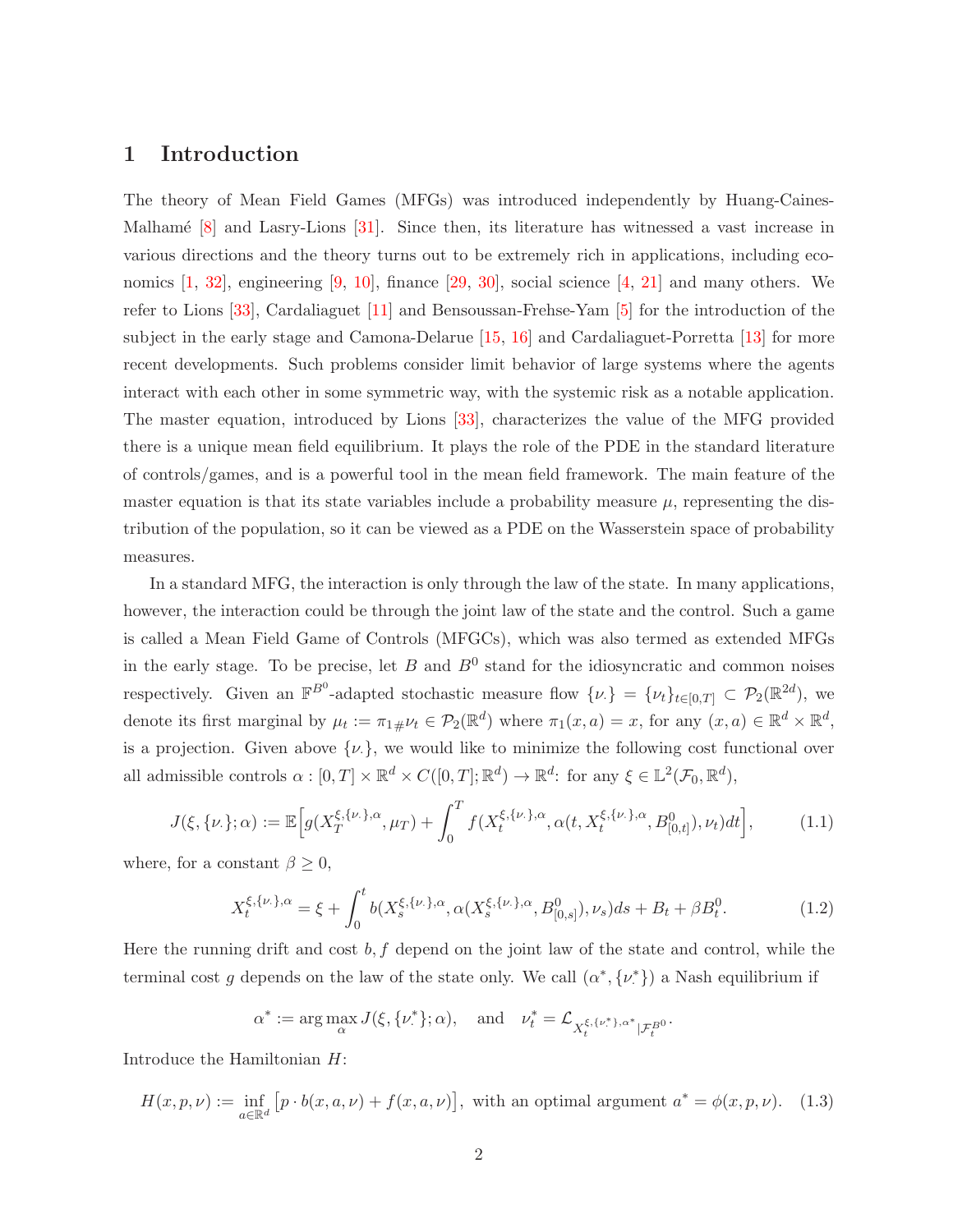The above problem leads to the following MFGC system of forward-backward stochastic partial differential equations (FBSPDEs) with a solution  $({\mu},{\mu},{\nu})$ :

<span id="page-2-0"></span>
$$
d\mu_t(x) = \left[\frac{\hat{\beta}^2}{2}\text{tr}\left(\partial_{xx}\mu_t(x)\right) - \text{div}\left(\mu_t(x)\partial_p H(x, \partial_x u(t, x), \nu_t)\right)\right]dt - \beta\partial_x\mu_t(x) \cdot dB_t^0;
$$
  
\n
$$
du(t, x) = v(t, x) \cdot dB_t^0 - \left[\frac{\hat{\beta}^2}{2}\text{tr}\left(\partial_{xx}u(t, x)\right) + \beta\text{tr}\left(\partial_x v^\top(t, x)\right) + H(x, \partial_x u(t, x), \nu_t)\right]dt;
$$
  
\n
$$
\nu_t = (id, \phi(\cdot, \partial_x u(t, \cdot), \nu_t))_\# \mu_t; \qquad \hat{\beta}^2 = 1 + \beta^2;
$$
  
\n
$$
\mu_0 = \mathcal{L}_\xi, \quad u(T, x) = G(x, \mu_T).
$$
\n(1.4)

The wellposedness of the above MFGC system has been investigated by many authors in recent years, essentially in the case  $\beta = 0$  and  $b(x, a, \nu) = a$ . For example, Gomes-Patrizi-Voskanyan [\[23\]](#page-30-3), Kobeissi [\[28\]](#page-31-5), Graber-Mayorga [\[26\]](#page-30-4) investigated the system under some smallness conditions, and the global wellposedness (especially the uniqueness) was studied by Gomes-Voskanyan [\[24,](#page-30-5) [25\]](#page-30-6), Carmona-Lacker [\[17\]](#page-30-7), Carmona-Delarue [\[15\]](#page-30-1), Cardaliaguet-Lehalle [\[12\]](#page-29-7), Kobeissi [\[27\]](#page-30-8), under the crucial Lasry-Lions monotonicity condition. We also refer to Djete [\[19\]](#page-30-9) for some convergence analysis from N-player games to MFGCs and Achdou-Kobeissi [\[2\]](#page-28-1) for some numerical studies of MFGCs, without requiring the uniqueness of the equilibria. However, to our best knowledge, the wellposedness of master equations for MFGCs remains completely open. We recall that the master equation is the PDE to characterize the value function  $V$  of the MFGC, provided the equilibrium is unique, and it also serves as the decoupling function  $V$  of the MFGC system  $(1.4)$ :

$$
u(t, x) = V(t, x, \mu_t).
$$

The monotonicity condition is to guarantee the uniqueness of the mean field equilibria, and then the global wellposedness of MFG master equations. There are three types of monotonicity conditions in the literature for master equations of standard MFGs: the Lasry-Lions monotonicity, the displacement monotonicity and the anti-monotonicity. The Lasry-Lions monotonicity, introduced by Lions [\[33\]](#page-31-4) and extensively used in the literature, can be formulated as following: for any  $\xi, \eta \in \mathbb{L}^2(\mathcal{F}; \mathbb{R}^d)$  and their independent copies  $\tilde{\xi}, \tilde{\eta}$ ,

$$
\mathbb{E}\Big[\langle \partial_{x\mu} G(\xi,\mathcal{L}_{\xi},\tilde{\xi})\tilde{\eta},\eta \rangle\Big] \ge 0. \tag{1.5}
$$

The displacement monotonicity, originating in Ahuja [\[3\]](#page-29-8), is

$$
\mathbb{E}\Big[\langle \partial_{x\mu}G(\xi,\mathcal{L}_{\xi},\tilde{\xi})\tilde{\eta},\eta\rangle + \langle \partial_{xx}G(\xi,\mathcal{L}_{\xi})\eta,\eta\rangle\Big] \geq 0, \tag{1.6}
$$

which can be further weaken to the displacement semi-monotonicity: for some constant  $\lambda \geq 0$ ,

$$
\mathbb{E}\Big[\langle \partial_{x\mu} G(\xi,\mathcal{L}_{\xi},\tilde{\xi})\tilde{\eta},\eta \rangle + \langle \partial_{xx} G(\xi,\mathcal{L}_{\xi})\eta,\eta \rangle + \lambda |\eta|^2\Big] \ge 0. \tag{1.7}
$$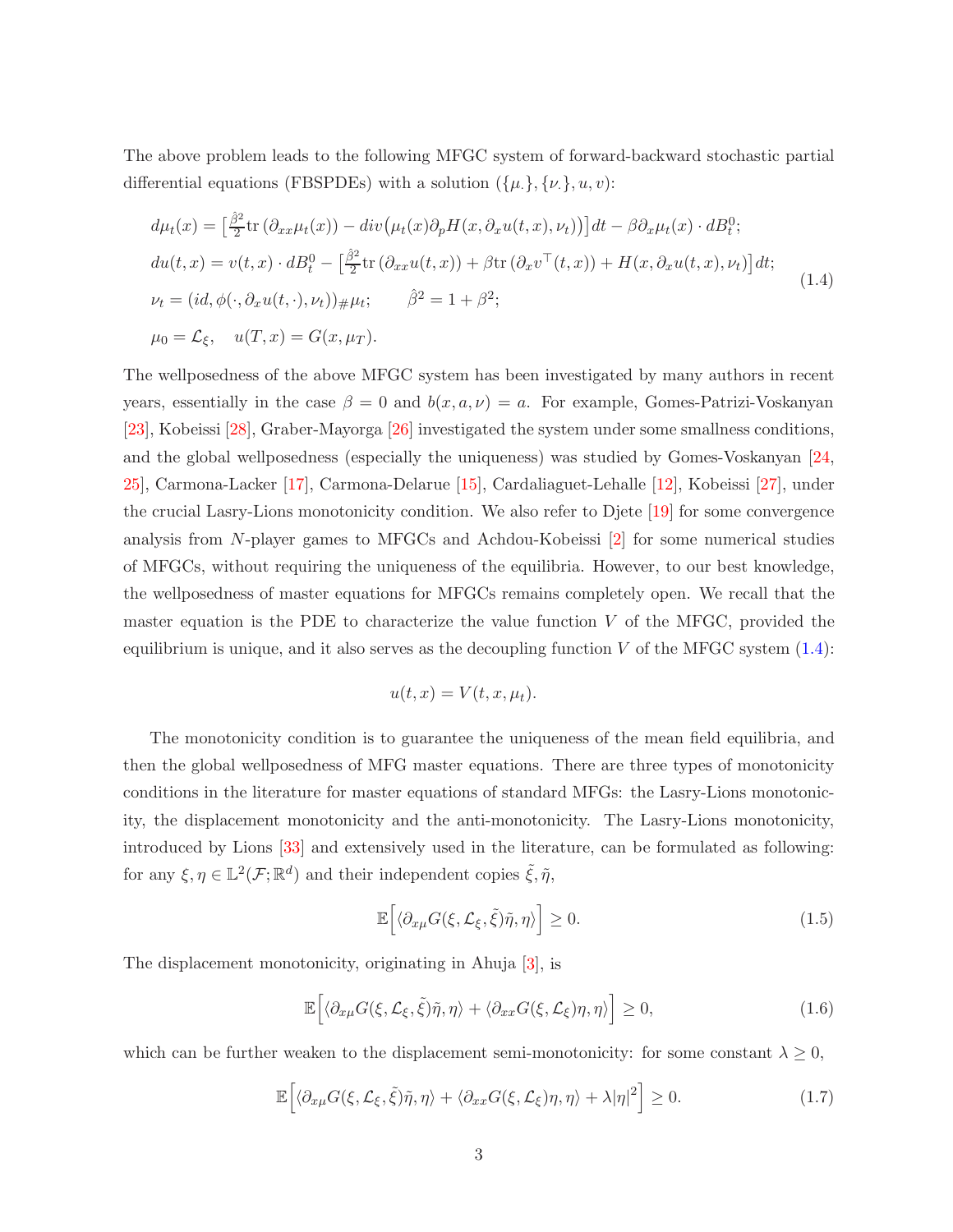See, e.g., Bensoussan-Graber-Yam [\[6\]](#page-29-9) and Gangbo-Meszaros-Mou-Zhang [\[20\]](#page-30-10). The anti-monotonicity, recently introduced by the authors [\[34\]](#page-31-6), takes the following form

$$
\tilde{\mathbb{E}}\Big[\lambda_0 \langle \partial_{xx} G(\xi, \mathcal{L}_{\xi}) \eta, \eta \rangle + \lambda_1 \langle \partial_{x\mu} G(\xi, \mathcal{L}_{\xi}, \tilde{\xi}) \tilde{\eta}, \eta \rangle \n+ |\partial_{xx} G(\xi, \mathcal{L}_{\xi}) \eta|^2 + \lambda_2 \Big|\tilde{\mathbb{E}}[\partial_{x\mu} G(\xi, \mathcal{L}_{\xi}, \tilde{\xi}) \tilde{\eta}]\Big|^2 - \lambda_3 |\eta|^2\Big] \leq 0,
$$
\n(1.8)

for some appropriate constants  $\lambda_0 > 0$ ,  $\lambda_1 \in \mathbb{R}$ ,  $\lambda_2 > 0$ ,  $\lambda_3 \geq 0$ . It is worth noting that if G is Lasry-Lions monotone and  $\partial_{xx}G$  is bounded, then G is displacement semi-monotone.

In [\[20,](#page-30-10) [34\]](#page-31-6) we made a simple but crucial observation: the propagation of a monotonicity is crucial for the global wellposedness of the (standard) MFG master equations. That is, provided the terminal condition G satisfies one of the above three types of monotonicity conditions, if one can show a priori that any classical solution  $V$  of the master equation satisfies the same type of monotonicity for all time  $t$ , then one can establish the global wellposedness of the master equation, which in turn will imply the uniqueness of mean field equilibria and the convergence from the N-player game to the MFG. Our goal is to extend all these results to MFGCs, but in this paper we focus only on the propagation of these three types of monotonicities. That is, we shall follow the approach in [\[20,](#page-30-10) [34\]](#page-31-6) to find sufficient conditions on the Hamiltonian  $H$ (or alternatively on b and f) so that the monotonicity of G can be propagated along  $V(t, \cdot, \cdot)$ , provided the master equation has a classical solution  $V$ . We shall leave the global wellposedness of the master equations and the convergence of the N-player games to an accompanying paper.

The Lasry-Lions monotonicity condition has already been used to study the MFGC system  $(1.4)$ , as mentioned earlier. It is observed in [\[20\]](#page-30-10) that, for standard MFGs with non-separable  $f$ , the Lasry-Lions monotonicity can hardly be propagated. The extra dependence on the law of the control actually helps for propagating the Lasry-Lions monotonicity, in particular, the separability of f is not required anymore.

The displacement semi-monotonicity condition has been introduced in [\[20\]](#page-30-10), however, only the propagation of displacement monotonicity is established there. In this paper, we manage to propagate the displacement semi-monotonicity for MFGCs, so it improves the result of [\[20\]](#page-30-10) even for standard MFGs. In particular, by combining with the arguments in [\[20\]](#page-30-10), we obtain easily the global wellposedness result of standard MFG master equations under displacement semimonotonicity conditions. We remark again the the displacement semi-monotonicity is weaker than both displacement monotonicity and Lasry-Lions monotonicity (provided  $\partial_{xx}V$  is bounded, which is typically the case), so in this sense our result provides a unified framework for the wellposedness theory of master equations under the Lasry-Lions monotonicity and displacement monotonicity conditions.

Another feature of our results is that we allow for a general form of the drift b. In the literature, one typically sets  $b(\cdot, a, \cdot) = a$  (or slightly more general forms), and then focuses on appropriate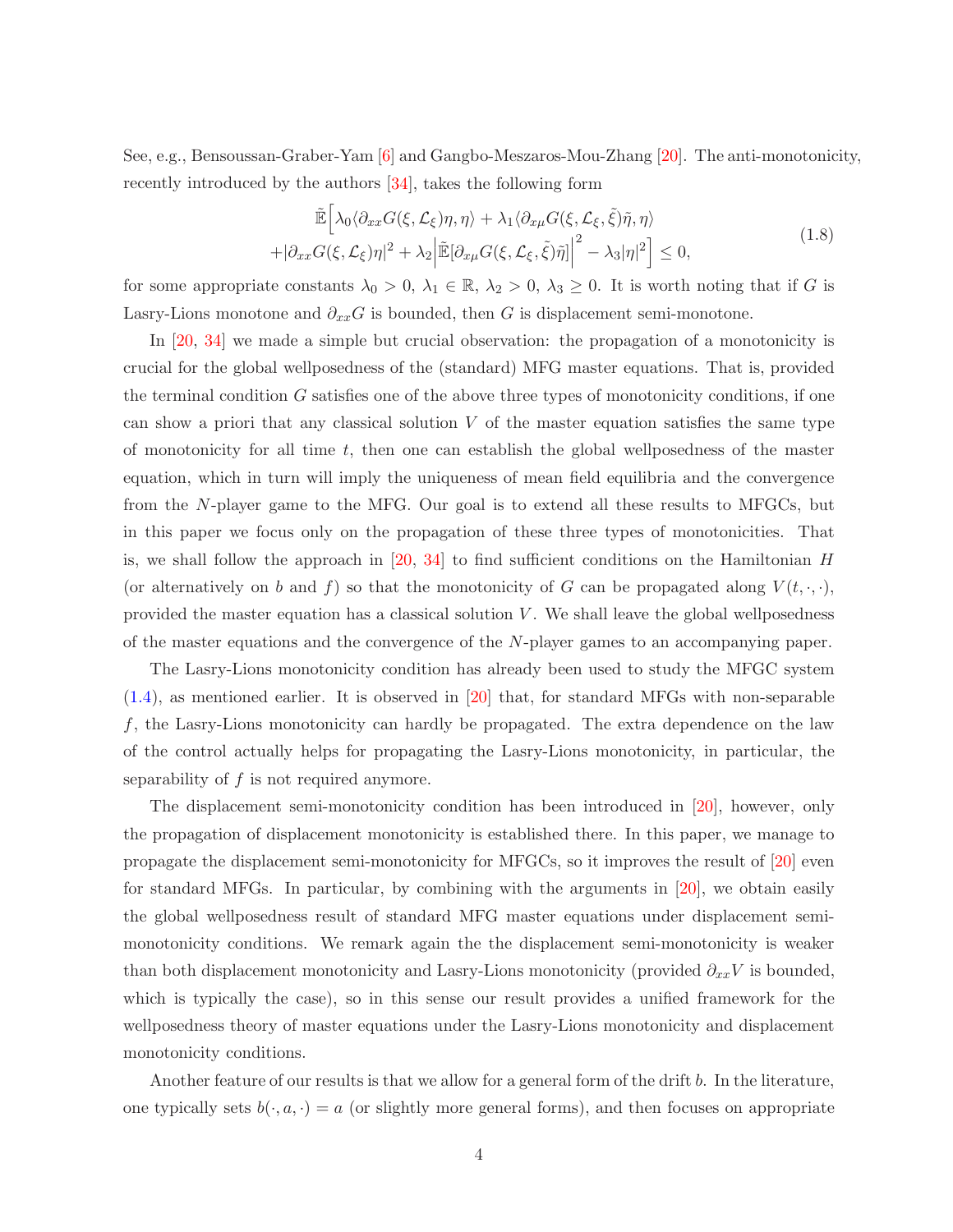monotonicity conditions of f to ensure the uniqueness of the mean field equilibria and/or the wellposedness of the master equations. However, for a general  $b$ , especially when  $b$  depends on the law (of the state and/or the control), it does not make sense to propose monotonicity condition on  $f$  alone. A conceivable notion of monotonicity on the general  $b$  has never been studied, to our best knowledge. Our approach works on the Hamiltonian  $H$  directly, which has the mixed impacts of  $b$  and  $f$  together. Again, our results are new in this aspect even for standard MFGs.

The rest of the paper is organized as follows. In Section [2](#page-4-0) we introduce MFGCs. In Section [3](#page-10-0) we introduce the master equation and the notions of monotonicities. In Sections [4,](#page-13-0) [5,](#page-19-0) and [6](#page-24-0) we propagate the three types of monotonicities, one in each section. In particular, in Subsection [5.1](#page-23-0) we also establish the global wellposedness of standard MFG master equations under displacement semi-monotonicity conditions.

## <span id="page-4-0"></span>2 Mean Field Games of Controls

Let d be a dimension;  $[0, T]$  a fixed finite time horizon;  $(\Omega, \mathcal{F}, \mathbb{F}, \mathbb{P})$  a filtered probability space; B and  $B^0$  independent d-dimensional Brownian motions; and we assume  $\mathcal{F}_0$  is rich enough to support any probability measures with finite second moment. Denote

$$
\mathcal{F}_t^0:=\mathcal{F}_t^{B^0},\quad \mathcal{F}_t^1:=\mathcal{F}_t^B\vee\mathcal{F}_0,\quad \mathcal{F}_t:=\mathcal{F}_t^0\vee\mathcal{F}_t^1.
$$

For any dimension k and any constant  $p \geq 1$ , let  $\mathcal{P}(\mathbb{R}^k)$  denote the set of probability measures on  $\mathbb{R}^k$ , and  $\mathcal{P}_p(\mathbb{R}^k)$  the subset of  $\mu \in \mathcal{P}(\mathbb{R}^k)$  with finite p-th moment, equipped with the p-Wasserstein distance  $W_p$ . Moreover, for any sub- $\sigma$ -algebra  $\mathcal{G} \subset \mathcal{F}$ ,  $\mathbb{L}^p(\mathcal{G})$  denotes the set of  $\mathbb{R}^k$ -valued,  $\mathcal{G}$ measurable, and p-integrable random variables; and for any  $\mu \in \mathcal{P}_p(\mathbb{R}^k)$ ,  $\mathbb{L}^p(\mathcal{G};\mu)$  denotes the set of  $\xi \in \mathbb{L}^p(\mathcal{G})$  with law  $\mathcal{L}_\xi = \mu$ . Similarly, for any filtration  $\mathbb{G}$ ,  $\mathbb{L}(\mathbb{G};\mathbb{R}^k)$  denotes the set of G-progressively measurable  $\mathbb{R}^k$ -valued processes. Throughout the paper, for any  $X \in \mathbb{L}(\mathbb{F}; \mathbb{R}^k)$ , we use the notations  $\tilde{X}, \bar{X}$  etc to denote conditionally independent copies of X, conditional on  $\mathbb{F}^0$ , on possibly enlarged probability spaces, and  $\mathbb{E}, \mathbb{E}$  are the corresponding expectation operator. In particular, when  $X \in \mathbb{L}(\mathbb{F}^1;\mathbb{R}^k)$ , then  $\tilde{X}, \bar{X}$  are independent copies. We use similar notations for (conditionally) independent copies of random variables, and refer to [\[20\]](#page-30-10) for more details.

For a continuous function  $U: \mathcal{P}_2(\mathbb{R}^k) \to \mathbb{R}$ , we recall its linear functional derivative  $\frac{\delta U}{\delta \mu}$ :  $\mathcal{P}_2(\mathbb{R}^k)\times\mathbb{R}^k\to\mathbb{R}$  and Lions derivative  $\partial_\mu U:\mathcal{P}_2(\mathbb{R}^k)\times\mathbb{R}^k\to\mathbb{R}^k$ . We say  $U\in\mathcal{C}^1(\mathcal{P}_2(\mathbb{R}^k))$  if  $\partial_\mu U$ exists and is continuous on  $\mathcal{P}_2(\mathbb{R}^k) \times \mathbb{R}^k$ , and we note that  $\partial_\mu U(\mu, \tilde{x}) = \partial_{\tilde{x}} \frac{\delta U}{\delta \mu}(\mu, \tilde{x})$ . Similarly we can define the second order derivative  $\partial_{\mu\mu}U(\mu, \tilde{x}, \bar{x})$ , and we say  $U \in C^2(\mathcal{P}_2(\mathbb{R}^k))$  if  $\partial_{\mu}U$ ,  $\partial_{\tilde{x}\mu}U$ and  $\partial_{\mu\mu}U$  exist and are continuous. We refer to [\[15,](#page-30-1) Chapter 5] or [\[22\]](#page-30-11) for more details.

Our mean field game of controls (MFGC) will depend on the following data:

$$
b:\mathbb{R}^{2d}\times\mathcal{P}_2(\mathbb{R}^{2d})\to\mathbb{R}^d;\quad f:\mathbb{R}^{2d}\times\mathcal{P}_2(\mathbb{R}^{2d})\to\mathbb{R};\quad G:\mathbb{R}^d\times\mathcal{P}_2(\mathbb{R}^d)\to\mathbb{R};\quad\text{and}\quad\beta\in[0,\infty).
$$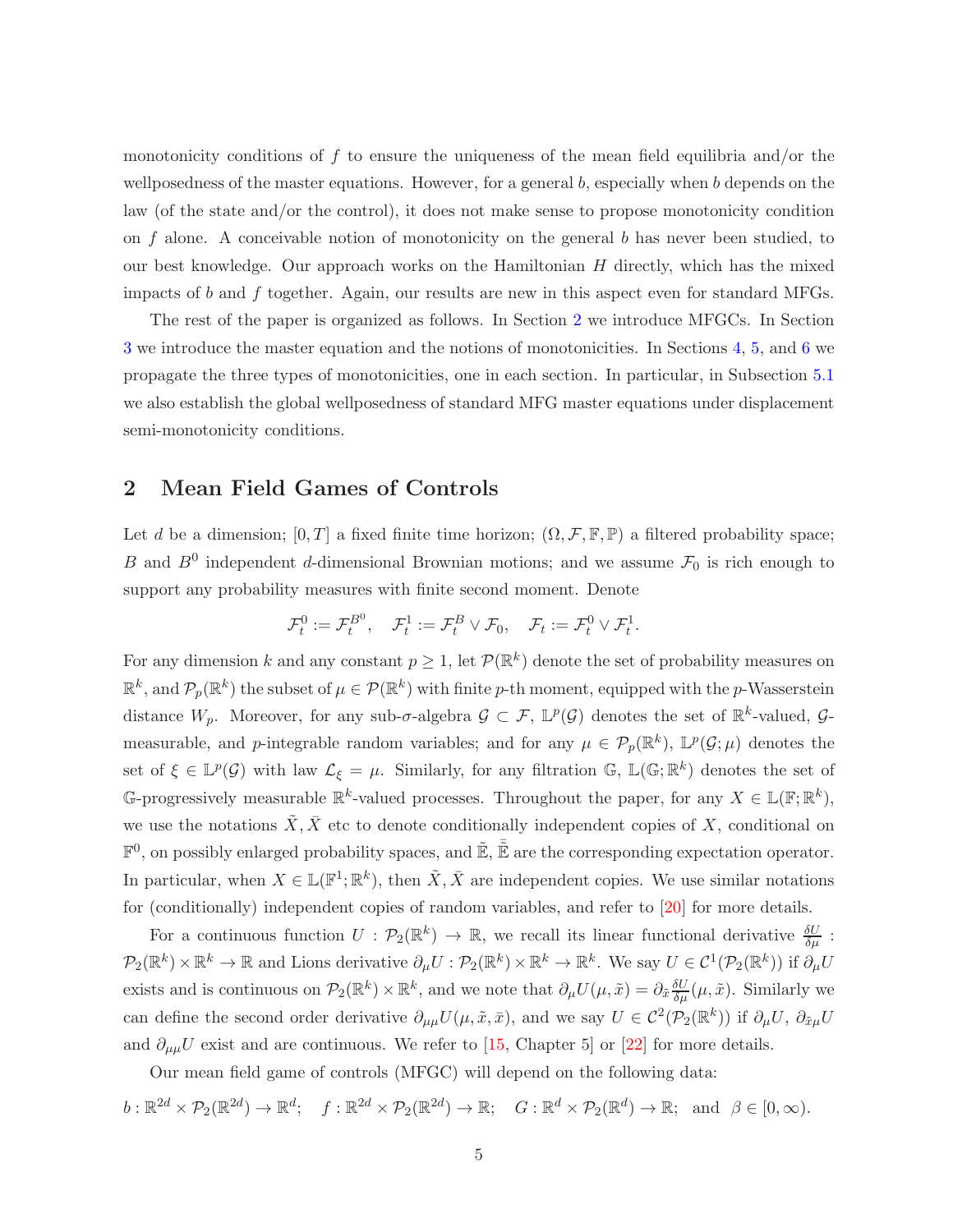We shall always assume appropriate technical conditions so that all the equations in this section are wellposed and all the involved random variables are integrable. Given  $t_0 \in [0, T]$ , denote  $B_t^{t_0} := B_t - B_{t_0}, B_t^{0,t_0} := B_t^0 - B_{t_0}^0, t \in [t_0, T].$  Let  $\mathcal{A}_{t_0}$  denote the set of admissible controls  $\alpha: [t, T] \times \mathbb{R}^d \times C([t, T]; \mathbb{R}^d) \to \mathbb{R}^d$  which are progressively measurable and adapted in the path variable and square integrable; and  $\mathbb{L}^2(\mathbb{F}^{B^{0,t_0}}; \mathcal{P}_2(\mathbb{R}^{2d}))$  the set of  $\mathbb{F}^{B^{0,t_0}}$ -progressively measurable stochastic measure flows  $\{\nu\} = {\{\nu_t\}}_{t \in [t_0,T]} \subset \mathcal{P}_2(\mathbb{R}^{2d})$ . Here for notational simplicity we assume the controls also take values in  $\mathbb{R}^d$ , and b and f do not depend on time, but one can remove these constraints without any difficulty.

Given  $t_0 \in [0,T]$ ,  $x \in \mathbb{R}^d$ ,  $\alpha \in \mathcal{A}_{t_0}$ , and  $\{\nu\}\in \mathbb{L}^2(\mathbb{F}^{B^{0,t_0}};\mathcal{P}_2(\mathbb{R}^{2d}))$ , the state of the agent satisfies the following controlled SDE on  $[t_0, T]$ :

$$
X_t^{\{\nu,\},\alpha} = x + \int_{t_0}^t b(X_s^{\{\nu,\},\alpha},\alpha_s,\nu_s)ds + B_t^{t_0} + \beta B_t^{0,t_0};
$$
  
where 
$$
X^{\{\nu,\},\alpha} = X^{t_0,\{\nu,\};x,\alpha}, \quad \alpha_s := \alpha(s,X_s^{\{\nu,\},\alpha},B_{[t_0,s]}^{0,t_0}).
$$
 (2.1)

Consider the expected cost for the MFGC: denoting by  $\pi_{1\#}\nu_t$  the first component of  $\nu_t$ ,

$$
J(t_0, x; \{\nu.\}, \alpha) := \inf_{\alpha \in \mathcal{A}_{t_0}} \mathbb{E}\Big[G(X_T^{\{\nu.\}, \alpha}, \pi_1 \# \nu_T) + \int_{t_0}^T f(X_t^{\{\nu.\}, \alpha}, \alpha_t, \nu_t) dt\Big].
$$
 (2.2)

**Definition 2.1** For any  $(t, \mu) \in [0, T] \times \mathcal{P}_2(\mathbb{R}^d)$ , we say  $(\alpha^*, {\{\nu^*}\}) \in \mathcal{A}_t \times \mathbb{L}^2(\mathbb{F}^{B^{0,t_0}}; \mathcal{P}_2(\mathbb{R}^{2d}))$  is  $\alpha$  mean field equilibrium (MFE) at  $(t, \mu)$  if

<span id="page-5-0"></span>
$$
J(t, x; \{\nu^*\}, \alpha^*) = \inf_{\alpha \in A_t} J(t, x; \{\nu^*\}, \alpha), \quad \text{for } \mu\text{-}a.e. \ x \in \mathbb{R}^d; \pi_1 \# \nu_t^* = \mu, \quad \nu_s^* := \mathcal{L}_{(X_s^*, \alpha^*(s, X_s^*, B_{[t_0, s]}^{0, t_0)})) | \mathcal{F}_s^0}, \quad \text{where} X_t^* = \xi + \int_{t_0}^t b(X_s^*, \alpha^*(s, X_s^*, B_{[t_0, s]}^{0, t_0}), \nu_s^*) ds + B_t^{t_0} + \beta B_t^{0, t_0}, \quad \xi \in \mathbb{L}^2(\mathcal{F}_t^1, \mu).
$$
\n
$$
(2.3)
$$

When there is a unique MFE for each  $(t, \mu) \in [0, T] \times \mathcal{P}_2(\mathbb{R}^d)$ , denoted as  $(\alpha^*(t, \mu; \cdot), \{\nu^*(t, \mu)\})$ , then the game problem leads to the following value function for the agent:

$$
V(t, x, \mu) := J(t, x; \{\nu^*(t, \mu)\}, \alpha^*(t, \mu; \cdot)) \quad \text{for any } x \in \mathbb{R}^d.
$$
 (2.4)

We remark that, by  $(2.3)$  the above V is well defined only for  $\mu$ -a.e. x. However, for each t, its continuous extension to  $\mathbb{R}^d \times \mathcal{P}_2(\mathbb{R}^d)$  is unique, and we shall always consider this continuous extension. Our goal is to study the master equation for the value function  $V(t, x, \mu)$ .

For this purpose, we introduce the Hamiltonian: for  $(x, p, \nu) \in \mathbb{R}^d \times \mathbb{R}^d \times \mathcal{P}_2(\mathbb{R}^{2d})$ ,

<span id="page-5-2"></span>
$$
H(x, p, \nu) := \inf_{a \in \mathbb{R}^d} h(x, p, \nu, a), \quad h(x, p, \nu, a) := p \cdot b(x, a, \nu) + f(x, a, \nu).
$$
 (2.5)

<span id="page-5-1"></span>Note that H depends on  $\nu$ , while V depends on  $\mu = \pi_{1\#}\nu$ . We also remark that the Hamiltonian in [\[20,](#page-30-10) [34\]](#page-31-6) is  $-H$ . To introduce the master equation, which we will do in the next section, we need the following fixed point.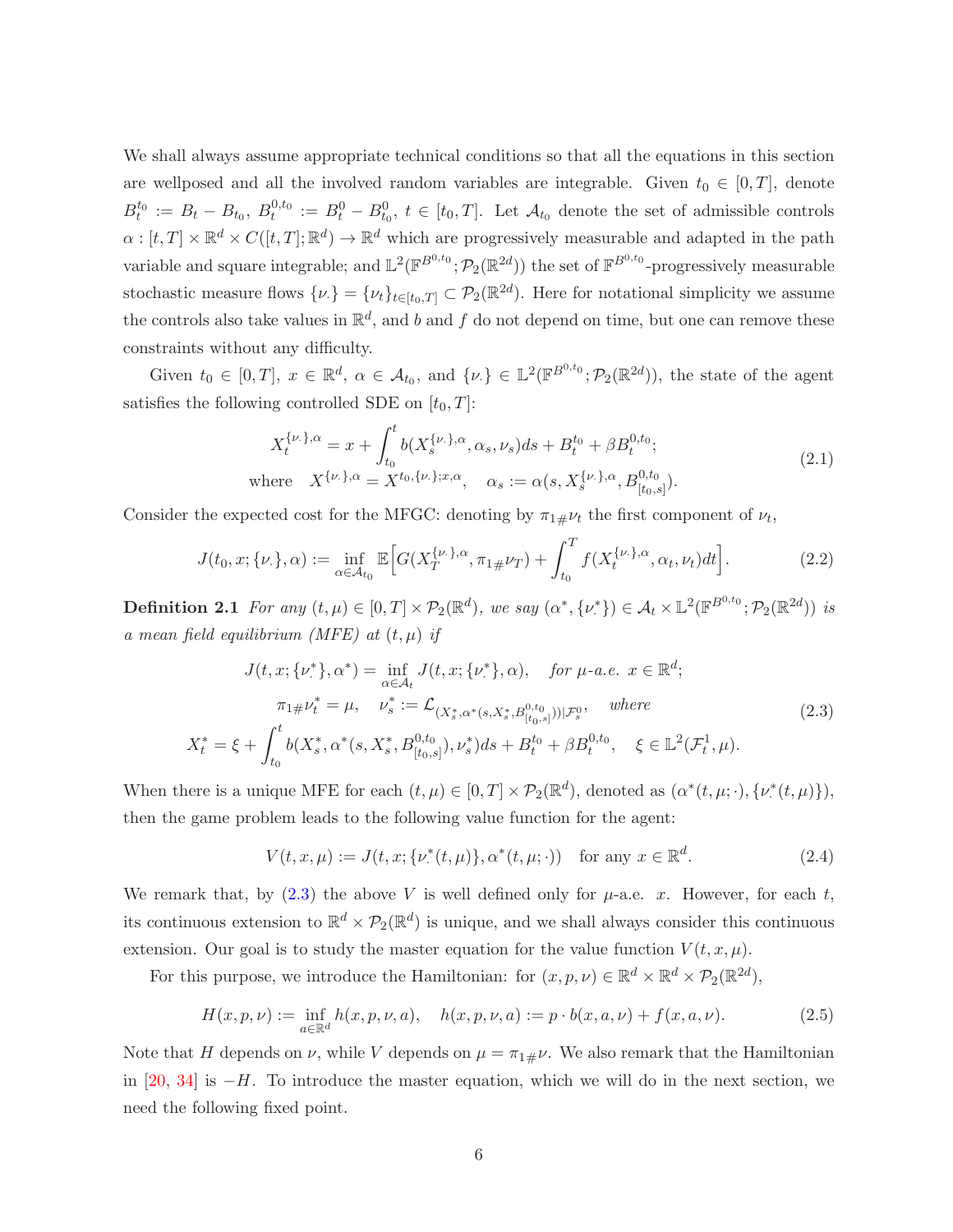**Assumption 2.2** *(i)* The Hamiltonian H has a unique minimizer  $a^* = \phi(x, p, \nu)$ , namely

<span id="page-6-0"></span>
$$
H(x, p, \nu) = h(x, p, \nu, \phi(x, p, \nu)).
$$
\n(2.6)

(*ii*) For any  $\xi \in \mathbb{L}^2(\mathcal{F})$  and  $\eta \in \mathbb{L}^2(\sigma(\xi))$ , the following mapping on  $\mathcal{P}_2(\mathbb{R}^{2d})$ :

$$
\mathcal{I}^{\xi,\eta}(\nu) := \mathcal{L}_{(\xi,\phi(\xi,\eta,\nu))}
$$
\n(2.7)

*has a unique fixed point*  $\nu^*$ :  $\mathcal{I}^{\xi,\eta}(\nu^*) = \nu^*$ , and we shall denote it as  $\Phi(\mathcal{L}_{(\xi,\eta)}).$ 

We refer to [\[15,](#page-30-1) Lemma 4.60] for some sufficient conditions on the existence of  $\Phi$ . By [\(2.6\)](#page-6-0) one can easily check that

<span id="page-6-1"></span>
$$
b(x, \phi(x, p, \nu), \nu) = \partial_p H(x, p, \nu), \quad f(x, \phi(x, p, \nu), \nu) = H(x, p, \nu) - p \cdot \partial_p H(x, p, \nu). \tag{2.8}
$$

As in the standard MFG theory, provided V is smooth, p corresponds to  $\partial_x V(t, x, \mu)$ . Consequently, later on the above fixed point will be applied as follows: given  $(t, \mu)$  and  $\xi \in \mathcal{L}^2(\mathcal{F}_t^1, \mu)$ ,

<span id="page-6-2"></span>
$$
\eta = \partial_x V(t,\xi,\mu), \quad \nu^* := \Phi(\mathcal{L}_{\xi,\partial_x V(t,\xi,\mu)}), \quad \alpha^* := \phi(\xi,\partial_x V(t,\xi,\mu),\Phi(\mathcal{L}_{\xi,\partial_x V(t,\xi,\mu)})). \tag{2.9}
$$

Plug these into [\(2.3\)](#page-5-0) we obtain the following McKean-Vlasov SDE: recalling [\(2.8\)](#page-6-1),

<span id="page-6-3"></span>
$$
X_t^* = \xi + \int_{t_0}^t \partial_p H\big(X_s^*, \partial_x V(s, X_s^*, \mu_s^*) , \nu_s^*\big) ds + B_t^{t_0} + \beta B_t^{0, t_0},
$$
  
where  $\mu_s^* := \mathcal{L}_{X_s^* | \mathcal{F}_s^0}, \quad \nu_s^* := \Phi\big(\mathcal{L}_{(X_s^*, \partial_x V(s, X_s^*, \mu_s^*)) | \mathcal{F}_s^0}\big).$  (2.10)

That is, if V is smooth, then under Assumption [2.2](#page-5-1) we may obtain the unique MFE  $\alpha^*$  through [\(2.9\)](#page-6-2) and [\(2.10\)](#page-6-3) (by abusing the notation  $\alpha^*$ ): given  $(t_0, \mu)$  and  $\xi \in \mathbb{L}^2(\mathcal{F}_{t_0}^1, \mu)$ ,

$$
\alpha^*(s, x, B^{0,t_0}_{[t_0, s]}) = \phi(x, \partial_x V(s, x, \mu_s^*), \nu_s^*).
$$
\n(2.11)

Here we used the fact that  $\mu_s^*, \nu_s^*$  are actually adapted to the shifted filtration generated by  $B^{0,t_0}$ .

Assumption [2.2](#page-5-1) (i) is more or less standard in the literature, for example when  $h$  in  $(2.5)$  is convex in a. In particular, when  $b(x, a, \nu) = a$ , which is often the case in the literature, we have  $\phi = \partial_p H$ . We next provide two examples for Assumption [2.2](#page-5-1) (ii).

Example 2.3 *Assume* b, f *are separable in the following sense:*

$$
b(x, a, \nu) = b_0(x, a, \pi_{1\#}\nu) + b_1(x, \nu), \quad f(x, a, \nu) = f_0(x, a, \pi_{1\#}\nu) + f_1(x, \nu). \tag{2.12}
$$

*In this case* [\(2.5\)](#page-5-2) *becomes:*

$$
H(x, p, \nu) = H_0(x, p, \pi_{1\#}\nu) + H_1(x, p, \nu), \quad \text{where}
$$
  

$$
H_0(x, p, \mu) := \inf_{a \in \mathbb{R}^d} [p \cdot b_0(x, a, \mu) + f_0(x, a, \mu)], \quad H_1(x, p, \nu) := p \cdot b_1(x, \nu) + f_1(x, \nu).
$$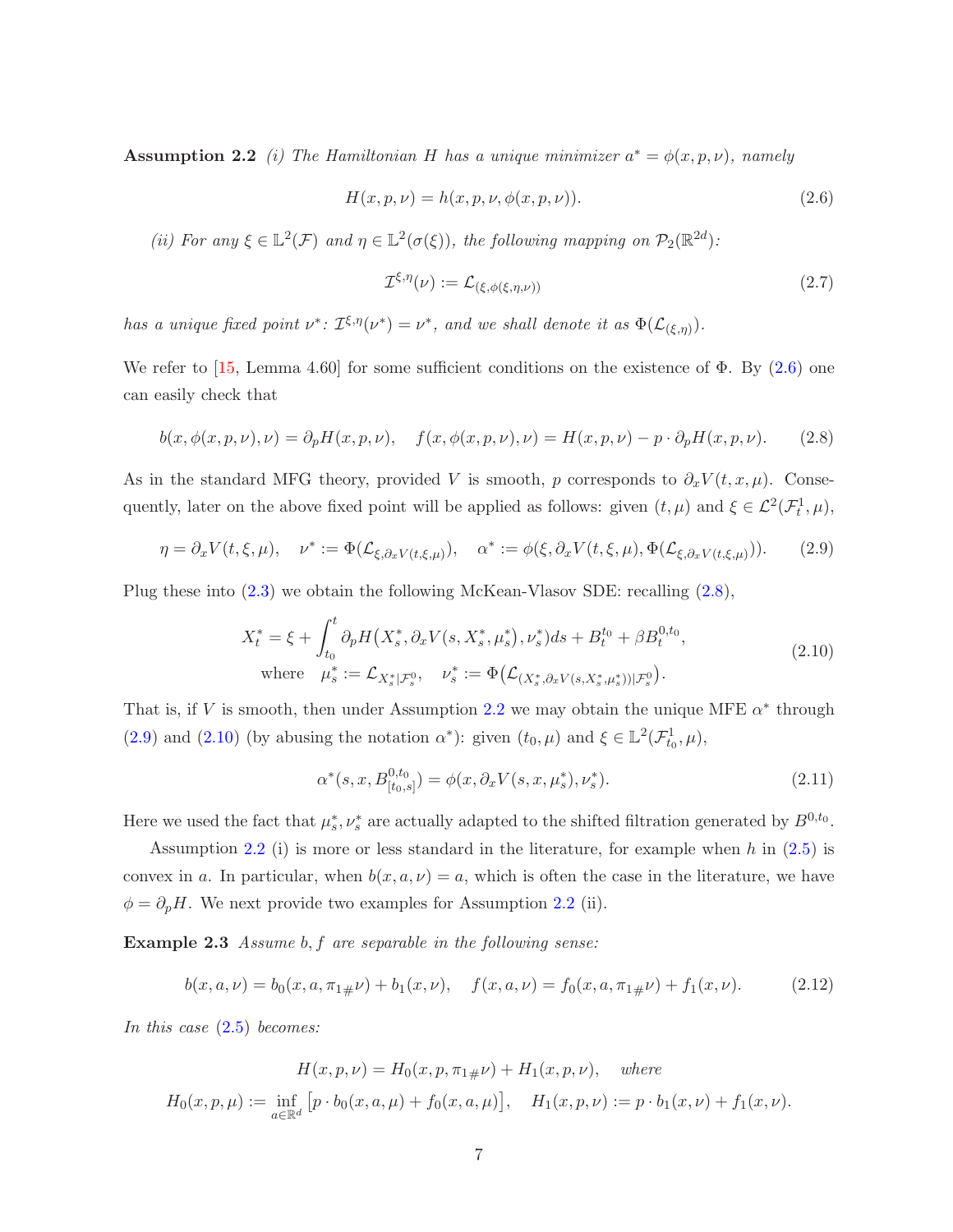*Assume Assumption* [2.2](#page-5-1) (*i*) holds, and clearly in this case we have  $a^* = \phi(x, p, \mu)$ , with the *dependence on*  $\nu$  *only through its first component*  $\mu = \pi_{1\#}\nu$ . Then  $\mathcal{I}^{\xi,\eta}(\nu) := \mathcal{L}_{(\xi,\phi(\xi,\eta,\pi_{1\#}\nu))}$ . *Notice further that the fixed point requires*  $\pi_{1\#}\nu^* = \mathcal{L}_{\xi}$ . Then it is obvious that Assumption [2.2](#page-5-1) (*ii*) holds with  $\Phi(\mathcal{L}_{(\xi,\eta)}) = \mathcal{L}_{(\xi,\phi(\xi,\eta,\mathcal{L}_{\xi}))}$ .

We note that the above f satisfies the conditions in [\[15,](#page-30-1) Lemma 4.60], while the drift b is more general. The next example, however, is out of the scope of [\[15,](#page-30-1) Lemma 4.60].

**Example 2.4** *Assume*  $d = 1$  *and, with*  $\mathcal{L}_{\alpha} = \pi_{2\#}\nu$ ,

<span id="page-7-1"></span>
$$
b(x, a, \nu) = -b_0(x, \pi_1 \# \nu)a + b_1(x, \nu), \quad f(x, a, \nu) = \frac{|a|^2}{2} - af_0(x, \pi_1 \# \nu, \mathbb{E}[\alpha]) + f_1(x, \nu). \tag{2.13}
$$

*One can easily see that*  $\phi(x, p, \nu) = f_0(x, \pi_{1\#}\nu, \mathbb{E}[\alpha]) + pb_0(x, \pi_{1\#}\nu)$  *and thus* 

<span id="page-7-2"></span>
$$
\mathcal{I}^{\xi,\eta}(\nu) := \mathcal{L}_{(\xi, f_0(\xi,\pi_1,\mu\nu,\mathbb{E}[\alpha]) + b_0(\xi,\pi_1,\mu\nu)\eta)}.
$$

*Then*  $\mathcal{I}^{\xi,\eta}$  *has a fixed point if and only if the following mapping has a fixed point:* 

$$
m \in \mathbb{R} \to \psi^{\xi, \eta}(m) := \mathbb{E}\left[f_0(\xi, \mathcal{L}_{\xi}, m) + b_0(\xi, \mathcal{L}_{\xi})\eta\right]
$$
\n(2.14)

*Assume*  $\partial_m f_0 \leq 1 - \varepsilon$  *for some*  $\varepsilon > 0$ , *in particular if*  $f_0$  *is decreasing in m*, *then*  $\psi^{\xi,\eta}$  *has a unique fixed point*  $m^* = \varphi(\mathcal{L}_{(\xi,\eta)}),$  *and therefore,*  $\mathcal{I}^{\xi,\eta}$  *has a unique fixed point:* 

$$
\Phi(\mathcal{L}_{(\xi,\eta)}) = \mathcal{L}_{(\xi, f_0(\xi,\mathcal{L}_{\xi},\varphi(\mathcal{L}_{(\xi,\eta)})) + b_0(\xi,\mathcal{L}_{\xi})\eta)}.
$$
\n(2.15)

#### 2.1 Derivatives of measure valued functions

Note that  $\Phi$  is a mapping from  $\mathcal{P}_2(\mathbb{R}^{2d})$  to  $\mathcal{P}_2(\mathbb{R}^{2d})$ . In this subsection we introduce the linear functional derivative of Φ, which is interesting in its own right. Consider an arbitrary dimension k. Let  $\mathcal{S}(\mathbb{R}^k)$  denote the Schwartz space, namely the set of smooth functions  $u \in C^{\infty}(\mathbb{R}^k;\mathbb{R})$  such that u and all its derivatives decrease rapidly when  $|x| \to \infty$ , and  $\mathcal{S}'(\mathbb{R}^k)$  its dual space, namely the space of tempered distributions.

**Definition 2.5** *Consider a mapping*  $\Phi : \mathcal{P}_2(\mathbb{R}^k) \to \mathcal{P}_2(\mathbb{R}^k)$ *. We say*  $\frac{\delta \Phi}{\delta \rho} : \mathcal{P}_2(\mathbb{R}^k) \times \mathbb{R}^k \to \mathcal{S}'(\mathbb{R}^k)$ *is the linear functional derivative of*  $\Phi$  *if, for any*  $\psi \in \mathcal{S}(\mathbb{R}^k)$ ,

<span id="page-7-0"></span>
$$
\frac{\delta\Psi}{\delta\rho}(\rho,x) = \left\langle \frac{\delta\Phi}{\delta\rho}(\rho,x), \psi \right\rangle, \quad where \quad \Psi(\rho) := \int_{\mathbb{R}^k} \psi(x)\Phi(\rho;dx). \tag{2.16}
$$

We note that  $\frac{\delta \Phi}{\delta \rho}(\rho, x)$  is well defined for  $\rho$ -a.e. x.

For the applications later, we will require  $\frac{\delta \Phi}{\delta \rho}$  to have stronger properties. For this purpose, let  $\mathcal{SM}_2(\mathbb{R}^k)$  denote the set of the square integrable signed measures m on  $\mathbb{R}^k$ . That is, m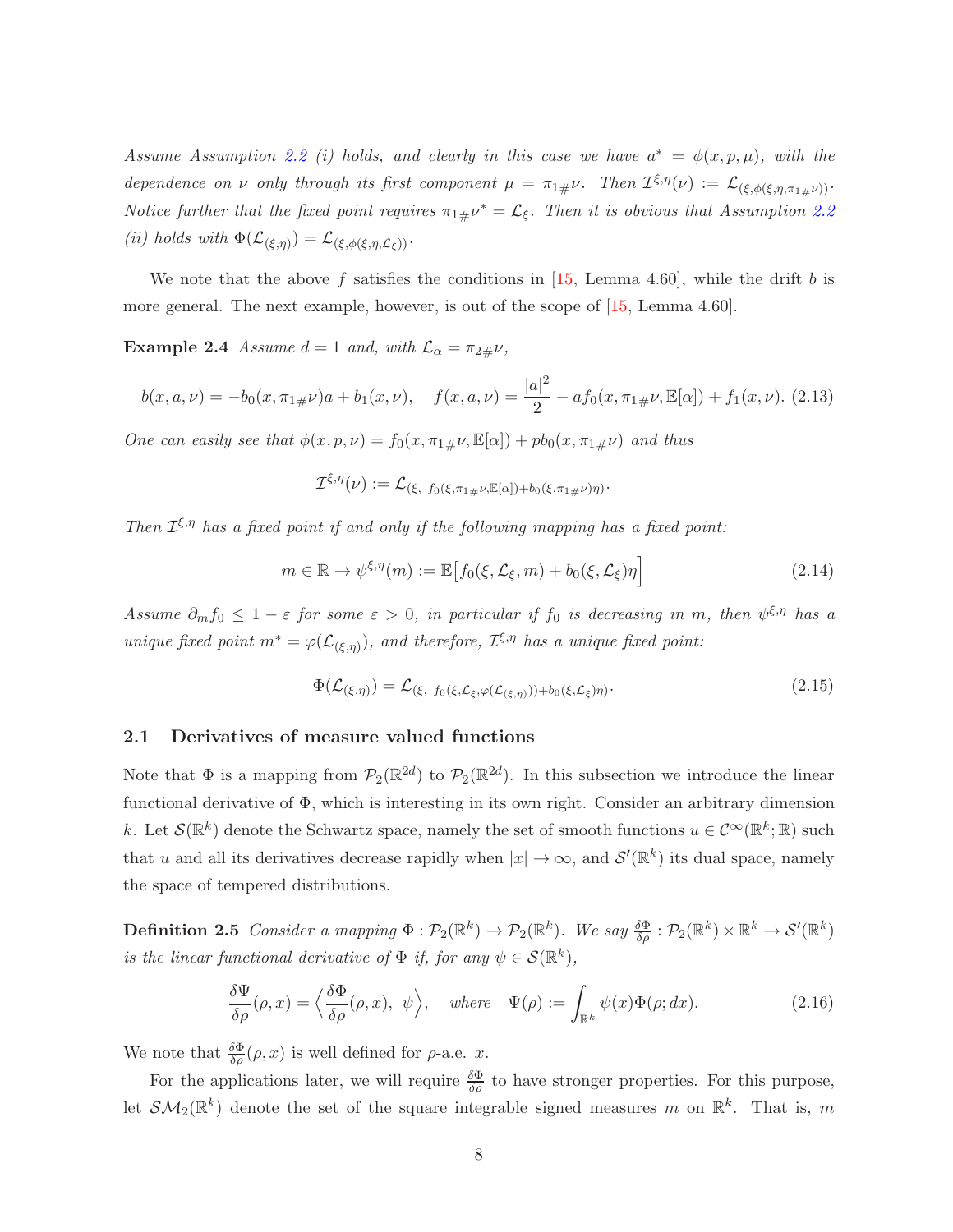has the unique decomposition  $m = m_1 - m_2$  and  $\int_{\mathbb{R}^k} (1 + |y|^2) |m|(dy) < \infty$ , where  $m_1, m_2$  are mutually singular non-negative measures on  $\mathbb{R}^k$ , and  $|m|(dy) := m_1(dy) + m_2(dy)$ . Moreover, for any  $n \geq 0$ , let  $DSM_2^n(\mathbb{R}^k) \subset S'(\mathbb{R}^k)$  denote the linear span of generalized derivatives of signed measures in  $\mathcal{SM}_2(\mathbb{R}^k)$  up to order n, namely the span of terms taking the form  $\partial_{y_1}^{j_1}\cdots\partial_{y_k}^{j_k}m$ , where  $m \in \mathcal{SM}_2(\mathbb{R}^k)$  and  $\sum_{i=1}^k j_i \leq n$ . On the other hand, let  $\mathcal{C}_2^n(\mathbb{R}^k)$  denote the set of functions  $\psi: \mathbb{R}^k \to \mathbb{R}$  such that  $\psi$  has continuous derivatives up to order n and

<span id="page-8-2"></span>
$$
\|\psi\|_{n} := \sup_{y \in \mathbb{R}^k} \sum_{j_1 + \dots + j_k \le n} \frac{|\partial y_1^{j_1} \cdots \partial y_k^{j_k} \psi(y)|}{1 + |y|^2} < \infty. \tag{2.17}
$$

Then clearly  $\mathcal{DSM}^n_2(\mathbb{R}^k)$  is in the dual space of  $\mathcal{C}^n_2(\mathbb{R}^k)$  in the sense that

<span id="page-8-0"></span>
$$
\left\langle \partial_{x_1}^{j_1} \cdots \partial_{x_k}^{j_k} m, \psi \right\rangle = (-1)^{\sum_{i=1}^k j_i} \int_{\mathbb{R}^k} \partial_{y_1}^{j_1} \cdots \partial_{y_k}^{j_k} u(y) m(dy). \tag{2.18}
$$

Now if  $\frac{\delta \Phi}{\delta \rho}(\rho, x) \in \mathcal{DSM}_2^n(\mathbb{R}^k)$ , then we may extend  $(2.16)$  to all  $\psi \in C_2^n(\mathbb{R}^k)$ , and we shall write

$$
\int_{\mathbb{R}^k} \psi(y) \frac{\delta \Phi}{\delta \rho}(\rho, x; dy) := \langle \frac{\delta \Phi}{\delta \rho}(\rho, x), \psi \rangle, \quad \forall \psi \in C_2^n(\mathbb{R}^k),
$$

where the right side is in the sense of  $(2.18)$ .

We next show two examples.

**Example 2.6** Let  $\Phi(\rho) = \rho$  for any  $\rho \in \mathcal{P}_2(\mathbb{R}^k)$ . Then  $\frac{\delta \Phi}{\delta \rho}(\rho, x; dy) = \delta_x(dy)$ , namely  $\frac{\delta \Phi}{\delta \rho}(\rho, x) \in$  $\mathcal{SM}_2(\mathbb{R}^k) = \mathcal{DSM}_2^0(\mathbb{R}^k)$  for all  $\rho \in \mathcal{P}_2(\mathbb{R}^d)$  and  $x \in \mathbb{R}^k$ .

<span id="page-8-4"></span>**Proof.** For any  $\psi \in \mathcal{S}(\mathbb{R}^k)$ , by [\(2.16\)](#page-7-0) we have  $\Psi(\rho) = \int_{\mathbb{R}^d} \psi(x) \rho(dx)$ . Then  $\frac{\delta \Psi}{\delta \rho}(\rho, x) = \psi(x) = \psi(x)$  $\int_{\mathbb{R}^k} \psi(y) \delta_x(dy)$ , and thus  $\frac{\delta \Phi}{\delta \rho}(\rho, x) = \delta_x \in \mathcal{SM}_2(\mathbb{R}^k)$ .

Example 2.7 *Set*  $\Phi(\mathcal{L}_{(\xi,\eta)}) := \mathcal{L}_{(\xi,\eta+\epsilon \mathbb{E}[\eta])}$ ,  $\forall \xi, \eta \in \mathbb{L}^2(\mathcal{F}; \mathbb{R}^d)$ , for some constant  $c \in \mathbb{R}$ . Then  $\frac{\delta \Phi}{\delta \rho}(\rho, x, p) \in \mathcal{DSM}_2^1(\mathbb{R}^{2d})$ . More precisely, for  $\rho = \mathcal{L}_{(\xi, \eta)},$ 

<span id="page-8-1"></span>
$$
\frac{\delta\Phi}{\delta\rho}(\rho, x, p; d\tilde{x}, d\tilde{p}) = \delta_x(d\tilde{x})\delta_{p+c\mathbb{E}[\eta]}(d\tilde{p}) - c \partial_{\tilde{p}}\Phi(\rho)(d\tilde{x}, d\tilde{p}) \cdot p.
$$
\n(2.19)

**Proof.** For any  $\psi \in \mathcal{S}(\mathbb{R}^{2d})$ , we have  $\Psi(\rho) = \mathbb{E}[\psi(\xi, \eta + c\mathbb{E}[\eta])]$ . Then

<span id="page-8-3"></span>
$$
\frac{\delta \Psi}{\delta \rho}(\rho, x, p) = \psi(x, p + c \mathbb{E}[\eta]) + c \mathbb{E}[\partial_p \psi(\xi, \eta + c \mathbb{E}[\eta])] \cdot p
$$
  

$$
= \psi(x, p + c \mathbb{E}[\eta]) + cp \cdot \int_{\mathbb{R}^k} \partial_{\tilde{p}} \psi(\tilde{x}, \tilde{p}) \Phi(\rho) (d\tilde{x}, d\tilde{p}).
$$

Compare this with  $(2.16)$ , we obtain  $(2.19)$  immediately.

Our main result of this part is the following chain rule. We shall use the notation  $\nu = \Phi(\rho)$ .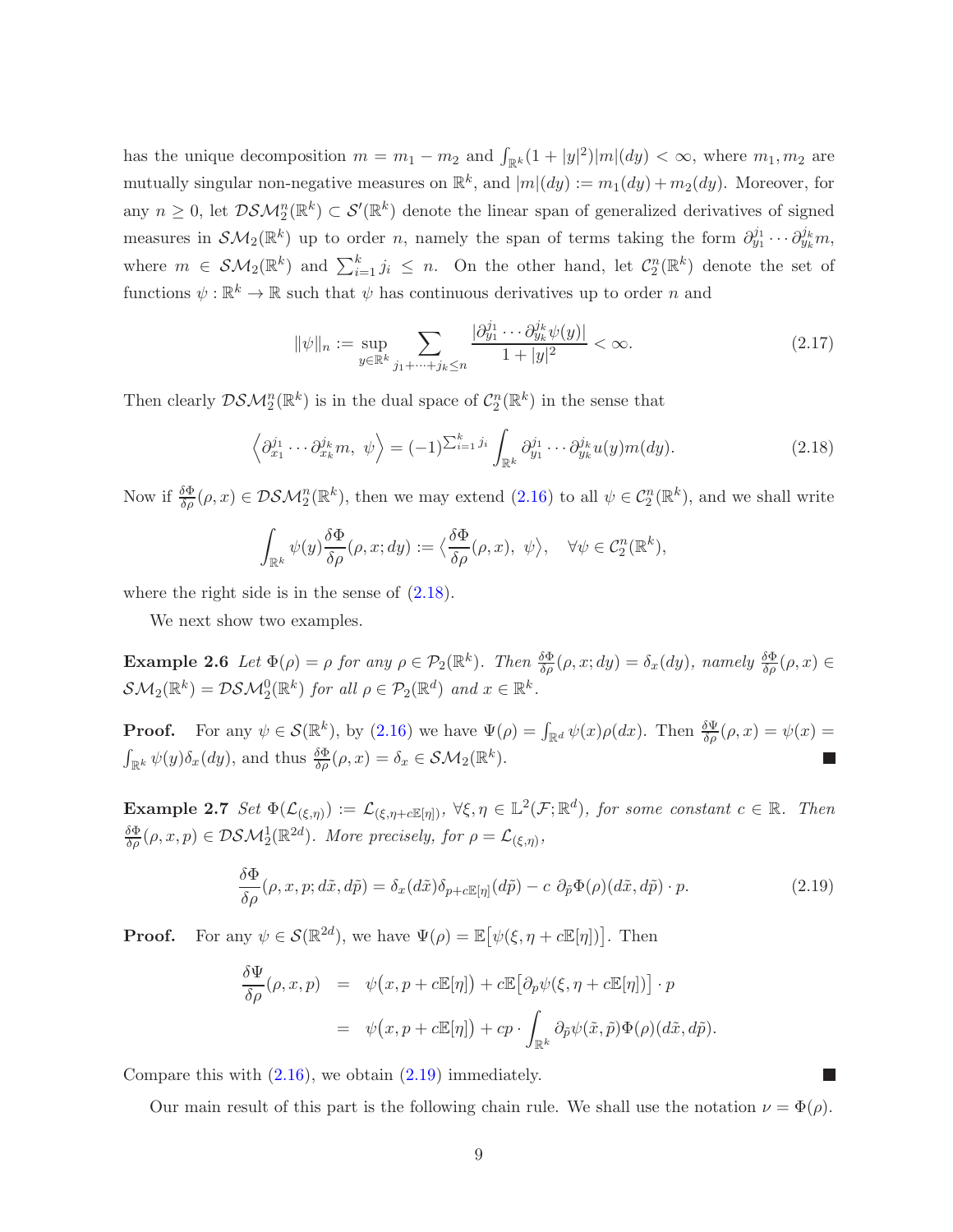$\textbf{Proposition 2.8} \ \textit{Let} \ \Phi : \mathcal{P}_2(\mathbb{R}^k) \to \mathcal{P}_2(\mathbb{R}^k), \ U : \mathcal{P}_2(\mathbb{R}^k) \to \mathbb{R}. \ \textit{Assume}$ 

(*i*)  $\Phi$  *has a linear functional derivative*  $\frac{\delta \Phi}{\delta \rho}(\rho, x) \in \mathcal{DSM}_2^n(\mathbb{R}^k)$  *for all*  $(\rho, x) \in \mathcal{P}_2(\mathbb{R}^k) \times \mathbb{R}^k$ ;  $\frac{\delta \Phi}{\delta \rho}(\rho, x)$  *is continuous in*  $(\rho, x)$  *under the weak topology, that is, for any*  $\psi \in C_2^n(\mathbb{R}^k)$ *, the mapping*  $(\rho, x) \rightarrow \langle \frac{\delta \Phi}{\delta \rho}(\rho, x), \psi \rangle$  is continuous (under  $\mathcal{W}_2$  for  $\rho$ ); and, for any compact set  $K \subset \mathcal{P}_2(\mathbb{R}^k)$ , *there exists a constant*  $C_K > 0$  *such that* 

<span id="page-9-0"></span>
$$
\sup_{\rho \in K} \left| \left\langle \frac{\delta \Phi}{\delta \rho}(\rho, x), \psi \right\rangle \right| \le C_K \|\psi\|_n [1 + |x|^2], \quad \forall \psi \in C_2^n(\mathbb{R}^k). \tag{2.20}
$$

(*ii*) *U* has a linear functional derivative  $\frac{\delta U}{\delta \nu}$ ; for each  $\nu \in \mathcal{P}_2(\mathbb{R}^k)$ ,  $\frac{\delta U}{\delta \nu}(\nu, \cdot) \in C_2^n(\mathbb{R}^k)$ ; and, by *equipping*  $C_2^n(\mathbb{R}^k)$  *with the norm*  $\|\cdot\|_n$  *in* [\(2.17\)](#page-8-2)*, the mapping*  $\nu \to \frac{\delta U}{\delta \nu}(\nu, \cdot)$  *is continuous.* 

*Then the composite function*  $\hat{U} := U \circ \Phi : \mathcal{P}_2(\mathbb{R}^k) \to \mathbb{R}$  *has a linear functional derivative:* 

<span id="page-9-1"></span>
$$
\frac{\delta \widehat{U}}{\delta \rho}(\rho, x) = \int_{\mathbb{R}^k} \frac{\delta U}{\delta \nu}(\Phi(\rho), y) \frac{\delta \Phi}{\delta \rho}(\rho, x; dy). \tag{2.21}
$$

**Proof.** Fix  $\rho, \rho' \in \mathcal{P}_2(\mathbb{R}^k)$ . For  $0 < \varepsilon < 1$ , denote  $\rho_{\varepsilon} := \rho + \varepsilon(\rho' - \rho)$ . By the definition of  $\frac{\delta U}{\delta \nu}$ we have

$$
\widehat{U}(\rho_{\varepsilon}) - \widehat{U}(\rho) = U(\Phi(\rho_{\varepsilon})) - U(\Phi(\rho)) = \int_0^1 \left[ \Psi_{\theta}(\rho_{\varepsilon}) - \Psi_{\theta}(\rho) \right] d\theta,
$$
  
where  $\psi_{\theta}(x) := \frac{\delta U}{\delta \nu} \left( \theta \Phi(\rho_{\varepsilon}) + (1 - \theta) \Phi(\rho), x \right), \quad \Psi_{\theta}(\tilde{\rho}) := \int_{\mathbb{R}^k} \psi_{\theta}(x) \Phi(\tilde{\rho}; dx), \ \forall \tilde{\rho} \in \mathcal{P}_2(\mathbb{R}^k).$ 

Then, by  $(2.16)$  we have

$$
\frac{\delta\Psi_{\theta}}{\delta\rho}(\tilde{\rho},x) = \int_{\mathbb{R}^k} \psi_{\theta}(y) \frac{\delta\Phi}{\delta\rho}(\tilde{\rho},x;dy) = \int_{\mathbb{R}^k} \frac{\delta U}{\delta\nu} \Big(\theta\Phi(\rho_{\varepsilon}) + (1-\theta)\Phi(\rho),y\Big) \frac{\delta\Phi}{\delta\rho}(\tilde{\rho},x;dy).
$$

Note that  $\rho + \tilde{\theta}(\rho_{\varepsilon} - \rho) = \rho_{\tilde{\theta}\varepsilon}$ , then

$$
\frac{1}{\varepsilon} \left[ \widehat{U}(\rho_{\varepsilon}) - \widehat{U}(\rho) \right] = \frac{1}{\varepsilon} \int_0^1 \int_0^1 \int_{\mathbb{R}^k} \frac{\delta \Psi_{\theta}}{\delta \rho} (\rho_{\tilde{\theta}\varepsilon}, x) (\rho_{\varepsilon} - \rho) (dx) d\tilde{\theta} d\theta
$$
\n
$$
= \int_0^1 \int_0^1 \int_{\mathbb{R}^k} \int_{\mathbb{R}^k} \frac{\delta U}{\delta \nu} \Big( \theta \Phi(\rho_{\varepsilon}) + (1 - \theta) \Phi(\rho), y \Big) \frac{\delta \Phi}{\delta \rho} (\rho_{\tilde{\theta}\varepsilon}, x; dy) (\rho' - \rho) (dx) d\tilde{\theta} d\theta
$$
\n
$$
= I_1(\varepsilon) + I_2(\varepsilon),
$$

where

$$
I_1(\varepsilon) := \int_0^1 \int_{\mathbb{R}^k} \int_{\mathbb{R}^k} \frac{\delta U}{\delta \nu} \Big( \Phi(\rho), y \Big) \frac{\delta \Phi}{\delta \rho} (\rho_{\tilde{\theta}\varepsilon}, x; dy) (\rho' - \rho)(dx) d\tilde{\theta};
$$
  
\n
$$
I_2(\varepsilon) := \int_0^1 \int_0^1 \int_{\mathbb{R}^k} \int_{\mathbb{R}^k} \Big[ \frac{\delta U}{\delta \nu} \Big( \theta \Phi(\rho_{\varepsilon}) + (1 - \theta) \Phi(\rho), y \Big) - \frac{\delta U}{\delta \nu} \Big( \Phi(\rho), y \Big) \Big] \times
$$
  
\n
$$
\frac{\delta \Phi}{\delta \rho} (\rho_{\tilde{\theta}\varepsilon}, x; dy) (\rho' - \rho)(dx) d\tilde{\theta} d\theta
$$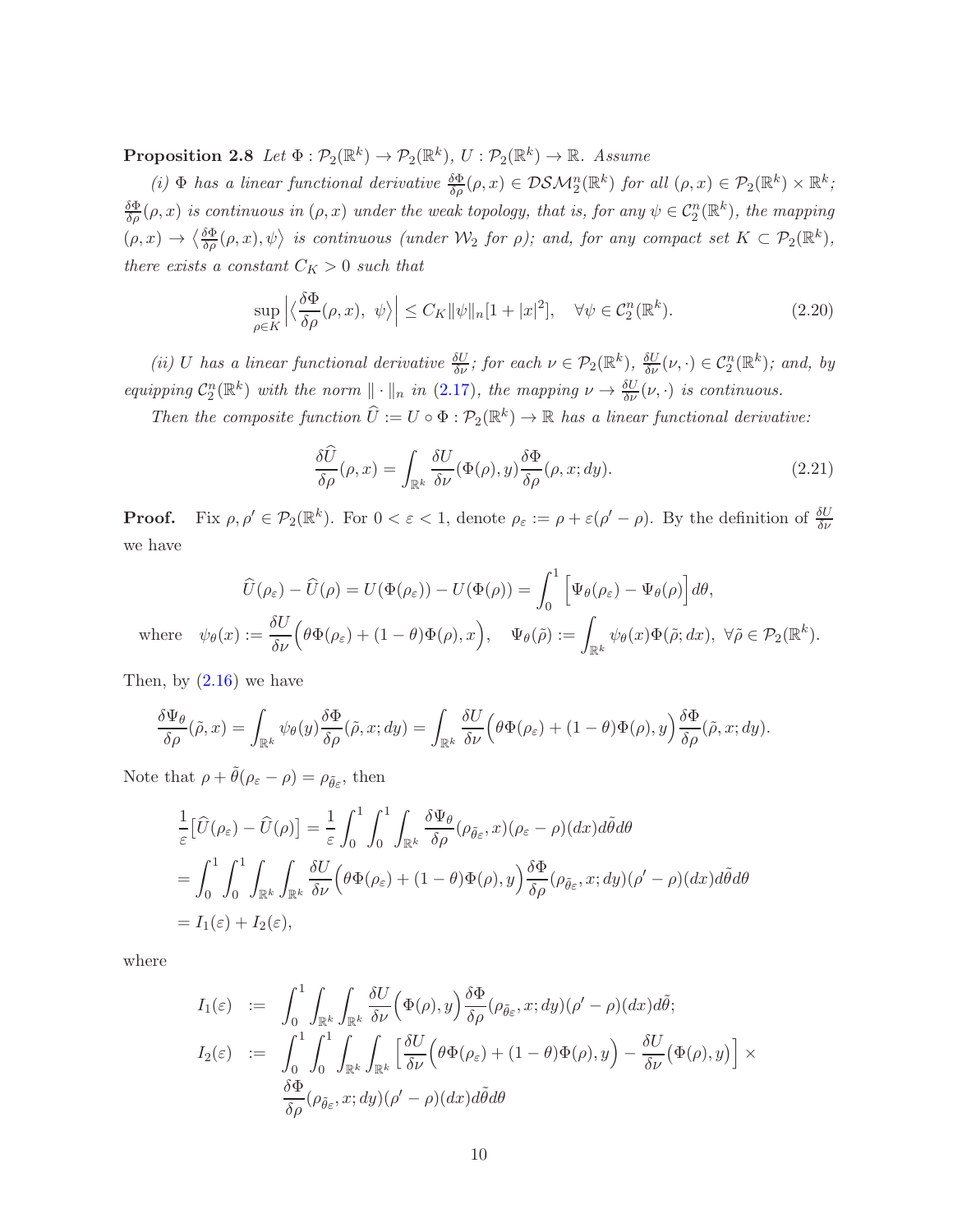Clearly  $\lim_{\varepsilon \to 0} W_2(\rho_{\tilde{\theta}\varepsilon}, \rho) = 0$ . By the continuity of  $\frac{\delta \Phi}{\delta \rho}$  we have

$$
\lim_{\varepsilon \to 0} \int_{\mathbb{R}^k} \frac{\delta U}{\delta \nu} \Big( \Phi(\rho), y \Big) \frac{\delta \Phi}{\delta \rho} (\rho_{\tilde{\theta}\varepsilon}, x; dy) = \int_{\mathbb{R}^k} \frac{\delta U}{\delta \nu} \Big( \Phi(\rho), y \Big) \frac{\delta \Phi}{\delta \rho} (\rho, x; dy), \quad \forall \tilde{\theta}, x.
$$

Moreover, note that  $K := \{ \rho_{\varepsilon} : 0 \leq \varepsilon \leq 1 \} \subset \mathcal{P}_2(\mathbb{R}^k)$  is compact. Then by  $(2.20)$  we have

$$
\Big|\int_{\mathbb{R}^k}\frac{\delta U}{\delta \nu}\Big(\Phi(\rho),y\Big)\frac{\delta \Phi}{\delta \rho}(\rho_{\tilde{\theta}\varepsilon},x;dy)\Big|\leq C\|\frac{\delta U}{\delta \nu}\big(\Phi(\rho),\cdot\big)\|_n[1+|x|^2].
$$

Now it follows from the dominated convergence theorem that

<span id="page-10-1"></span>
$$
\lim_{\varepsilon \to 0} I_1(\varepsilon) = \int_{\mathbb{R}^k} \int_{\mathbb{R}^k} \frac{\delta U}{\delta \nu} \Big( \Phi(\rho), y \Big) \frac{\delta \Phi}{\delta \rho} (\rho, x; dy) (\rho' - \rho)(dx). \tag{2.22}
$$

Moreover, by  $(2.20)$  again we have

$$
\left| \int_{\mathbb{R}^k} \left[ \frac{\delta U}{\delta \nu} \Big( \theta \Phi(\rho_{\varepsilon}) + (1 - \theta) \Phi(\rho), y \Big) - \frac{\delta U}{\delta \nu} \Big( \Phi(\rho), y \Big) \right] \frac{\delta \Phi}{\delta \rho} (\rho_{\tilde{\theta}\varepsilon}, x; dy) \right|
$$
  

$$
\leq C \|\frac{\delta U}{\delta \nu} \Big( \theta \Phi(\rho_{\varepsilon}) + (1 - \theta) \Phi(\rho), \cdot \Big) - \frac{\delta U}{\delta \nu} \Big( \Phi(\rho), \cdot \Big) \|_{n} [1 + |x|^2]
$$

Then

$$
|I_2(\varepsilon)| \leq C \int_0^1 \int_{\mathbb{R}^k} \|\frac{\delta U}{\delta \nu} \Big( \theta \Phi(\rho_{\varepsilon}) + (1 - \theta) \Phi(\rho), \cdot \Big) - \frac{\delta U}{\delta \nu} \Big( \Phi(\rho), \cdot \Big) \|_n [1 + |x|^2] (\rho' + \rho)(dx) d\theta
$$
  

$$
\leq C \int_0^1 \|\frac{\delta U}{\delta \nu} \Big( \theta \Phi(\rho_{\varepsilon}) + (1 - \theta) \Phi(\rho), \cdot \Big) - \frac{\delta U}{\delta \nu} \Big( \Phi(\rho), \cdot \Big) \|_n d\theta \to 0, \text{ as } \varepsilon \to 0,
$$

thanks to the continuity of  $\frac{\delta U}{\delta \nu}$  in  $\nu$  under  $\|\cdot\|_n$ . This, together with [\(2.22\)](#page-10-1), leads to

$$
\lim_{\varepsilon \to 0} \frac{1}{\varepsilon} \big[ \widehat{U}(\rho_{\varepsilon}) - \widehat{U}(\rho) \big] = \int_{\mathbb{R}^k} \int_{\mathbb{R}^k} \frac{\delta U}{\delta \nu} \Big( \Phi(\rho), y \Big) \frac{\delta \Phi}{\delta \rho} (\rho, x; dy) (\rho' - \rho) (dx),
$$

<span id="page-10-2"></span>which implies  $(2.21)$  immediately.

Remark 2.9 *By considering generalized derivatives in appropriate dual space, we may define higher order derivatives of*  $\Phi$ *, including the Lions derivative*  $\partial_{\rho} \Phi(\rho, x) := \partial_x \frac{\delta \Phi}{\delta \rho}(\rho, x)$ *. Alternatively, since later on we will always consider certain composite function*  $\widehat{U}$ *, we may define higher order derivatives through the left side of* [\(2.21\)](#page-9-1)*.*

## <span id="page-10-0"></span>3 The master equation and the monotonicities

Throughout the paper, Assumption [2.2](#page-5-1) will always be in force. Denote

$$
\widehat{H}(x,p,\rho) := H(x,p,\Phi(\rho)), \quad (x,p,\rho) \in \mathbb{R}^d \times \mathbb{R}^d \times \mathcal{P}_2(\mathbb{R}^{2d}). \tag{3.1}
$$

 $\overline{\mathcal{L}}$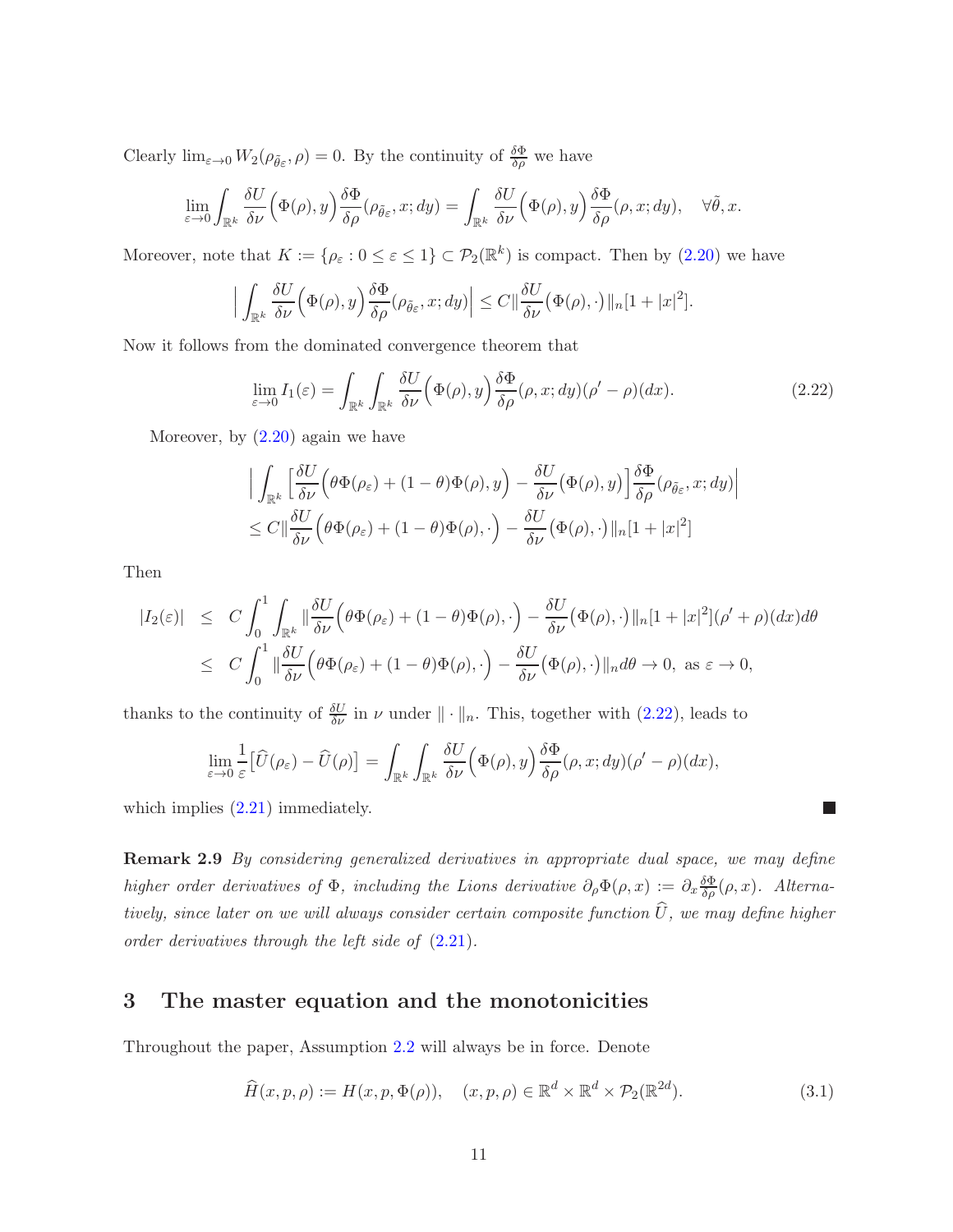The derivatives of  $\hat{H}$  with respect to  $\rho$  are understood as in Proposition [2.8](#page-8-3) and Remark [2.9.](#page-10-2) Then [\(2.10\)](#page-6-3) becomes

<span id="page-11-0"></span>
$$
X_t^* = \xi + \int_{t_0}^t \partial_p \widehat{H} \left( X_s^*, \partial_x V(s, X_s^*, \mu_s^*), \rho_s^* \right) ds + B_t^{t_0} + \beta B_t^{0, t_0},
$$
  
where  $\mu_s^* := \mathcal{L}_{X_s^* | \mathcal{F}_s^0}, \quad \rho_s^* := \mathcal{L}_{(X_s^*, \partial_x V(s, X_s^*, \mu_s^*)) | \mathcal{F}_s^0}.$  (3.2)

On the other hand, it follows from the standard stochastic control theory that, for given  $t_0, \mu$ , the optimization [\(2.3\)](#page-5-0) is associated with the following Backward SDE: recalling [\(2.8\)](#page-6-1),

<span id="page-11-1"></span>
$$
Y_t^* = G(X_T^*, \mu_T^*) - \int_t^T Z_s^* dB_s - \int_t^T Z_s^{0,*} dB_s^0
$$
  
+ 
$$
\int_t^T \left[ \hat{H}(\cdot) - \partial_x V(s, X_s^*, \mu_s^*) \cdot \partial_p \hat{H}(\cdot) \right] \left( X_s^*, \partial_x V(s, X_s^*, \mu_s^*) , \rho_s^* \right) ds,
$$
(3.3)

which, together with  $(3.2)$  form the MFGC system. We note that this is the SDE counterpart of the MFGC system  $(1.4)$ . In particular, we have

$$
Y_t^* = V(t, X_t^*, \mu_t^*). \tag{3.4}
$$

Then, by applying the Itô's formula (c.f.  $[16,$  Theorem 4.17],  $[7, 18]$  $[7, 18]$  $[7, 18]$ ) we obtain

$$
dV(t, X_t^*, \mu_t^*) = \left[\partial_t V + \partial_x V \cdot \partial_p \widehat{H}(X_t^*, \partial_x V, \rho_t^*) + \frac{1+\beta^2}{2} \text{tr}\left(\partial_{xx} V\right)\right](t, X_t^*, \mu_t^*)dt
$$
  
+  $\partial_x V(t, X_t^*, \mu_t^*) \cdot dB_t + \beta \left[\partial_x V(t, X_t^*, \mu_t^*) + \mathbb{E}_{\mathcal{F}_t}\left[\partial_\mu V(t, X_t^*, \mu_t^*, \tilde{X}_t^*)\right]\right] \cdot dB_t^0$   
+  $\text{tr}\left(\mathbb{E}_{\mathcal{F}_t}\left[\partial_\mu V(t, X_t^*, \mu_t^*, \tilde{X}_t^*)(\partial_p \widehat{H}(t, \tilde{X}_t^*, \partial_x V(t, \tilde{X}_t, \mu_t^*), \rho_t^*))^\top\right]\right)dt$  (3.5)  
+  $\text{tr}\left(\beta^2 \mathbb{E}_{\mathcal{F}_t}\left[\partial_x \partial_\mu V(t, X_t^*, \mu_t^*, \tilde{X}_t^*) + \frac{1+\beta^2}{2} \partial_{\tilde{x}} \partial_\mu V(t, X_t^*, \mu_t^*, \tilde{X}_t^*)\right]\right)$   
+  $\frac{\beta^2}{2} \mathbb{E}_{\mathcal{F}_t}\left[\partial_{\mu\mu} V(t, X_t^*, \mu_t^*, \tilde{X}_t^*, \bar{X}_t^*)\right]dt.$ 

Here as usual  $\tilde{X}^*, \bar{X}^*$  are conditionally independent copies of  $X^*$ , conditional on  $\mathbb{F}^0$ . Comparing this with [\(3.3\)](#page-11-1), we derive the master equation: for independent copies  $\xi, \tilde{\xi}, \bar{\xi}$  with law  $\mu$ ,

<span id="page-11-2"></span>
$$
\mathcal{L}V(t,x,\mu) := \partial_t V + \frac{\widehat{\beta}^2}{2} \text{tr} \left( \partial_{xx} V \right) + \widehat{H}(x, \partial_x V, \mathcal{L}_{(\xi, \partial_x V(t, \xi, \mu))}) + \mathcal{M}V = 0,
$$
  
\n
$$
V(T, x, \mu) = G(x, \mu), \quad \text{where}
$$
  
\n
$$
\mathcal{M}V(t, x, \mu) := \text{tr} \left( \frac{\widehat{\mathbb{E}}}{2} \partial_{\widehat{x}} \partial_{\mu} V(t, x, \mu, \xi) + \beta^2 \partial_x \partial_{\mu} V(t, x, \mu, \xi) + \frac{\beta^2}{2} \partial_{\mu \mu} V(t, x, \mu, \xi, \xi) \right)
$$
  
\n
$$
+ \partial_{\mu} V(t, x, \mu, \xi) (\partial_p \widehat{H})^\top (\xi, \partial_x V(t, \xi, \mu), \mathcal{L}_{(\xi, \partial_x V(t, \xi, \mu))}) \Big], \quad \text{and} \quad \widehat{\beta}^2 := 1 + \beta^2.
$$
\n(3.6)

<span id="page-11-3"></span>In addition to Assumption [2.2,](#page-5-1) we assume

 $\textbf{Assumption 3.1} \quad \widehat{H} \in \mathcal{C}^2(\mathbb{R}^{2d} \times \mathcal{P}_2(\mathbb{R}^{2d})) \text{ with bounded } \partial_{xp}\widehat{H}, \partial_{xx}\widehat{H}, \partial_{pp}\widehat{H}, \partial_{x\mu}\widehat{H}, \partial_{p\mu}\widehat{H}.$ 

Since we will work on the master equation, here we impose our conditions directly on  $\widehat{H}$ , rather than on  $b, f$ . It is not hard to find some sufficient conditions on  $b$  and  $f$  to ensure these.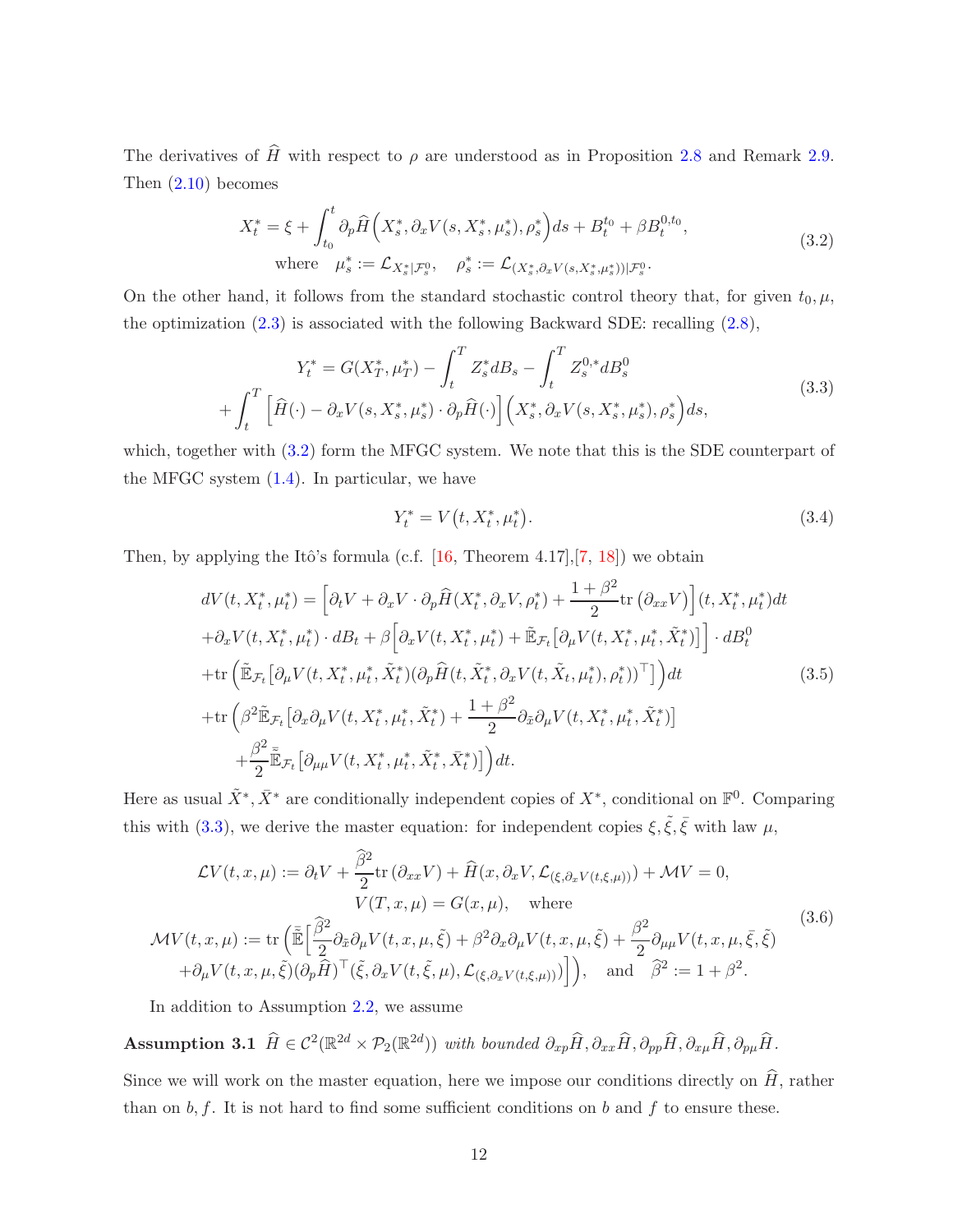#### 3.1 The monotonicities

In this subsection we introduce three types of monotonicity conditions: Lasry-Lions monotonicity, displacement semi-monotonicity, and anti-monotonicity.

**Definition 3.2** Assume  $U \in C^1(\mathbb{R}^d \times \mathcal{P}_2(\mathbb{R}^d))$  and  $\partial_\mu U(\cdot, \mu, \tilde{x}) \in C^1(\mathbb{R}^d)$  for all  $(\mu, \tilde{x}) \in \mathcal{P}_2(\mathbb{R}^d) \times$ R d *. We say* U *is Lasry-Lions monotone if*

<span id="page-12-2"></span>
$$
MON^{LL}U(\xi, \eta) := \tilde{\mathbb{E}}\Big[\big\langle \partial_{x\mu} U(\xi, \mathcal{L}_{\xi}, \tilde{\xi})\tilde{\eta}, \eta \big\rangle \Big] \ge 0, \quad \forall \xi, \eta \in \mathbb{L}^2(\mathcal{F}_T^1). \tag{3.7}
$$

We note that, since  $(\xi, \eta)$  is  $\mathcal{F}_T^1$ -measurable, so here  $(\tilde{\xi}, \tilde{\eta})$  is an independent copy.

**Definition 3.3** *Assume*  $U, \partial_x U \in C^1(\mathbb{R}^d \times \mathcal{P}_2(\mathbb{R}^d))$ . For any  $\lambda \geq 0$ , we say U is displacement  $\lambda$ *-monotone if, for all*  $\xi, \eta \in \mathbb{L}^2(\mathcal{F}_T^1)$ 

<span id="page-12-1"></span>
$$
MON_{\lambda}^{disp}U(\xi,\eta) := \tilde{\mathbb{E}}\Big[\big\langle \partial_{x\mu} U(\xi,\mathcal{L}_{\xi},\tilde{\xi})\tilde{\eta},\eta \big\rangle + \big\langle \partial_{xx} U(\xi,\mathcal{L}_{\xi})\eta,\eta \big\rangle + \lambda |\eta|^2 \Big] \ge 0. \tag{3.8}
$$

*In particular, we say* U *is displacement monotone when*  $\lambda = 0$ *, and displacement semi-monotone if it is displacement*  $\lambda$ *-monotone for some*  $\lambda > 0$ *.* 

Moreover, denote

<span id="page-12-4"></span>
$$
D_4 := \left\{ \vec{\lambda} = (\lambda_0, \lambda_1, \lambda_2, \lambda_3) : \lambda_0 > 0, \lambda_1 \in \mathbb{R}, \lambda_2 > 0, \lambda_3 \ge 0 \right\}.
$$
 (3.9)

**Definition 3.4** Let  $U \in C^2(\mathbb{R}^d \times \mathcal{P}_2(\mathbb{R}^d))$  and  $\vec{\lambda} \in D_4$ . We say U is  $\vec{\lambda}$ -anti-monotone if,

<span id="page-12-0"></span>
$$
MON_{\vec{\lambda}}^{anti}U(\xi,\eta) := \tilde{\mathbb{E}}\bigg[\lambda_0 \langle \partial_{xx} U(\xi,\mathcal{L}_{\xi})\eta, \eta \rangle + \lambda_1 \langle \partial_{x\mu} U(\xi,\mathcal{L}_{\xi},\tilde{\xi})\tilde{\eta}, \eta \rangle + |\partial_{xx} U(\xi,\mathcal{L}_{\xi})\eta|^2 + \lambda_2 |\tilde{\mathbb{E}}_{\mathcal{F}}[\partial_{x\mu} U(\xi,\mathcal{L}_{\xi},\tilde{\xi})\tilde{\eta}]|^2 - \lambda_3 |\eta|^2 \bigg] \leq 0, \quad \forall \xi, \eta \in \mathbb{L}^2(\mathcal{F}_T^1).
$$
\n(3.10)

<span id="page-12-3"></span>Remark 3.5 *(i) By [\[20\]](#page-30-10), Lasry-Lions monotonicity and displacement monotonicity are equivalent to the following forms, respectively, which are more often seen in the literature:*

$$
\mathbb{E}\Big[U(\xi_1,\mathcal{L}_{\xi_1})+U(\xi_2,\mathcal{L}_{\xi_2})-U(\xi_1,\mathcal{L}_{\xi_2})-U(\xi_2,\mathcal{L}_{\xi_1})\Big]\geq 0,\quad \forall \xi_1,\xi_2\in \mathbb{L}^2(\mathcal{F});\\ \mathbb{E}\Big[\big\langle \partial_x U(\xi_1,\mathcal{L}_{\xi_1})-\partial_x U(\xi_2,\mathcal{L}_{\xi_2}),\ \xi_1-\xi_2\big\rangle\Big]\geq 0,\quad \forall \xi_1,\xi_2\in \mathbb{L}^2(\mathcal{F}).
$$

*(ii) Both the Lasry-Lions monotonicity (provided*  $\partial_{xx}U$  *is bounded) and the displacement monotonicity imply the displacement semi-monotonicity.*

*(iii) By setting*  $\lambda_0 = \lambda_1 = \lambda_2 = 1$  *and*  $\lambda_3 = 0$ *,* [\(3.10\)](#page-12-0) *implies* 

$$
\tilde{\mathbb{E}}\bigg[\langle \partial_{xx} U(\xi,\mathcal{L}_{\xi})\eta,\eta\rangle + \langle \partial_{x\mu} U(\xi,\mathcal{L}_{\xi},\tilde{\xi})\tilde{\eta},\eta\rangle\bigg] \leq 0,
$$

*which is in the opposite direction of* [\(3.8\)](#page-12-1) *with*  $\lambda = 0$ *, that's why we call* [\(3.10\)](#page-12-0) *anti-monotonicity.* 

*(iv)* If U satisfies [\(3.8\)](#page-12-1) for some  $\lambda \geq 0$ , then  $\partial_{xx}U + \lambda I$  is non-negative definite. The result *follows by applying directly* [\[20,](#page-30-10) *Lemma 2.6*] to  $U(x, \mu) + \lambda ||x||^2$ .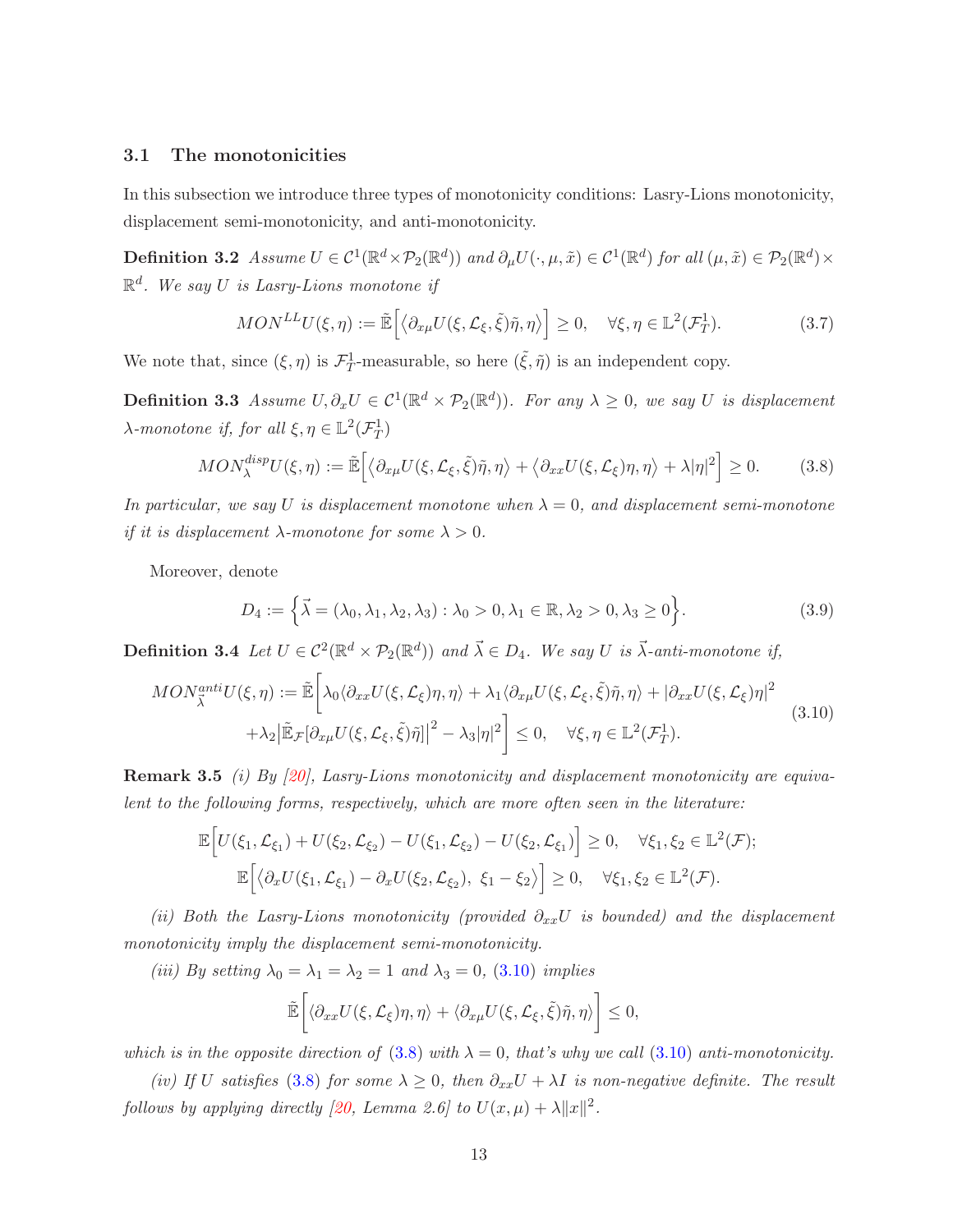#### <span id="page-13-4"></span>3.2 A road map towards the global wellposedness

Our ultimate goal is to establish the global wellposedness of the master equation [\(3.6\)](#page-11-2). We shall adopt the strategy in [\[20,](#page-30-10) [34\]](#page-31-6), which consists of three steps:

*Step 1.* Introduce appropriate monotonicity condition on data which ensures the propagation of the monotonicity, one of the three types introduced in the previous subsection, along any classical solution to the master equation.

*Step 2.* Show that the monotonicity of  $V(t, \cdot, \cdot)$  implies an (a priori) uniform Lipschitz continuity of V in the measure variable  $\mu$ .

*Step 3.* Combine the local wellposedness of classical solutions and the above uniform Lipschitz continuity to obtain the global wellposedness of classical solutions.

Moreover, following  $[14]$  one may continue to investigate the convergence problem:

*Step 4.* Use the classical solution V to prove the convergence of the related N-player game.

<span id="page-13-1"></span>In this paper we shall focus on *Step 1* only, and we leave the remaining three steps to future research. We emphasize that *Step 1* (and *Step 2*) considers a prior estimates, and thus throughout the paper we shall also assume:

Assumption 3.6  $V \in \mathcal{C}^{1,2,2}([0,T] \times \mathbb{R}^d \times \mathcal{P}_2(\mathbb{R}^d))$  is a classical solution of the master equation  $(3.6)$  *such that*  $\partial_{xx} V(t, \cdot, \cdot) \in C^2(\mathbb{R}^d \times \mathcal{P}_2(\mathbb{R}^d))$ ,  $\partial_{x\mu} V(t, \cdot, \cdot, \cdot) \in C^2(\mathbb{R}^d \times \mathcal{P}_2(\mathbb{R}^d) \times \mathbb{R}^d)$ , and all the *second and higher order derivatives of* V *involved above are uniformly bounded and continuous in* t*.*

We note that we do not require  $V$  or its first order derivatives to be bounded. We also remark that, since  $G = V(T, \cdot, \cdot)$ , so the above assumption also ensures the regularity of G.

## <span id="page-13-0"></span>4 Propagation of Lasry-Lions monotonicity

To propagate the Lasry-Lions monotonicity of V, we impose the following assumption on  $\widehat{H}$ .

Assumption 4.1 *For any*  $\xi, \eta, \gamma, \zeta \in \mathbb{L}^2(\mathcal{F}_T^1)$  *and*  $\varphi : \mathbb{R}^d \to \mathbb{R}^d$  *Lipschitz continuous,* 

<span id="page-13-3"></span><span id="page-13-2"></span>
$$
\tilde{\mathbb{E}}\left[\left\langle \zeta, \widehat{H}_{pp}(\xi)\zeta\right\rangle - \left\langle \eta, \widehat{H}_{x\rho_1}(\xi,\tilde{\xi})\tilde{\eta} + \widehat{H}_{x\rho_2}(\xi,\tilde{\xi})[\tilde{\gamma} + \tilde{\zeta}]\right\rangle \right] \n- \left\langle \gamma - \zeta, \widehat{H}_{p\rho_1}(\xi,\tilde{\xi})\tilde{\eta} + \widehat{H}_{p\rho_2}(X_t,\tilde{X}_t)[\tilde{\gamma} + \tilde{\zeta}]\right\rangle \right] \leq 0,
$$
\n(4.1)

 $where \ \widehat{H}_{pp}(x) := \partial_{pp} \widehat{H}\Big(x, \varphi(x), \mathcal{L}_{(\xi, \varphi(\xi))}\Big), \ \widehat{H}_{xp}(x, \tilde{x}) := \partial_{x\rho} \widehat{H}\Big(x, \varphi(x), \mathcal{L}_{(\xi, \varphi(\xi))}, \tilde{x}, \varphi(\tilde{x})\Big), \ and$ *similarly for*  $\widehat{H}_{p\rho}(x, \tilde{x})$ *.*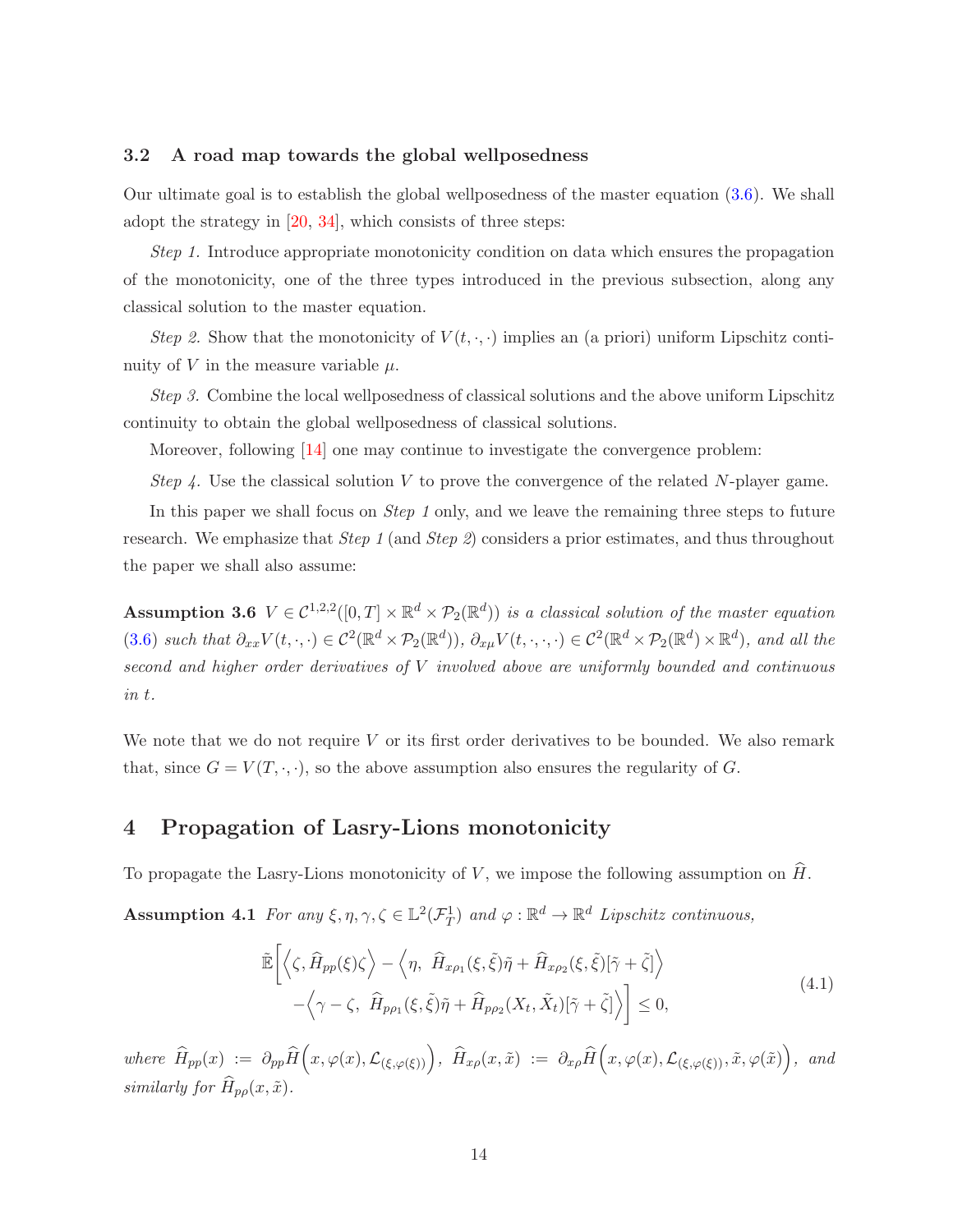<span id="page-14-3"></span>Our main result of this section is:

Theorem 4.2 *Let Assumptions [2.2,](#page-5-1) [3.1,](#page-11-3) [3.6,](#page-13-1) and [4.1](#page-13-2) hold. If* G *satisfies the Lasry-Lions monotonicity* [\(3.7\)](#page-12-2)*, then*  $V(t, \cdot, \cdot)$  *satisfies* (3.7) *for all*  $t \in [0, T]$ *.* 

**Proof.** Without loss of generality, we shall prove the theorem only for  $t = 0$ .

For any  $\xi, \eta \in \mathbb{L}^2(\mathcal{F}_0)$ , inspired by [\(3.2\)](#page-11-0) we consider the following system of McKean-Vlasov SDEs, which clearly has a unique solution  $(X, \delta X)$  under Assumptions [3.1](#page-11-3) and [3.6:](#page-13-1)

<span id="page-14-2"></span>
$$
X_t = \xi + \int_0^t \hat{H}_p(X_s, \partial_x V(s, X_s, \mu_s), \rho_s) ds + B_t + \beta B_t^0;
$$
  
\n
$$
\delta X_t = \eta + \int_0^t \left[ \hat{H}_{px}(X_s) \delta X_s + \hat{H}_{pp}(X_s) [\Gamma_s + \Upsilon_s] + N_s \right] ds; \text{ where}
$$
  
\n
$$
\mu_t := \mathcal{L}_{X_t | \mathcal{F}_t^0}, \quad \rho_t := \mathcal{L}_{(X_t, \partial_x V(t, X_t, \mu_t)) | \mathcal{F}_t^0};
$$
  
\n
$$
\Gamma_t := \partial_{xx} V(X_t) \delta X_t, \quad \Upsilon_t := \tilde{\mathbb{E}}_{\mathcal{F}_t} [\partial_{x\mu} V(X_t, \tilde{X}_t) \delta \tilde{X}_t];
$$
  
\n
$$
N_t := \tilde{\mathbb{E}}_{\mathcal{F}_t} \left[ \hat{H}_{pp_1}(X_t, \tilde{X}_t) \delta \tilde{X}_t + \hat{H}_{pp_2}(X_t, \tilde{X}_t) [\tilde{\Gamma}_t + \tilde{\Upsilon}_t] \right].
$$
\n(4.2)

Here  $(\tilde{X}, \delta\tilde{X}, \tilde{\Gamma}, \tilde{\Upsilon})$  is a conditionally independent copy of  $(X, \delta X, \Gamma, \Upsilon)$ , conditional on  $\mathbb{F}^0$ . Moreover, here and in the sequel, for simplicity of notation, we omit the variables  $(t, \mu_t)$  inside V and its derivates, and omit  $\rho_t$  and  $\partial_x V$  inside  $\widehat{H}$  and its derivatives, for example,

$$
\partial_{x\mu} V(X_t, \tilde{X}_t) = \partial_{x\mu} V(t, X_t, \mu_t, \tilde{X}_t), \quad \widehat{H}_p(X_t) := \partial_p \widehat{H}(X_t, \partial_x V(t, X_t, \mu_t), \rho_t), \n\widehat{H}_{p\rho}(X_t, \tilde{X}_t) := (\widehat{H}_{p\rho_1}, \widehat{H}_{p\rho_2})(X_t, \tilde{X}_t) := \partial_{p\rho} \widehat{H}(X_t, \partial_x V(t, X_t, \mu_t), \rho_t, \tilde{X}_t, \partial_x V(t, \tilde{X}_t, \mu_t)).
$$
\n(4.3)

Introduce,

$$
I(t) := \mathbb{E}[\langle \Upsilon_t, \delta X_t \rangle] = MON^{LL}V(t, \cdot, \cdot)(X_t, \delta X_t). \tag{4.4}
$$

Note that, by the Lasry-Lions monotonicity of  $G = V(T, \cdot, \cdot)$ , we have  $I(T) \geq 0$ . We claim that

<span id="page-14-0"></span>
$$
\frac{d}{dt}I(t) \le 0,\t\t(4.5)
$$

which clearly implies  $I(0) \geq 0$  and hence  $V(0, \cdot, \cdot)$  satisfies [\(3.7\)](#page-12-2).

To see [\(4.5\)](#page-14-0), we apply the Itô's formula on  $\partial_{x\mu} V(t, X_t, \mathcal{L}_{X_t|\mathcal{F}_t^0}, \tilde{X}_t)$  to obtain

<span id="page-14-1"></span>
$$
\frac{d}{dt}I(t) = I_1 + I_2 + I_3,\t\t(4.6)
$$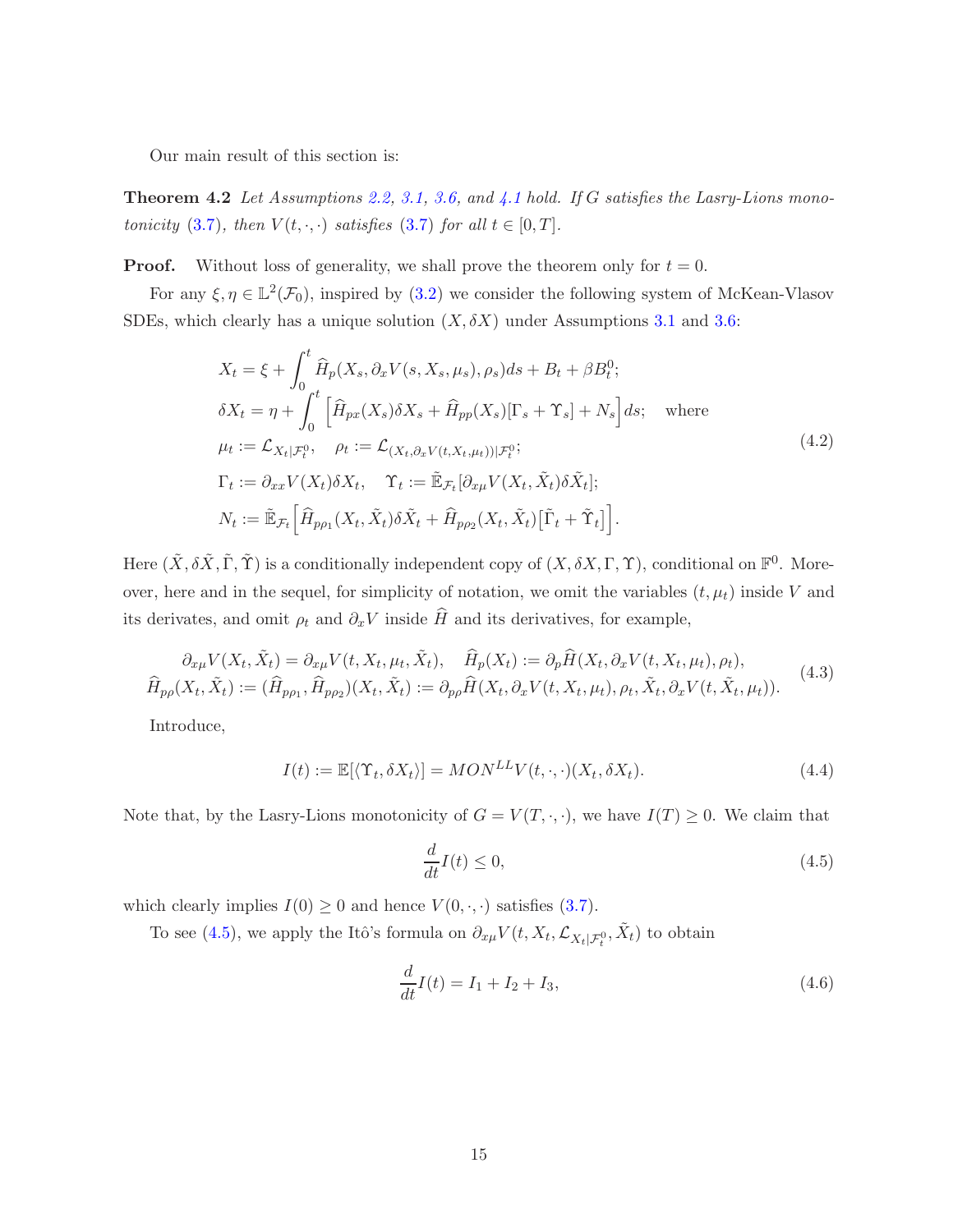where, by using  $\hat{X}$  to denote another conditionally independent copy,

$$
I_{1} := \tilde{\mathbb{E}} \Biggl[ \Biggl\langle \Biggl\{ \partial_{tx\mu} V(X_{t}, \tilde{X}_{t}) + \frac{\hat{\beta}^{2}}{2} ((\text{tr } \partial_{xx}) \partial_{x\mu} V)(X_{t}, \tilde{X}_{t}) + \hat{H}_{p}(X_{t})^{\top} \partial_{xx\mu} V(X_{t}, \tilde{X}_{t}) + \beta^{2} (\text{tr } (\partial_{x\mu}) \partial_{x\mu} V)(X_{t}, \bar{X}_{t}, \tilde{X}_{t}) + \beta^{2} (\text{tr } (\partial_{\tilde{x}\mu}) \partial_{x\mu} V)(X_{t}, \bar{X}_{t}, \tilde{X}_{t}) + \beta^{2} (\text{tr } (\partial_{\tilde{x}x}) \partial_{x\mu} V)(X_{t}, \tilde{X}_{t}) + \frac{\beta^{2}}{2} (\text{tr } (\partial_{\mu\mu}) \partial_{x\mu} V)(X_{t}, \hat{X}_{t}, \bar{X}_{t}, \tilde{X}_{t}) + \frac{\hat{\beta}^{2}}{2} (\text{tr } (\partial_{\tilde{x}\mu}) \partial_{x\mu} V)(X_{t}, \bar{X}_{t}, \tilde{X}_{t}) + \hat{H}_{p}(\bar{X}_{t})^{\top} \partial_{\mu x\mu} V(X_{t}, \bar{X}_{t}, \tilde{X}_{t}) + \frac{\hat{\beta}^{2}}{2} (\text{tr } (\partial_{\tilde{x}\tilde{x}}) \partial_{x\mu} V)(X_{t}, \tilde{X}_{t}) + \hat{H}_{p}(\tilde{X}_{t})^{\top} \partial_{\tilde{x}x\mu} V(X_{t}, \tilde{X}_{t}) \Biggr\rbrace \delta \tilde{X}_{t}, \delta X_{t} \Biggr\rbrace ;
$$

$$
I_2 := -\hat{\tilde{\mathbb{E}}} \Bigg[ \Big\langle \partial_{\mu x} V(X_t, \tilde{X}_t) \Big\{ \Big[ \hat{H}_{px}(X_t) + \hat{H}_{pp}(X_t) \partial_{xx} V(X_t) \Big] \delta X_t + \Big[ \hat{H}_{pp_1}(X_t, \bar{X}_t) + \hat{H}_{pp_2}(X_t, \bar{X}_t) \partial_{xx} V(\bar{X}_t) + \hat{H}_{pp}(X_t) \partial_{x\mu} V(X_t, \bar{X}_t) \Big] \delta \bar{X}_t + \hat{H}_{pp_2}(X_t, \bar{X}_t) \partial_{x\mu} V(\bar{X}_t, \hat{X}_t) \delta \hat{X}_t \Bigg\}, \delta \tilde{X}_t \Bigg\};
$$

$$
I_3 := -\hat{\tilde{\mathbb{E}}} \Bigg[ \Big\langle \partial_{x\mu} V(X_t, \tilde{X}_t) \Big\{ \Big[ \hat{H}_{px}(\tilde{X}_t) + \hat{H}_{pp}(\tilde{X}_t) \partial_{xx} V(\tilde{X}_t) \Big] \delta \tilde{X}_t + \Big[ \hat{H}_{pp_1}(\tilde{X}_t, \bar{X}_t) + \hat{H}_{pp_2}(\tilde{X}_t, \bar{X}_t) \partial_{xx} V(\bar{X}_t) + \hat{H}_{pp}(\tilde{X}_t) \partial_{x\mu} V(\tilde{X}_t, \bar{X}_t) \Big] \delta \bar{X}_t + \hat{H}_{pp_2}(\tilde{X}_t, \bar{X}_t) \partial_{x\mu} V(\bar{X}_t, \hat{X}_t) \delta \hat{X}_t \Bigg\}, \delta X_t \Bigg\rbrace.
$$

On the other hand, applying  $\partial_{x\mu}$  to [\(3.6\)](#page-11-2) we obtain

<span id="page-15-0"></span>
$$
0 = (\partial_{x\mu} \mathcal{L} V)(t, x, \mu, \tilde{x}) = J_1 + J_2 + J_3,
$$
\n(4.7)

where

$$
J_1 := \partial_{tx\mu} V(x, \tilde{x}) + \frac{\hat{\beta}^2}{2} (\text{tr}(\partial_{xx}) \partial_{x\mu} V)(x, \tilde{x}) + \hat{H}_{x\rho_1}(x, \tilde{x}) + \hat{H}_{x\rho_2}(x, \tilde{x}) \partial_{xx} V(\tilde{x}) + \mathbb{E}[\hat{H}_{x\rho_2}(x, \bar{\xi}) \partial_{x\mu} V(\bar{\xi}, \tilde{x})] + \partial_{xx} V(x) \Big[ \hat{H}_{p\rho_1}(x, \tilde{x}) + \hat{H}_{p\rho_2}(x, \tilde{x}) \partial_{xx} V(\tilde{x}) + \mathbb{E}[\hat{H}_{p\rho_2}(x, \bar{\xi}) \partial_{x\mu} V(\bar{\xi}, \tilde{x})] \Big] + \Big[ \hat{H}_{x\rho}(x) + \partial_{xx} V(x) \hat{H}_{pp}(x) \Big] \partial_{x\mu} V(x, \tilde{x}) + \hat{H}_{p}(x)^\top \partial_{xx\mu} V(x, \tilde{x}),
$$

$$
J_2 := \frac{\widehat{\beta}^2}{2} (\partial_{x\tilde{x}} \text{tr}(\partial_{\tilde{x}\mu}) V)(x, \tilde{x}) + \partial_{x\mu} V(x, \tilde{x}) \Big[ \widehat{H}_{px}(\tilde{x}) + \widehat{H}_{pp}(\tilde{x}) \partial_{xx} V(\tilde{x}) \Big] + \widehat{H}_p(\tilde{x})^\top \partial_{\tilde{x}x\mu} V(x, \tilde{x}) + \beta^2 (\partial_{x\tilde{x}} \text{tr}(\partial_{x\mu}) V)(x, \tilde{x}) + \beta^2 \bar{\mathbb{E}} \big[ (\partial_{x\tilde{x}} \text{tr}(\partial_{\mu\mu}) V)(x, \bar{\xi}, \tilde{x}) \big],
$$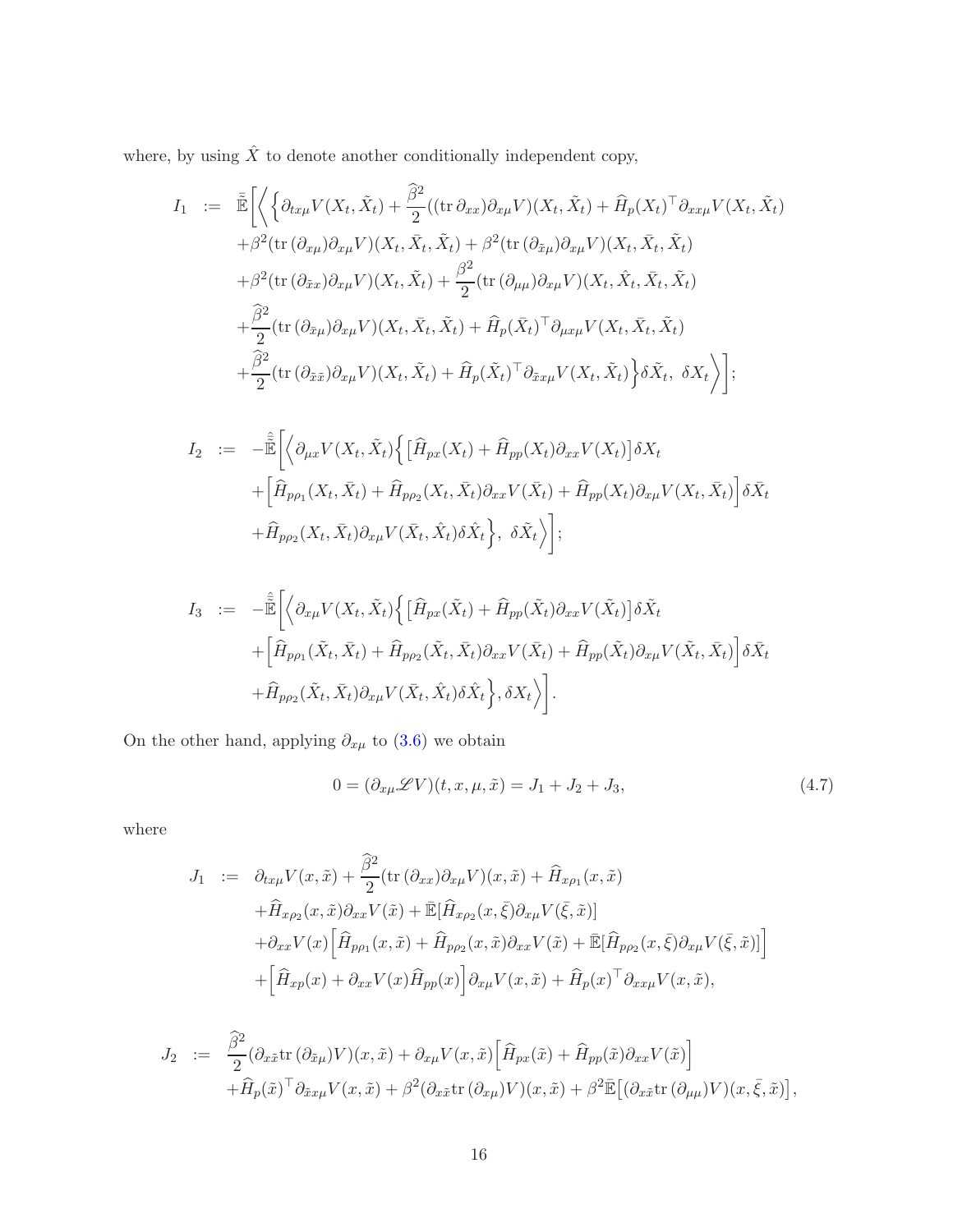$$
J_3 := \hat{\mathbb{E}} \left[ \frac{\hat{\beta}^2}{2} (\text{tr} \, (\partial_{\bar{x}\mu}) \partial_{x\mu} V)(x, \tilde{x}, \bar{\xi}) + \hat{H}_p(\bar{\xi})^\top \partial_{\mu x\mu} V(x, \tilde{x}, \bar{\xi}) + \partial_{x\mu} V(x, \bar{\xi}) \left[ \hat{H}_{p\rho_1}(\bar{\xi}, \tilde{x}) + \hat{H}_{p\rho_2}(\bar{\xi}, \tilde{x}) \partial_{xx} V(\tilde{x}) + \hat{H}_{p\rho_2}(\bar{\xi}, \hat{\xi}) \partial_{x\mu} V(\hat{\xi}, \tilde{x}) + \hat{H}_{pp}(\bar{\xi}) \partial_{x\mu} V(\bar{\xi}, \tilde{x}) \right] + \beta^2 (\text{tr} \, (\partial_{x\mu}) \partial_{x\mu} V)(x, \tilde{x}, \bar{\xi}) + \frac{\beta^2}{2} (\text{tr} \, (\partial_{\mu\mu}) \partial_{x\mu} V)(x, \tilde{x}, \hat{\xi}, \bar{\xi}) \right].
$$

Evaluate [\(4.7\)](#page-15-0) along  $(X_t, \mu_t, \tilde{X}_t)$  and plug into [\(4.6\)](#page-14-1). As in [\[20,](#page-30-10) Theorem 4.1], by straightforward calculation we obtain

<span id="page-16-0"></span>
$$
\frac{d}{dt}I(t) = \tilde{\mathbb{E}}\bigg[\bigg\langle \Upsilon_t, \ \widehat{H}_{pp}(X_t)\Upsilon_t \bigg\rangle - \bigg\langle \delta X_t, \ \widehat{H}_{xp_1}(X_t, \tilde{X}_t)\delta \tilde{X}_t + \widehat{H}_{xp_2}(X_t, \tilde{X}_t)[\tilde{\Gamma}_t + \tilde{\Upsilon}_t]\bigg\rangle - \bigg\langle \Gamma_t - \Upsilon_t, \ \widehat{H}_{pp_1}(X_t, \tilde{X}_t)\delta \tilde{X}_t + \widehat{H}_{pp_2}(X_t, \tilde{X}_t)[\tilde{\Gamma}_t + \tilde{\Upsilon}_t]\bigg\rangle\bigg].
$$
\n(4.8)

Take conditional expectation on  $\mathcal{F}_t^0$ , then by the desired conditional independence we may apply  $(4.1)$  to obtain  $(4.5)$ .  $\Box$ 

Remark 4.3 *Note that* [\(4.8\)](#page-16-0) *is an equality, so our condition* [\(4.1\)](#page-13-3) *is essentially sharp for the propagation of Lasry-Lions monotonicity, in particular for* [\(4.5\)](#page-14-0)*. In [\[12,](#page-29-7) [15,](#page-30-1) [27\]](#page-30-8) the uniqueness of the mean field game system is obtained when*  $b(\cdot, a, \cdot) = a$  *(or slightly more general form), and* f satisfies the Lasry-Lions monotonicity in the following sense: for any  $\xi_i, \alpha_i \in \mathcal{L}^2(\mathcal{F}), i = 1, 2,$ 

<span id="page-16-2"></span>
$$
\mathbb{E}\big[f(\xi^1,\alpha^1,\mathcal{L}_{(\xi^1,\alpha^1)})+f(\xi^2,\alpha^2,\mathcal{L}_{(\xi^2,\alpha^2)})-f(\xi^1,\alpha^1,\mathcal{L}_{(\xi^2,\alpha^2)})-f(\xi^2,\alpha^2,\mathcal{L}_{(\xi^1,\alpha^1)})\big]\geq 0.\tag{4.9}
$$

*We claim that in this case* [\(4.5\)](#page-14-0) *holds true, and hence the Lasry-Lions monotonicity propagates.*

**Proof.** Given  $\xi_i \in \mathbb{L}^2(\mathcal{F}_0)$ ,  $i = 1, 2$ , let  $X^i$  solve the following McKean-Vlasov SDE:

$$
X_t^i = \xi_i + \int_0^t \partial_p \widehat{H}(X_s^i, \partial_x V(s, X_s^i, \mu_s^i), \rho_s^i) ds + B_t + \beta B_t^0,
$$
  
where  $\mu_t^i := \mathcal{L}_{X_t^i | \mathcal{F}_t^0}, \quad \rho_t^i := \mathcal{L}_{(X_t^i, \partial_x V(t, X_t^i, \mu_t^i)) | \mathcal{F}_t^0}.$  (4.10)

It is standard that the optimal control is  $\alpha_s^i := \partial_p \widehat{H}(X_s^i, \partial_x V(s, X_s^i, \mu_s^i), \rho_s^i)$ , and thus

<span id="page-16-1"></span>
$$
\mathbb{E}[V(t, X_t^i, \mu_t^i)] = \mathbb{E}\Big[V(t_\delta, X_{t_\delta}^i, \mu_{t_\delta}^i) + \int_t^{t_\delta} f(X_s^i, \alpha_s^i, \rho_s^i)ds\Big],\tag{4.11}
$$

where  $t_{\delta} := t + \delta$ . Let  $\alpha^{\delta}$  be any admissible control in  $\mathcal{A}_{t_{\delta}}$ . Consider

$$
\alpha^{i,\delta}(s,x) := \begin{cases}\n\partial_p \widehat{H}(x, \partial_x V(s, x, \mu_s^i), \rho_s^i), & s \in [t, t_\delta); \\
\alpha^\delta(s, x), & s \in [t_\delta, T].\n\end{cases}
$$
\n
$$
X_s^{i,\delta} = X_t^i + \int_t^s \alpha^{i,\delta}(s, X_s^{i,\delta}) ds + B_s^t + \beta B_s^{0,t}, \quad s \in [t, T].
$$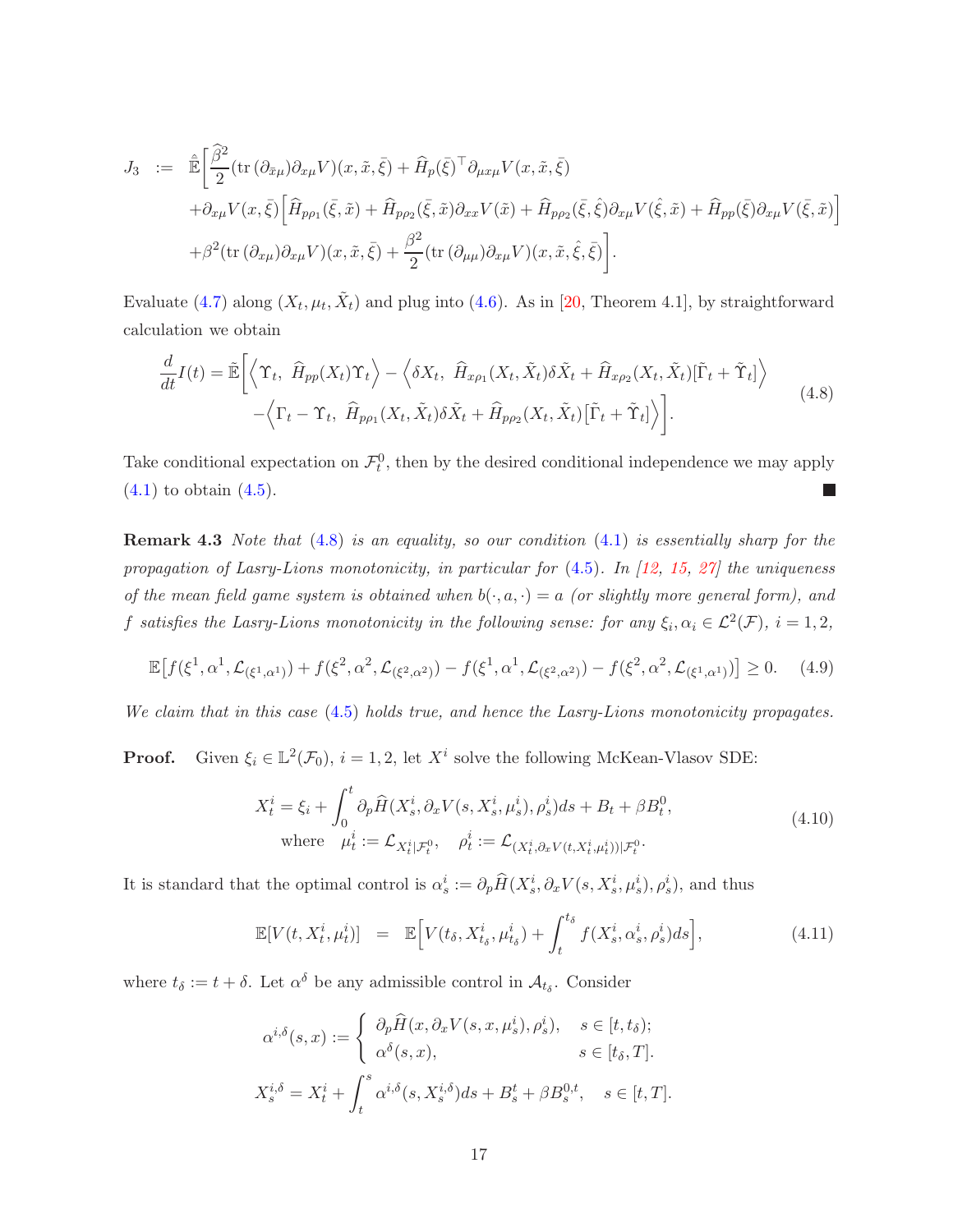Since  $b(\cdot, a, \cdot) = a$ , we have  $X_s^{i, \delta} = X_s^i$  and  $\alpha_s^i = \alpha^{i, \delta}(s, X_s^{i, \delta})$  for any  $s \in [t, t_\delta]$ . Moreover

$$
X_s^{i,\delta} = X_{t_\delta}^i + \int_{t_\delta}^s \alpha^\delta(s, X_s^{i,\delta}) ds + B_s^{t_\delta} + \beta B_s^{0,t_\delta}, \quad s \in [t_\delta, T].
$$

Thus, for  $i, j = 1, 2$  with  $i \neq j$ ,

$$
\mathbb{E}[V(t, X_t^j, \mu_t^i)] \leq \mathbb{E}\Big[G(X_T^{j,\delta}, \mu_T^i) + \int_t^T f(X_s^{j,\delta}, \alpha^{j,\delta}(s, X_s^{j,\delta}), \rho_s^i)ds\Big]
$$
  

$$
= \mathbb{E}\Big[G(X_T^{j,\delta}, \mu_T^i) + \int_{t_\delta}^T f(X_s^{j,\delta}, \alpha^\delta(s, X_s^{j,\delta}), \rho_s^i)ds + \int_t^{t_\delta} f(X_s^j, \alpha_s^j, \rho_s^i)ds\Big].
$$

Taking infimum over all admissible controls  $\alpha^{\delta}$  in  $\mathcal{A}_{t_{\delta}}$  above, we have

<span id="page-17-0"></span>
$$
\mathbb{E}[V(t, X_t^j, \mu_t^i)] \leq \mathbb{E}\Big[V(t_\delta, X_{t_\delta}^j, \mu_{t_\delta}^i) + \int_t^{t_\delta} f(X_s^j, \alpha_s^j, \rho_s^i) ds\Big]. \tag{4.12}
$$

Therefore, by [\(4.11\)](#page-16-1), [\(4.12\)](#page-17-0), and [\(4.9\)](#page-16-2),

$$
\mathbb{E}\Big[V(t_{\delta}, X_{t_{\delta}}^1, \mu_{t_{\delta}}^1) + V(t_{\delta}, X_{t_{\delta}}^2, \mu_{t_{\delta}}^2) - V(t_{\delta}, X_{t_{\delta}}^1, \mu_{t_{\delta}}^2) - V(t_{\delta}, X_{t_{\delta}}^2, \mu_{t_{\delta}}^1)\Big] \n- \mathbb{E}\Big[V(t, X_t^1, \mu_t^1) + V(t, X_t^2, \mu_t^2) - V(t, X_t^1, \mu_t^2) - V(t, X_t^2, \mu_t^1)\Big] \n\leq - \mathbb{E}\Big[\int_t^{t+\delta} \Big[f(X_s^1, \alpha_s^1, \rho_s^1) + f(X_s^2, \alpha_s^2, \rho_s^2) - f(X_s^1, \alpha_s^1, \rho_s^2) - f(X_s^2, \alpha_s^2, \rho_s^1)\Big]ds\Big] \leq 0.
$$

Divide both sides by  $\delta$  and then send  $\delta \to 0$ , we obtain

$$
\frac{d}{dt}\mathbb{E}\Big[V(t, X_t^1, \mu_t^1) + V(t, X_t^2, \mu_t^2) - V(t, X_t^1, \mu_t^2) - V(t, X_t^2, \mu_t^1)\Big] \le 0,
$$

which implies that, denoting  $\Delta X_t := X_t^2 - X_t^1$ ,

<span id="page-17-1"></span>
$$
\frac{d}{dt}\tilde{\mathbb{E}}\Big[\int_0^1 \left\langle \partial_{x\mu} V(t, X_t^1 + \theta \Delta X_t, \mathcal{L}_{(X_t^1 + \theta \Delta X_t)|\mathcal{F}_t^0}, \tilde{X}_t^1 + \theta \Delta \tilde{X}_t \right\rangle \Delta \tilde{X}_t], \ \Delta X_t \right\} d\theta \le 0, \qquad (4.13)
$$

Now fix  $\xi, \eta \in \mathbb{L}^2(\mathcal{F}_0)$  and set  $\xi_1 := \xi, \xi_2 := \xi + \varepsilon \eta$ . Then  $X^1$  identifies the X in [\(4.2\)](#page-14-2), and by denoting  $X^{\varepsilon} = X^2$ , one can verify that  $\lim_{\varepsilon \to 0} \frac{1}{\varepsilon} [X_t^{\varepsilon} - X_t] = \delta X_t$ , where the limit is in  $\mathbb{L}^2$  sense and  $\delta X$  is defined in [\(4.2\)](#page-14-2). Then, by dividing [\(4.13\)](#page-17-1) with  $\varepsilon^2$  and sending  $\varepsilon \to 0$ , it follows from the regularity of  $V$  that

$$
\frac{d}{dt}\tilde{\mathbb{E}}\Big[\big\langle \partial_{x\mu}V(t,X_t,\mathcal{L}_{X_t|\mathcal{F}_t^0},\tilde{X}_t)\tilde{\delta}X_t\Big],\ \delta X_t\big\rangle\Big]\leq 0.
$$

This is exactly [\(4.5\)](#page-14-0).

**Remark 4.4** For the standard MFG with  $b(x, a, \nu) = a$  (and  $f = f(x, a, \mu)$ ), it is observed in [\[20\]](#page-30-10) that it is hard to propagate the Lasry-Lions monotonicity unless f is separable:  $f(x, a, \mu) =$  $f_0(x, a) + f_1(x, \mu)$ *. The dependence on the law of*  $\alpha$  *in MFGC actually helps for the propagation of the Lasry-Lions monotonicity. In particular, in this case we do not require* f *to be separable.*

 $\overline{\phantom{a}}$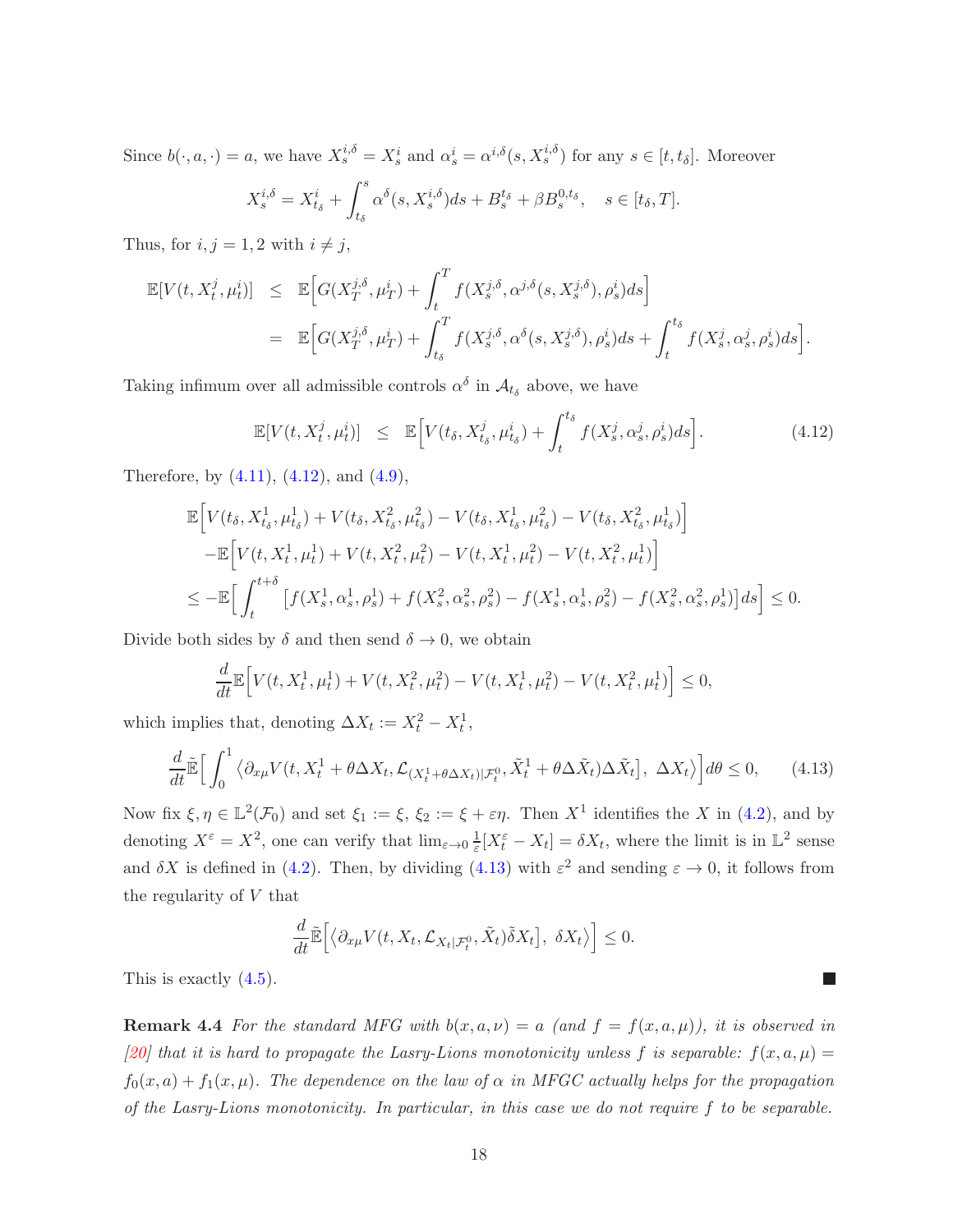We next provide an example with a more general b, which does not seem to be covered by the analysis of mean field game systems (or master equations) in the literature.

**Example 4.5** *We consider a special case of*  $(2.13)$  *with*  $d = 1$ *:* 

$$
b(x, a, \mathcal{L}_{(\xi, \alpha)}) = -a + b_1(\mathbb{E}[\xi], \mathbb{E}[\alpha]) + b_2(x),
$$
  

$$
f(x, a, \mathcal{L}_{(\xi, \alpha)}) = \frac{|a|^2}{2} - c_1 a \mathbb{E}[\alpha] + c_2 x \mathbb{E}[\xi] + c_3 x \mathbb{E}[\alpha] + f_1(x),
$$
\n(4.14)

*where*  $0 < c_1 < 1$  *and*  $c_2, c_3 > 0$  *are constants. Assume the matrix* 

<span id="page-18-0"></span>
$$
\begin{bmatrix}\n1 - \left[\bar{c}_1 \partial_{m_2} b_1 - \hat{c}_1\right] & 0 & \frac{1}{2} \left[\hat{c}_3 - \partial_{m_1} b_1\right] \\
0 & \left[\bar{c}_1 \partial_{m_2} b_1 - \hat{c}_1\right] & \frac{1}{2} \left[\hat{c}_3 + \partial_{m_1} b_1\right] \\
\frac{1}{2} \left[\hat{c}_3 - \partial_{m_1} b_1\right] & \frac{1}{2} \left[\hat{c}_3 + \partial_{m_1} b_1\right] & c_2\n\end{bmatrix} \ge 0,
$$
\n(4.15)

 $where \hat{c}_1 := \frac{c_1}{1-c_1}, \bar{c}_1 := \frac{1}{1-c_1}, \hat{c}_3 := \frac{c_3}{1-c_1}, and \, m_1, m_2 \, stand \, for \, \mathbb{E}[\xi], \mathbb{E}[\alpha].$  Then [\(4.1\)](#page-13-3) *holds true.* 

Proof. By Example [2.4](#page-7-2) we see that

$$
\Phi(\mathcal{L}_{(\xi,\eta)}) = \mathcal{L}_{(\xi, \hat{c}_1 \mathbb{E}[\eta]+\eta)},
$$
  

$$
H(x, p, \mathcal{L}_{(\xi,\alpha)}) = -\frac{1}{2} |c_1 \mathbb{E}[\alpha] + p|^2 + p [b_1(\mathbb{E}[\xi], \mathbb{E}[\alpha]) + b_2(x)] + c_2 x \mathbb{E}[\xi] + c_3 x \mathbb{E}[\alpha] + f_1(x).
$$

Note that  $\mathbb{E}[\alpha] = [1 + \hat{c}_1] \mathbb{E}[\eta] = \bar{c}_1 \mathbb{E}[\eta]$ . Then

$$
\widehat{H}(x, p, \mathcal{L}_{(\xi, \eta)}) = -\frac{1}{2} |\hat{c}_1 \mathbb{E}[\eta] + p|^2 + p [b_1(\mathbb{E}[\xi], \bar{c}_1 \mathbb{E}[\eta]) + b_2(x)] + c_2 x \mathbb{E}[\xi] + \hat{c}_3 x \mathbb{E}[\eta] + f_1(x).
$$

One may compute straightforwardly that

$$
\widehat{H}_{pp} = -1, \quad \widehat{H}_{x\rho_1} = c_2, \quad \widehat{H}_{x\rho_2} = \widehat{c}_3, \quad \widehat{H}_{p\rho_1} = \partial_{m_1}b_1, \quad \widehat{H}_{p\rho_2} = \overline{c}_1\partial_{m_2}b_1 - \widehat{c}_1. \tag{4.16}
$$

Then, noting that  $\partial_{m_1}b_1$  and  $\partial_{m_1}b_2$  are deterministic,

$$
\tilde{\mathbb{E}}\Big[-\hat{H}_{pp}(\xi)|\zeta|^{2} + \eta\Big[\hat{H}_{x\rho_{1}}(\xi,\tilde{\xi})\tilde{\eta} + \hat{H}_{x\rho_{2}}(\xi,\tilde{\xi})[\tilde{\gamma} + \tilde{\zeta}]\Big] \n+[\gamma - \zeta]\Big[\hat{H}_{p\rho_{1}}(\xi,\tilde{\xi})\tilde{\eta} + \hat{H}_{p\rho_{2}}(X_{t},\tilde{X}_{t})[\tilde{\gamma} + \tilde{\zeta}]\Big] \n= \tilde{\mathbb{E}}\Big[|\zeta|^{2} + c_{2}\eta\tilde{\eta} + \hat{c}_{3}\eta[\tilde{\gamma} + \tilde{\zeta}]\Big] + [\gamma - \zeta]\Big[\partial_{m_{1}}b_{1}\tilde{\eta} + [\bar{c}_{1}\partial_{m_{2}}b_{1} - \hat{c}_{1}][\tilde{\gamma} + \tilde{\zeta}]\Big] \n= \mathbb{E}[\zeta|^{2}] + c_{2}|\mathbb{E}[\eta] |^{2} + \hat{c}_{3}\mathbb{E}[\eta][\mathbb{E}[\gamma] + \mathbb{E}[\zeta]] + \partial_{m_{1}}b_{1}\mathbb{E}[\eta][\mathbb{E}[\gamma] - \mathbb{E}[\zeta]\Big] \n+ [\bar{c}_{1}\partial_{m_{2}}b_{1} - \hat{c}_{1}][[\mathbb{E}[\gamma] |^{2} - |\mathbb{E}[\zeta]|^{2}] \n\geq [1 - [\bar{c}_{1}\partial_{m_{2}}b_{1} - \hat{c}_{1}]]|\mathbb{E}[\zeta] |^{2} + [\bar{c}_{1}\partial_{m_{2}}b_{1} - \hat{c}_{1}][\mathbb{E}[\gamma] |^{2} + c_{2}|\mathbb{E}[\eta] |^{2} \n+ [\hat{c}_{3} + \partial_{m_{1}}b_{1}]\mathbb{E}[\eta]\mathbb{E}[\gamma] + [\hat{c}_{3} - \partial_{m_{1}}b_{1}]\mathbb{E}[\eta]\mathbb{E}[\zeta].
$$

This, together with [\(4.15\)](#page-18-0), clearly implies [\(4.1\)](#page-13-3).

 $\mathcal{L}_{\mathcal{A}}$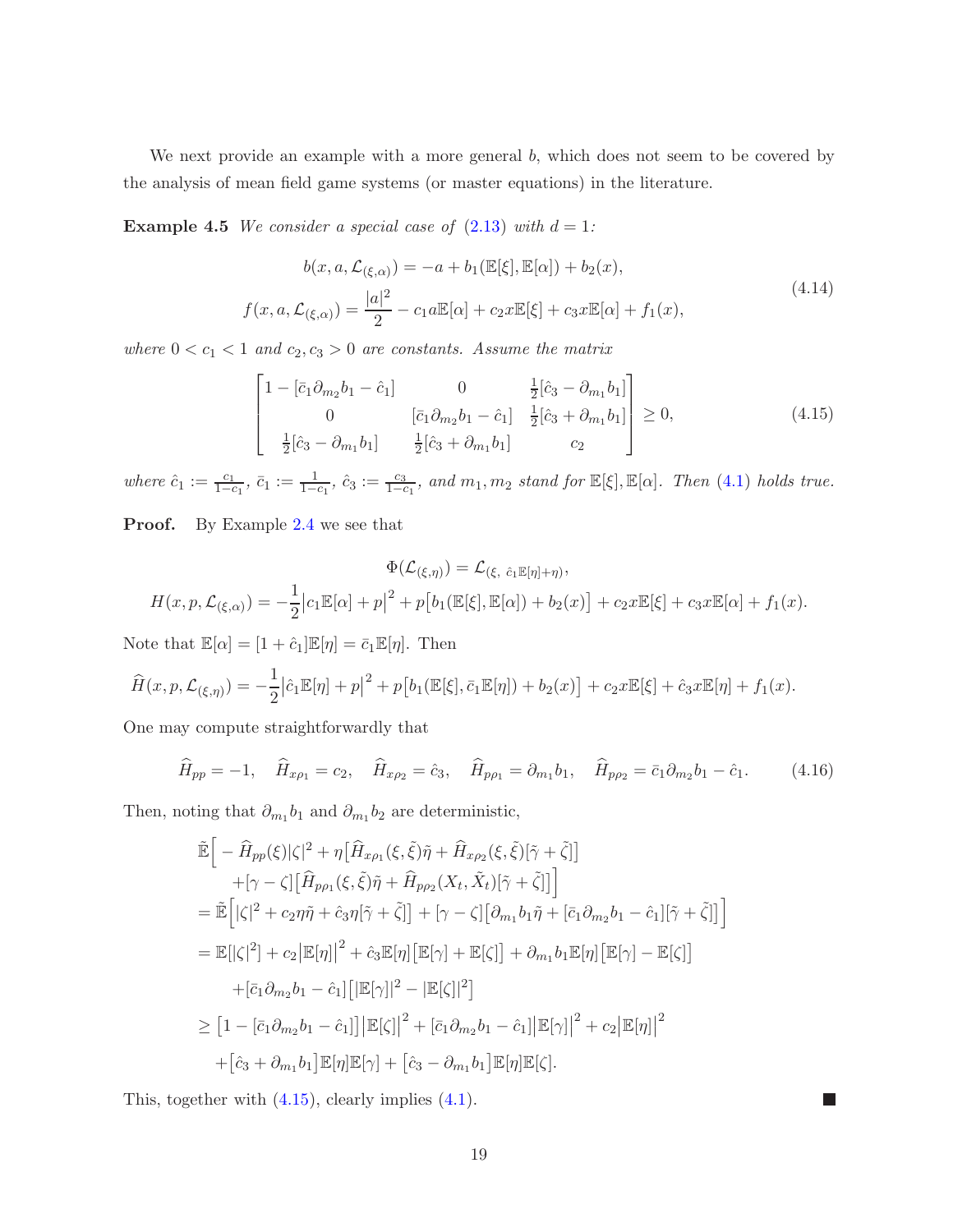# <span id="page-19-0"></span>5 Propagation of displacement  $\lambda$ -monotonicity

<span id="page-19-1"></span>In this section we fix a constant  $\lambda \geq 0$ .

Assumption 5.1 *For any*  $\xi, \eta, \gamma, \zeta \in \mathbb{L}^2(\mathcal{F}_T^1)$  *and*  $\varphi : \mathbb{R}^d \to \mathbb{R}^d$  *Lipschitz continuous,* 

<span id="page-19-3"></span>
$$
\tilde{\mathbb{E}}\left[\left\langle \gamma + \zeta, \widehat{H}_{pp}(\xi)[\gamma + \zeta] \right\rangle - \left\langle \eta, [\widehat{H}_{xx}(\xi) - 2\lambda \widehat{H}_{px}(\xi)]\eta \right\rangle \n+ \left\langle \gamma + \zeta, \left[ \widehat{H}_{pp_1}(\xi, \tilde{\xi}) + \widehat{H}_{\rho_2 x}(\tilde{\xi}, \xi) + 2\lambda \widehat{H}_{\rho_2 p}(\tilde{\xi}, \xi) \right] \tilde{\eta} + 2\lambda \widehat{H}_{pp}(\xi)\eta \right\rangle \n+ \left\langle \gamma + \zeta, \widehat{H}_{pp_2}(\xi, \tilde{\xi})[\tilde{\gamma} + \tilde{\zeta}] \right] \right\rangle - \left\langle \eta, \left[ \widehat{H}_{x\rho_1}(\xi, \tilde{\xi}) - 2\lambda \widehat{H}_{pp_1}(\xi, \tilde{\xi}) \right] \tilde{\eta} \right\rangle \right] \leq 0,
$$
\n(5.1)

<span id="page-19-4"></span>*where*  $\widehat{H}_{pp}, \widehat{H}_{x\rho}, \widehat{H}_{p\rho}$  *are as in Assumption [4.1.](#page-13-2)* 

**Theorem 5.2** *Let Assumptions* [2.2,](#page-5-1) [3.1,](#page-11-3) [3.6,](#page-13-1) and [5.1](#page-19-1) hold. If G satisfies the displacement  $\lambda$ *monotonicity* [\(3.8\)](#page-12-1)*, then*  $V(t, \cdot, \cdot)$  *satisfies* (3.8) *for all*  $t \in [0, T]$ *.* 

**Proof.** Without loss of generality, we shall prove the theorem only for  $t = 0$ . We will continue to use the notation in the proof of Theorem [4.2.](#page-14-3)

Introduce

$$
\bar{I}(t) := \mathbb{E}[\langle \Gamma_t, \delta X_t \rangle], \quad \text{and thus} \quad I(t) + \bar{I}(t) + \lambda \mathbb{E}[\langle \delta X_t |^2] = MON_{\lambda}^{disp} V(t, \cdot, \cdot) (X_t, \delta X_t). \tag{5.2}
$$

Note that  $V(T, \cdot, \cdot) = G$  satisfies [\(3.8\)](#page-12-1). Then it suffices to show that

<span id="page-19-2"></span>
$$
\frac{d}{dt}\Big[I(t) + \bar{I}(t) + \lambda \mathbb{E}[|\delta X_t|^2]\Big] \le 0.
$$
\n(5.3)

To see this, we apply the Itô formula to obtain

$$
\frac{d}{dt}\bar{I}(t) = \bar{I}_1 + \bar{I}_2 + \bar{I}_3,\tag{5.4}
$$

where,

$$
\bar{I}_{1} := \tilde{\mathbb{E}} \bigg[ \bigg\langle \bigg\{ \partial_{txx} V(X_{t}) + \frac{\hat{\beta}^{2}}{2} (\text{tr} \, (\partial_{xx}) \partial_{xx} V)(X_{t}) + \hat{H}_{p}(X_{t})^{\top} \partial_{xxx} V(X_{t}) \bigg\} + \beta^{2} (\text{tr} \, (\partial_{x\mu}) \partial_{xx} V)(X_{t}, \tilde{X}_{t}) \bigg\} \delta X_{t}, \delta X_{t} \bigg\rangle \bigg],
$$
\n
$$
\bar{I}_{2} := \tilde{\mathbb{E}} \bigg[ \bigg\langle \bigg\{ \frac{\beta^{2}}{2} (\text{tr} \, (\partial_{\mu\mu}) \partial_{xx} V)(X_{t}, \tilde{X}_{t}, \bar{X}_{t}) \bigg\} + \frac{\hat{\beta}^{2}}{2} (\text{tr} \, (\partial_{\tilde{x}\mu}) \partial_{xx} V)(X_{t}, \tilde{X}_{t}) + \hat{H}_{p}(\tilde{X}_{t})^{\top} \partial_{\mu xx} V(X_{t}, \tilde{X}_{t}) \bigg\} \delta X_{t}, \delta X_{t} \bigg\rangle \bigg],
$$
\n
$$
\bar{I}_{3} := 2 \tilde{\mathbb{E}} \bigg[ \bigg\langle \partial_{xx} V(X_{t}) \bigg\{ \big[ \hat{H}_{px}(X_{t}) + \hat{H}_{pp}(X_{t}) \partial_{xx} V(X_{t}) \big] \delta X_{t}
$$
\n
$$
\big[ \hat{H}_{pp_{1}}(X_{t}, \tilde{X}_{t}) + \hat{H}_{pp_{2}}(X_{t}, \tilde{X}_{t}) \partial_{xx} V(\tilde{X}_{t}) + \hat{H}_{pp}(X_{t}) \partial_{x\mu} V(X_{t}, \tilde{X}_{t}) \bigg] \delta \tilde{X}_{t}
$$
\n
$$
+ \hat{H}_{pp_{2}}(X_{t}, \tilde{X}_{t}) \partial_{x\mu} V(\tilde{X}_{t}, \bar{X}_{t}) \delta \bar{X}_{t} \bigg\}, \delta X_{t} \bigg\rangle \bigg].
$$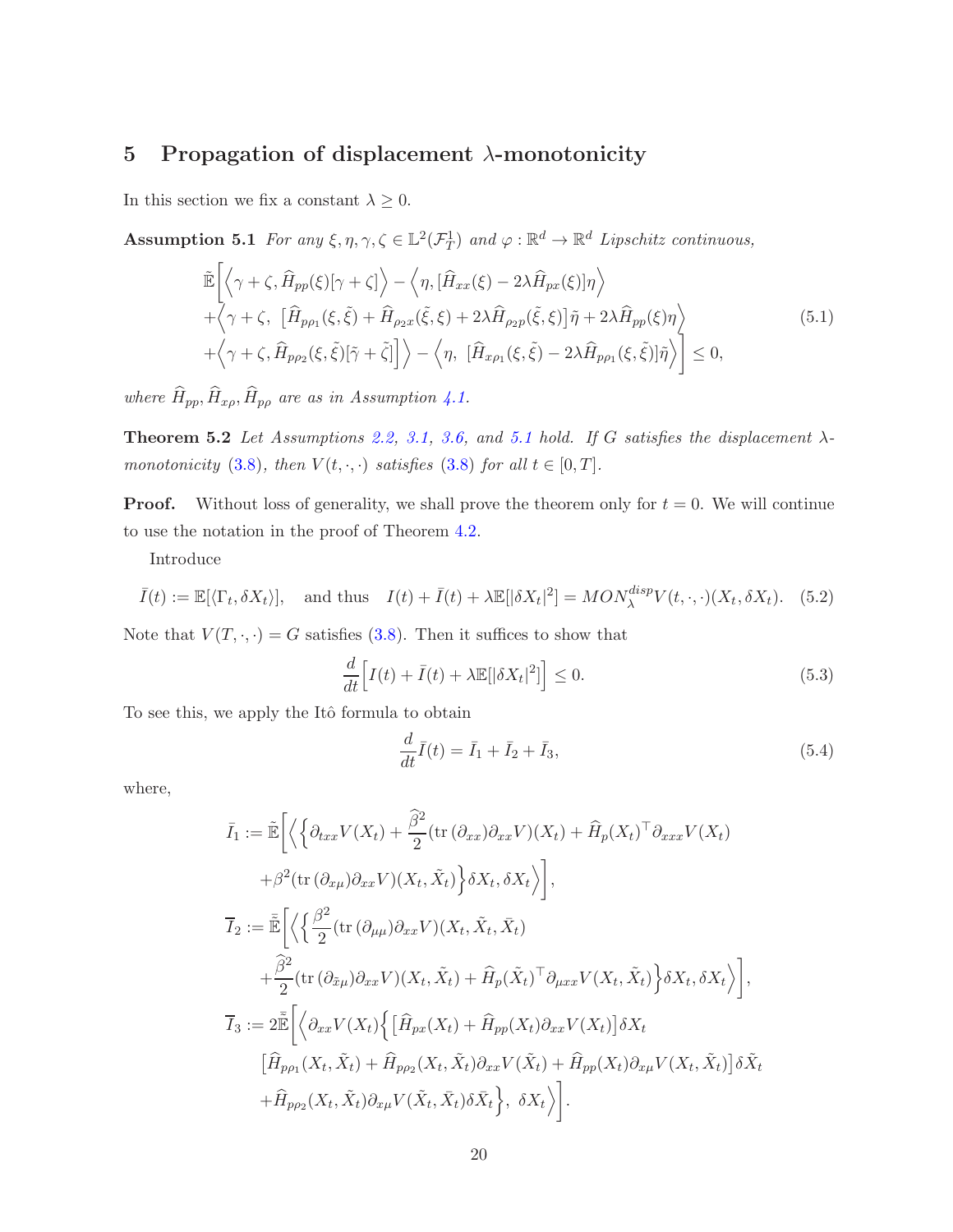On the other hand, applying  $\partial_{xx}$  to [\(3.6\)](#page-11-2) we obtain

$$
0 = (\partial_{xx} \mathscr{L} V)(t, x, \mu) = \bar{J}_1 + \bar{J}_2,
$$
\n(5.5)

where

$$
\bar{J}_1 := \partial_{txx} V + \frac{\hat{\beta}^2}{2} (\text{tr} (\partial_{xx}) \partial_{xx} V) + \hat{H}_{xx}(x) + 2\hat{H}_{xp}(x) \partial_{xx} V(x) \n+ \partial_{xx} V(x) \hat{H}_{pp}(x) \partial_{xx} V(x) + \hat{H}_p(x)^\top \partial_{xxx} V(x),
$$
\n
$$
\bar{J}_2 := \tilde{\mathbb{E}} \Big[ \frac{\hat{\beta}^2}{2} (\text{tr} (\partial_{\tilde{x}\mu}) \partial_{xx} V)(x, \tilde{\xi}) + \hat{H}_p(\tilde{\xi})^\top \partial_{\mu xx} V(x, \tilde{\xi}) \n+ \beta^2 (\text{tr} (\partial_{x\mu}) \partial_{xx} V)(x, \tilde{\xi}) + \frac{\beta^2}{2} (\text{tr} (\partial_{\mu\mu}) \partial_{xx} V)(x, \tilde{\xi}, \tilde{\xi}) \Big].
$$

We evaluate the previous expression along  $(X_t, \mu_t)$  to obtain, after a simplification,

<span id="page-20-0"></span>
$$
\frac{d}{dt}\bar{I}(t) = \tilde{\mathbb{E}}\left[ \left\langle \hat{H}_{pp}(X_t)\Gamma_t, \Gamma_t \right\rangle + 2\left\langle \hat{H}_{pp}(X_t)\Gamma_t, \Upsilon_t \right\rangle \right] \rangle + 2\left\langle \Gamma_t, \hat{H}_{pp_1}(X_t, \tilde{X}_t)\delta\tilde{X}_t + \hat{H}_{pp_2}(X_t, \tilde{X}_t)[\tilde{\Gamma}_t + \tilde{\Upsilon}_t] \right\rangle - \left\langle \hat{H}_{xx}(X_t)\delta X_t, \delta X_t \right\rangle \right].
$$
\n(5.6)

Moreover, by  $(4.2)$  we have

<span id="page-20-1"></span>
$$
\frac{d}{dt}\mathbb{E}\left[|\delta X_t|^2\right] = 2\mathbb{E}\left[\left\langle\widehat{H}_{px}(X_t)\delta X_t + \widehat{H}_{pp}(X_t)[\Upsilon_t + \Gamma_t] + N_t, \ \delta X_t\right\rangle\right].\tag{5.7}
$$

We combine  $(4.8)$ ,  $(5.6)$  and  $(5.7)$  to deduce that

$$
\frac{d}{dt} \Big[ I(t) + \bar{I}(t) + \lambda \mathbb{E}[\delta X_t]^2] \Big] \n= \tilde{\mathbb{E}} \Big[ \Big\langle \Upsilon_t + \Gamma_t, \hat{H}_{pp}(X_t) [\Upsilon_t + \Gamma_t] + \hat{H}_{pp_2}(X_t, \tilde{X}_t) [\tilde{\Gamma}_t + \tilde{\Upsilon}_t] \Big\rangle \n+ \Big\langle \Upsilon_t + \Gamma_t, [\hat{H}_{pp_1}(X_t, \tilde{X}_t) + \hat{H}_{\rho_2 x}(\tilde{X}_t, X_t) + 2\lambda \hat{H}_{\rho_2 p}(\tilde{X}_t, X_t)] \delta \tilde{X}_t + 2\lambda \hat{H}_{pp}(X_t) \delta X_t \Big\rangle \n- \Big\langle \delta X_t, [\hat{H}_{x\rho_1}(X_t, \tilde{X}_t) - 2\lambda \hat{H}_{pp_1}(X_t, \tilde{X}_t)] \delta \tilde{X}_t + [\hat{H}_{xx}(X_t) - 2\lambda \hat{H}_{px}(X_t)] \delta X_t \Big\rangle \Big].
$$

Again by the desired conditional independence of the involved processes above, conditional on  $\mathcal{F}_t^0$ , [\(5.3\)](#page-19-2) follows directly from [\(5.1\)](#page-19-3).  $\overline{\phantom{a}}$ 

We next provide a sufficient condition for Assumption [5.1.](#page-19-1) Denote, for any  $A \in \mathbb{R}^{d \times d}$ ,

<span id="page-20-3"></span><span id="page-20-2"></span>
$$
|A| := \sup_{|x|=|y|=1} \langle Ax, y \rangle, \quad \underline{\kappa}(A) := \inf_{|x|=1} \langle Ax, x \rangle = \text{the smallest eigenvalue of } \frac{1}{2}[A + A^{\top}],
$$
  

$$
\overline{\kappa}(A) := \sup_{|x|=1} \langle Ax, x \rangle = -\underline{\kappa}(-A).
$$
 (5.8)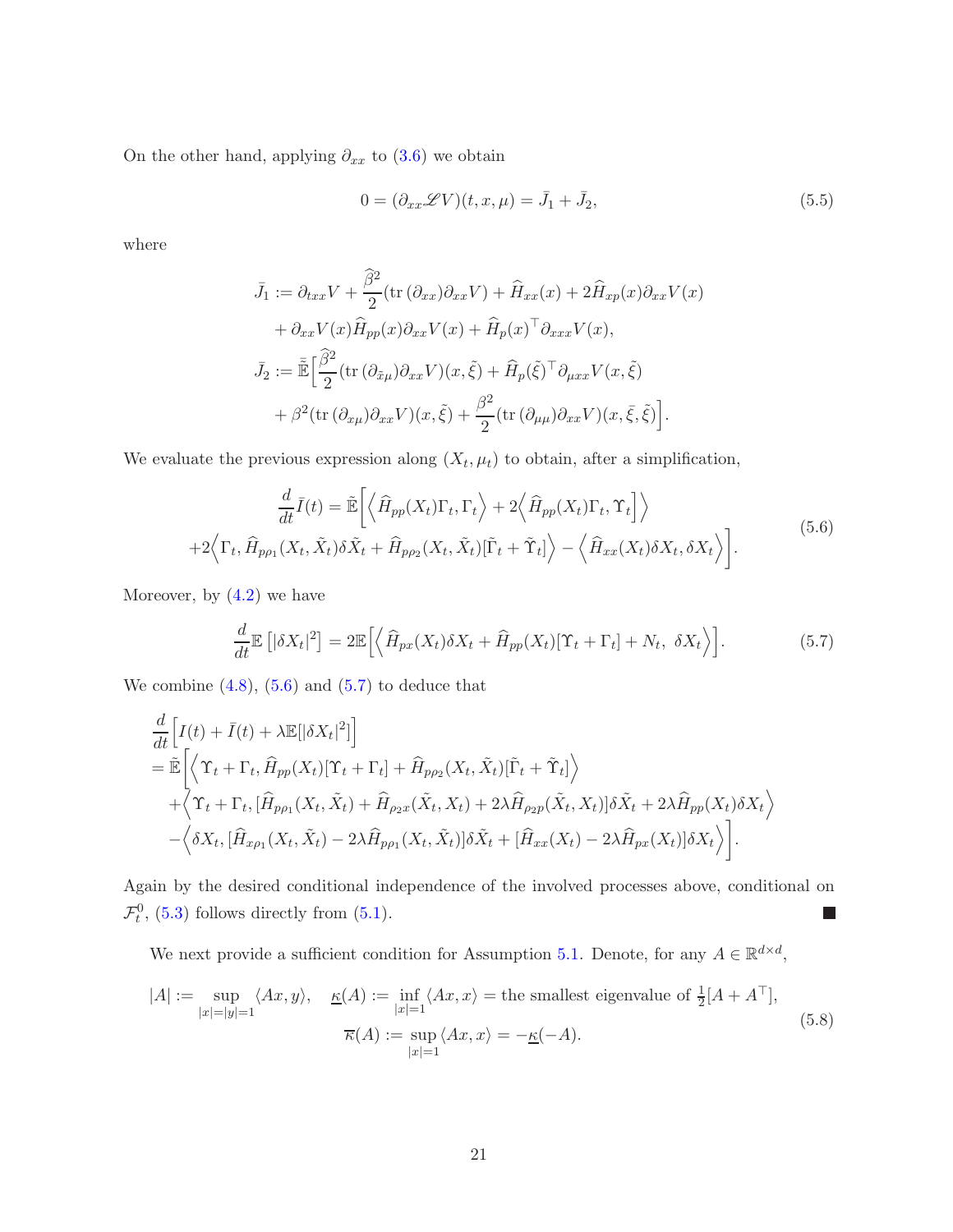**Proposition 5.3** *Assume there exists a constant*  $c_0 \geq 0$  *such that*  $|\partial_{p\rho_2}\hat{H}| \leq c_0$ *, and*  $\hat{H}_{pp}$  <  $-c_0I_d$ , where  $I_d$  denotes the  $d \times d$  *identity matrix. Then the following condition implies* [\(5.1\)](#page-19-3):

<span id="page-21-0"></span>
$$
\mathbb{E}\left[\left\langle \eta, [\hat{H}_{xx}(\xi) - 2\lambda \hat{H}_{px}(\xi)]\eta \right\rangle + \left\langle \eta, [\hat{H}_{x\rho_1}(\xi, \tilde{\xi}) - 2\lambda \hat{H}_{p\rho_1}(\xi, \tilde{\xi})]\tilde{\eta} \right\rangle - \frac{|\Lambda(\xi, \eta)|^2}{4} \right] \ge 0,
$$
\nwhere\n
$$
\Lambda(\xi, \eta) := \left(-\hat{H}_{pp}(\xi) - c_0 I_d\right)^{-\frac{1}{2}} \times \left[\tilde{\mathbb{E}}_{\mathcal{F}_T^1}\left[ [\hat{H}_{pp_1}(\xi, \tilde{\xi}) + \hat{H}_{\rho_2 x}(\tilde{\xi}, \xi) + 2\lambda \hat{H}_{\rho_2 p}(\tilde{\xi}, \xi)]\tilde{\eta}\right] + 2\lambda \hat{H}_{pp}(\xi)\eta\right],
$$
\n(5.9)

*for all*  $\xi, \eta \in \mathbb{L}^2(\mathcal{F}_T^1)$ *. In particular, when*  $\lambda = 0$ *, the above reduces to:* 

<span id="page-21-2"></span>
$$
\mathbb{E}\left[\left\langle \eta, \widehat{H}_{xx}(\xi)\eta\right\rangle + \left\langle \eta, \widehat{H}_{x\rho_1}(\xi,\tilde{\xi})\tilde{\eta}\right\rangle - \frac{|\Lambda(\xi,\eta)|^2}{4}\right] \ge 0,
$$
\nwhere  $\Lambda(\xi,\eta) := (-\widehat{H}_{pp}(\xi) - c_0 I_d)^{-\frac{1}{2}} \widetilde{\mathbb{E}}_{\mathcal{F}_{T}^{1}}\left[ [\widehat{H}_{pp_1}(\xi,\tilde{\xi}) + \widehat{H}_{\rho_2x}(\tilde{\xi},\xi)]\tilde{\eta} \right].$ \n
$$
(5.10)
$$

**Proof.** Denote  $\Xi := \left[\widehat{H}_{p\rho_1}(\xi, \tilde{\xi}) + \widehat{H}_{\rho_2 x}(\tilde{\xi}, \xi) + 2\lambda \widehat{H}_{\rho_2 p}(\tilde{\xi}, \xi)\right]\tilde{\eta}$ . Note that

$$
\tilde{\mathbb{E}}\left[\left\langle \gamma + \zeta, \widehat{H}_{pp}(\xi)[\gamma + \zeta] \right\rangle + \left\langle \gamma + \zeta, \Xi + 2\lambda \widehat{H}_{pp}(\xi)\eta \right\rangle + \left\langle \gamma + \zeta, \widehat{H}_{pp2}(\xi, \tilde{\xi})[\tilde{\gamma} + \tilde{\zeta}] \right\rangle \right] \n\leq \mathbb{E}\left[\left\langle \gamma + \zeta, \widehat{H}_{pp}(\xi)[\gamma + \zeta] \right\rangle + \left\langle \gamma + \zeta, \Xi + 2\lambda \widehat{H}_{pp}(\xi)\eta \right\rangle + \frac{c_0}{2} [|\gamma + \zeta|^2 + |\tilde{\gamma} + \tilde{\zeta}|^2] \right]\right] \n= \mathbb{E}\left[\left\langle \gamma + \zeta, [\widehat{H}_{pp}(\xi) + c_0 I_d][\gamma + \zeta] \right\rangle + \left\langle \gamma + \zeta, \widetilde{\mathbb{E}}[\Xi] + 2\lambda \widehat{H}_{pp}(\xi)\eta \right\rangle \right] \n= \mathbb{E}\left[-\left| \left[ (-\widehat{H}_{pp}(\xi) - c_0 I_d)^{\frac{1}{2}} [\gamma + \zeta] - \frac{1}{2} \Lambda(\xi, \eta) \right|^2 + \frac{1}{4} |\Lambda(\xi, \eta)|^2 \right] \right] \n\leq \frac{1}{4} \mathbb{E}\left[ |\Lambda(\xi, \eta)|^2 \right].
$$

Then clearly  $(5.9)$  implies  $(5.1)$ .

**Remark 5.4** *For standard MFGs where b*, *f do not depend on the law of*  $\alpha$ *, we have*  $\widehat{H}(x, p, \rho) =$  $H(x, p, \mu)$  where  $\mu = \pi_{1\#}\rho$ , and thus  $\partial_{\rho_1}\hat{H} = \partial_{\mu}H$ ,  $\partial_{\rho_2}\hat{H} = 0$ ,  $c_0 = 0$ . Note that H is concave in p. We shall assume it is strictly concave and thus  $H_{pp} < 0$ . Then  $(5.9)$  *reduces to* 

<span id="page-21-1"></span>
$$
\tilde{\mathbb{E}}\left[\left\langle \eta, [H_{xx}(\xi) - 2\lambda H_{px}(\xi)]\eta \right\rangle + \left\langle \eta, [H_{x\mu}(\xi, \tilde{\xi}) - 2\lambda H_{p\mu}(\xi, \tilde{\xi})]\tilde{\eta} \right\rangle - \frac{1}{4} \left| (-H_{pp}(\xi))^{-\frac{1}{2}} [\tilde{\mathbb{E}}_{\mathcal{F}_T^1}[H_{p\mu}(\xi, \tilde{\xi})\tilde{\eta}] + 2\lambda H_{pp}(\xi)\eta] \right|^2 \right] \ge 0.
$$
\n(5.11)

 $\Box$ 

*Moreover, when*  $\lambda = 0$ , [\(5.11\)](#page-21-1) *(and* [\(5.10\)](#page-21-2)*) reduces further to* 

$$
\tilde{\mathbb{E}}\left[\left\langle \eta, H_{xx}(\xi)\eta\right\rangle + \left\langle \eta, H_{x\mu}(\xi,\tilde{\xi})\tilde{\eta}\right\rangle - \frac{1}{4}\left|(-H_{pp}(\xi))^{-\frac{1}{2}}\tilde{\mathbb{E}}_{\mathcal{F}_T^1}[H_{p\mu}(\xi,\tilde{\xi})\tilde{\eta}]\right|^2\right] \ge 0.
$$
 (5.12)

*This is exactly the condition in [\[20,](#page-30-10) Definition 3.4], except that [\[20\]](#page-30-10) uses* −H *instead of* H*.*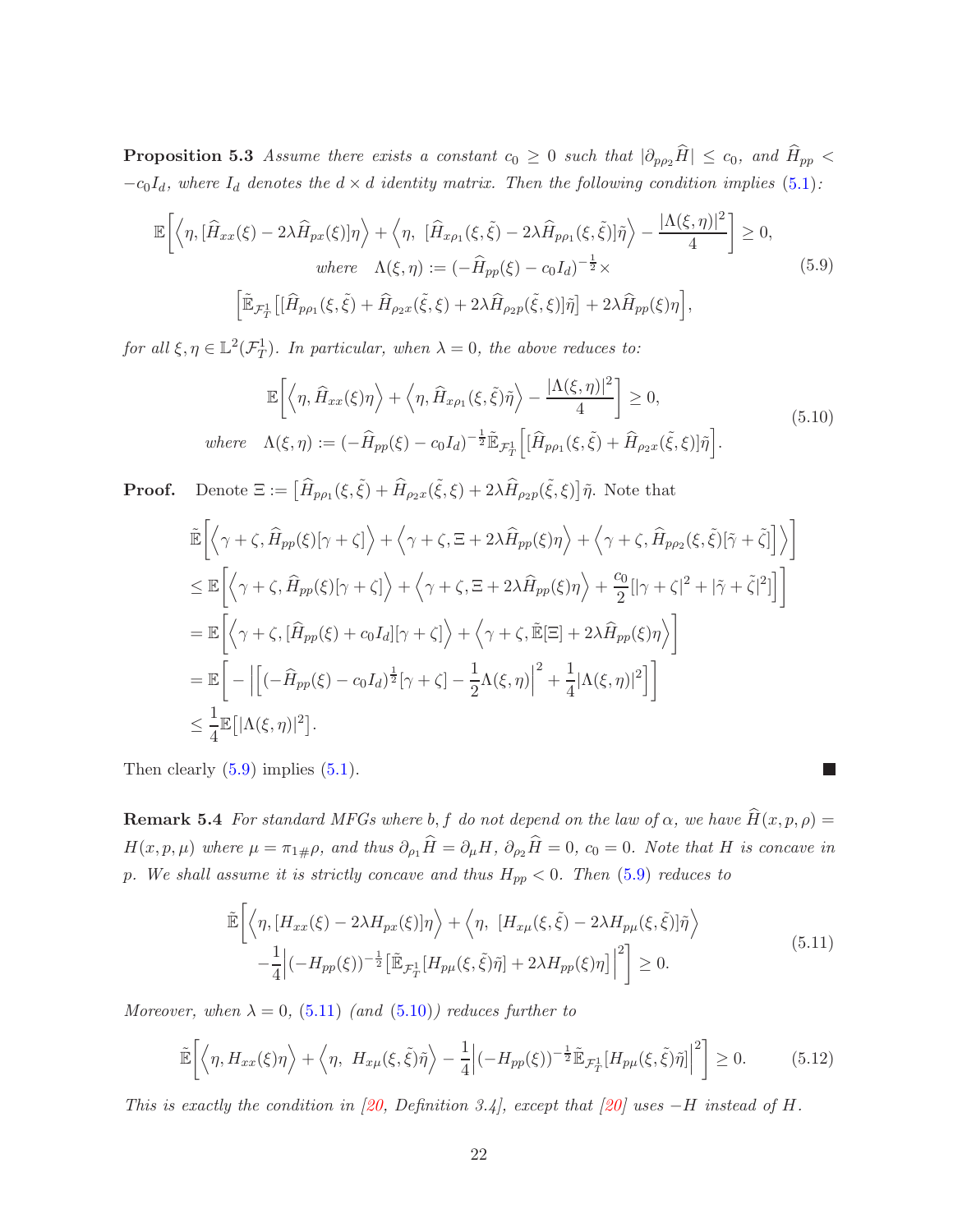<span id="page-22-2"></span>We now present an example which satisfies [\(5.10\)](#page-21-2), and hence [\(5.1\)](#page-19-3) with  $\lambda = 0$ .

**Example 5.5** *We consider a special case of* [\(2.13\)](#page-7-1) *with*  $d = 1$ *: for some constant*  $0 < c < 1$ *,* 

$$
b(x, a, \mathcal{L}_{(\xi, \alpha)}) = -a + b_1(\mathcal{L}_{\xi}, \mathbb{E}[\alpha]), \quad f(x, a, \mathcal{L}_{(\xi, \alpha)}) = \frac{|a|^2}{2} - ca\mathbb{E}[\alpha] + f_1(x, \mathcal{L}_{(\xi, \alpha)}).
$$
 (5.13)

*Assume there exist constants*  $0 \leq c_0 < 1$  *and*  $\kappa > 0$  *such that* 

<span id="page-22-0"></span>
$$
|\bar{c}\partial_{m_2}b_1 - \hat{c}| \le c_0, \quad \partial_{xx}f_1 \ge \kappa \ge ||\partial_{x\nu_1}f_1|| + \frac{1}{4(1-c_0)} \Big(||\partial_{m_1}b_1|| + [1+\hat{c}]||\partial_{x\nu_2}f_1||\Big)^2, \quad (5.14)
$$

 $where \hat{c} := \frac{c}{1-c}, \bar{c} := \frac{1}{1-c}, m_1, m_2$  *stand for*  $\mathbb{E}[\xi]$  *and*  $\mathbb{E}[\alpha]$ *, respectively, and*  $\|\cdot\|$  *denotes the supremum norm of the function over all variables. Then* [\(5.10\)](#page-21-2) *holds true.*

Proof. By Example [2.4](#page-7-2) we see that

$$
\Phi(\mathcal{L}_{(\xi,\eta)}) = \mathcal{L}_{(\xi, \partial \mathbb{E}[\eta]+\eta)},
$$

$$
H(x, p, \mathcal{L}_{(\xi,\alpha)}) = -\frac{1}{2} \Big| c \mathbb{E}[\alpha] + p \Big|^2 + pb_1(\mathcal{L}_{\xi}, \mathbb{E}[\alpha]) + f_1(x, \mathcal{L}_{(\xi,\alpha)}),
$$

$$
\widehat{H}(x, p, \mathcal{L}_{(\xi,\eta)}) = -\frac{1}{2} \Big| c \mathbb{E}[\eta] + p \Big|^2 + pb_1(\mathcal{L}_{\xi}, \partial \mathbb{E}[\eta]) + f_1(x, \mathcal{L}_{(\xi, \partial \mathbb{E}[\eta]+\eta)}).
$$

Applying Proposition [2.8](#page-8-3) and Example [2.7](#page-8-4) we have, for  $f_1(x, \rho) := f_1(x, \Phi(\rho)),$ 

$$
\partial_{\rho_1} \widehat{f}_1(x,\rho,\tilde{x},\tilde{p}) = \partial_{\nu_1} f_1(x,\Phi(\rho),\tilde{x},\tilde{p} + \partial \mathbb{E}[\eta]),
$$
  

$$
\partial_{\rho_2} \widehat{f}_1(x,\rho,\tilde{x},\tilde{p}) = \partial_{\nu_2} f_1(x,\Phi(\rho),\tilde{x},\tilde{p} + \partial \mathbb{E}[\eta]) + \partial \mathbb{E} \Big[ \partial_{\nu_2} f_1(x,\Phi(\rho),\xi,\eta + \partial \mathbb{E}[\eta]) \Big].
$$

Then one may compute straightforwardly that

$$
\widehat{H}_{pp} = -1, \quad \widehat{H}_{xx} = \partial_{xx} f_1, \quad \widehat{H}_{x\rho_1} = \partial_{x\nu_1} f_1, \quad \widehat{H}_{p\rho_1} = \partial_{m_1} b_1,
$$

$$
\widehat{H}_{x\rho_2} = \partial_{x\nu_2} f_1 + \widehat{c} \mathbb{E}[\partial_{x\nu_2} f_1], \quad \widehat{H}_{p\rho_2} = \overline{c} \partial_{m_2} b_1 - \widehat{c}.
$$

Then  $|H_{p\rho_2}| \leq c_0$ , and  $(5.10)$  becomes

<span id="page-22-1"></span>
$$
\tilde{\mathbb{E}}\left[\partial_{xx}f_1|\eta|^2 + \partial_{x\nu_1}f_1\eta\tilde{\eta} - \frac{|\Lambda(\xi)|^2}{4(1 - c_0)}\right] \ge 0, \quad \text{where}
$$
\n
$$
\Lambda(x) := \tilde{\mathbb{E}}\left[\tilde{\eta}\left[\partial_{m_1}b_1(\mathcal{L}_{\xi}, \tilde{\xi}, \bar{c}\mathbb{E}[\eta]) + \partial_{x\nu_2}f_1(\tilde{\xi}, \Phi(\rho), x, \varphi(x) + \hat{c}\mathbb{E}[\varphi(\xi)]\right) + \hat{c}\partial_{x\nu_2}f_1(\tilde{\xi}, \Phi(\rho), \bar{\xi}, \varphi(\bar{\xi}) + \hat{c}\mathbb{E}[\varphi(\xi)])\right].
$$
\n(5.15)

 $\mathcal{L}_{\mathcal{A}}$ 

Clearly  $(5.14)$  implies  $(5.15)$ , and hence  $(5.10)$ .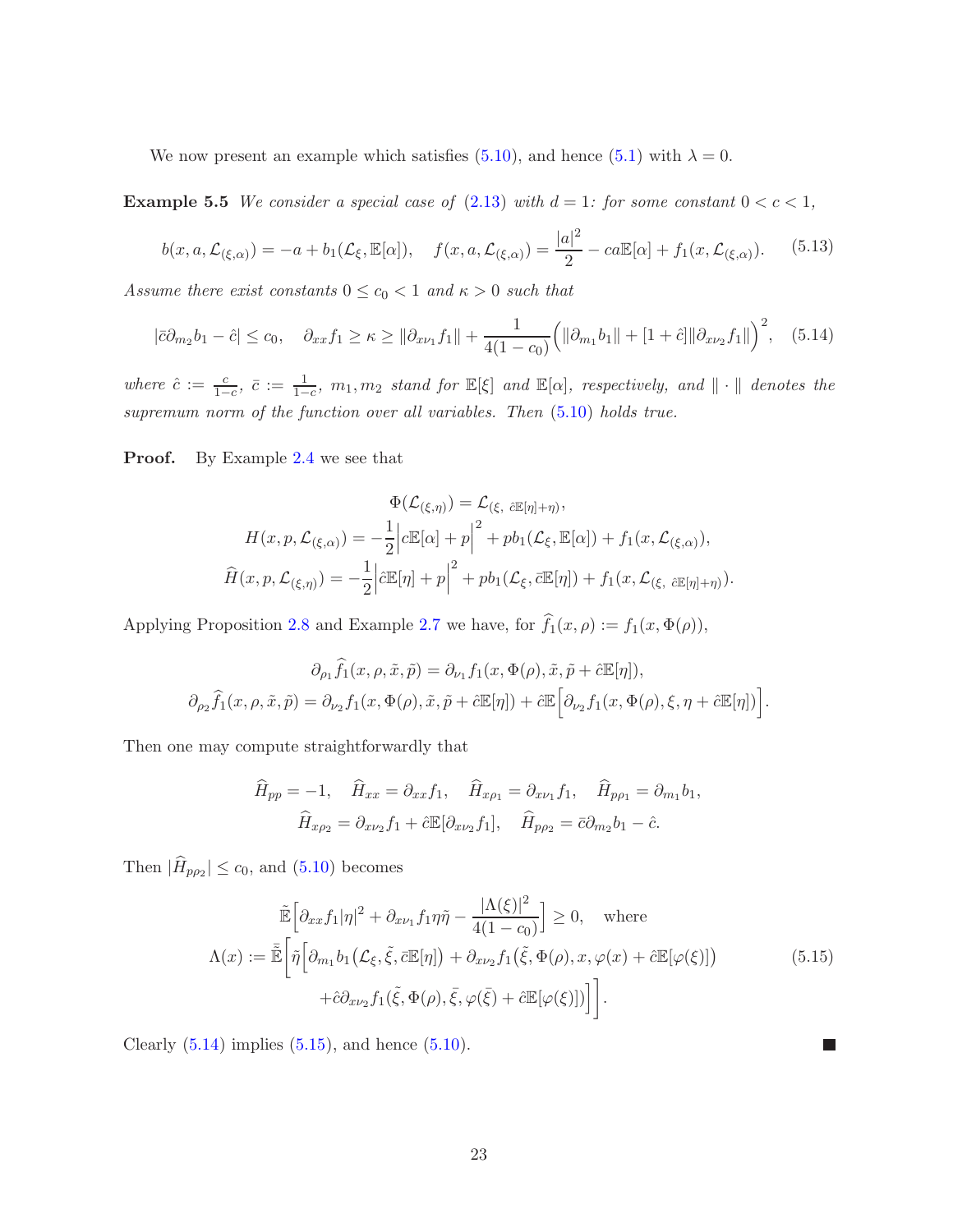#### <span id="page-23-0"></span>5.1 Global wellposedness for master equations of standard MFGs

For standard MFGs, by combining Proposition [5.3](#page-20-2) and the strategy in [\[20\]](#page-30-10), see also Subsection [3.2,](#page-13-4) one can easily establish the following global wellposedness result for the master equation un-der displacement semi-monotonicity, which generalizes [\[20,](#page-30-10) Theorem 6.3]. We remark again that, for MFGC master equations, we shall investigate their global wellposedness in future research.

<span id="page-23-1"></span>**Theorem 5.6** *Assume*  $\lambda \geq 0$ *,*  $b(x, a, \nu) = a$  *and*  $f(x, a, \nu) = f(x, a, \mu)$ *. Assume further that:* 

*(i)* H *and* G *have the regularity:*

$$
H, \partial_{xx}H, \partial_{xp}H, \partial_{pp}H, \partial_{xxp}H, \partial_{xpp}H, \partial_{ppp}H \in C^2(\mathbb{R}^{2d} \times \mathcal{P}_2(\mathbb{R}^d)),
$$
  

$$
\partial_{x\mu}H, \partial_{p\mu}H, \partial_{xp\mu}H, \partial_{pp\mu}H \in C^2(\mathbb{R}^{2d} \times \mathcal{P}_2(\mathbb{R}^d) \times \mathbb{R}^d),
$$
  

$$
G, \partial_{xx}G \in C^2(\mathbb{R}^d \times \mathcal{P}_2(\mathbb{R}^d)), \qquad \partial_{x\mu}G \in C^2\mathbb{R}^d \times \mathcal{P}_2(\mathbb{R}^d) \times \mathbb{R}^d,
$$

*and all the second and higher order derivatives of* H *and* G *involved above are uniformly bounded;*

*(ii) H is uniformly concave in p:*  $\partial_{pp}H \leq -c_0I_d$  *for some constant*  $c_0 > 0$ *.* 

 $(iii)$  [\(5.11\)](#page-21-1) *holds for* H and  $(3.8)$  *holds for* G.

*Then the master equation* [\(3.6\)](#page-11-2) *on* [0, T] *admits a unique classical solution* V *with bounded*  $\partial_{xx}V$ *and*  $\partial_{x\mu}V$ .

Proof. We shall follow the road map given in Section 3.2 to show the global wellposedness. Since the arguments are very similar to those in [\[20,](#page-30-10) [34\]](#page-31-6), at below we sketch a proof only.

*Step 1.* We apply Theorem [5.2](#page-19-4) to show that, if  $V$  is a classical solutions of the master equation  $(3.6)$  and V satisfies the Assumptions [3.6,](#page-13-1) then V propagates the displacement  $\lambda$ -monotonicity, i.e.  $V(t, \cdot, \cdot)$  satisfies [\(3.8\)](#page-12-1) for all  $t \in [0, T]$ .

*Step 2.* We shall follow the same proof as the one in [\[20,](#page-30-10) Theorem 5.1] to show an a priori uniform  $\mathcal{W}_2$ -Lipschitz continuity of  $\partial_x V$  in  $\mu$ , uniformly in  $(t, x) \in [0, T] \times \mathbb{R}^d$ . We note that V might not be uniformly  $W_2$ -Lipschitz continuous in  $\mu$  under our (weaker) assumptions. The key assumption we used in [\[20,](#page-30-10) Theorem 5.1] is the boundedness of  $\partial_{xx}V$ , which was proved using the first order derivatives of H and G in [\[20,](#page-30-10) Proposition 6.1]. This is not the case anymore here. To show it, we first apply Theorem [5.2](#page-19-4) to prove that  $V(t, \cdot, \cdot)$  satisfies [\(3.8\)](#page-12-1) for all  $t \in [0, T]$ . By Remark [3.5-](#page-12-3)(iv),  $\partial_{xx}V$  is uniformly semi-convex in x, uniformly in  $(t,\mu) \in [0,T] \times \mathcal{P}_2(\mathbb{R}^d)$ . It is standard to obtain the uniform semi-concavity of  $V$  in  $x$  from the boundedness of the second order derivatives of H and G by the classical control theory. Thus, we obtain the a priori boundedness of  $\partial_{xx}V$ . Then we obtain the uniform  $\mathcal{W}_2$ -Lipschitz continuity of V in  $\mu$ .

By [\[20,](#page-30-10) Proposition 6.2], we can further strengthen the above a priori  $\mathcal{W}_2$ -Lipschitz continuity to an a priori W<sub>1</sub>-Lipschitz continuity for  $\partial_x V$  in  $\mu$ .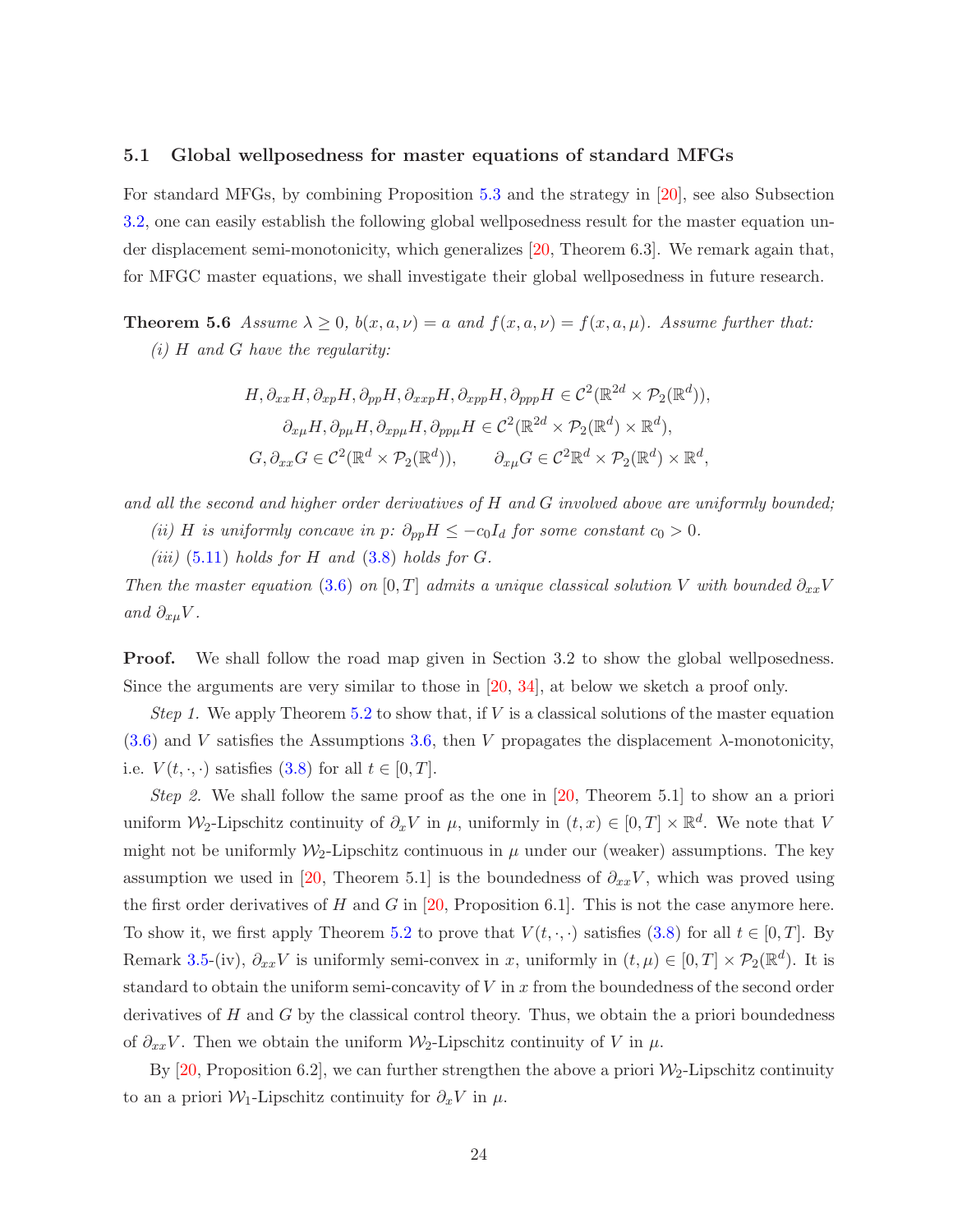*Step 3.* We shall follow the same proof as the one in [\[34,](#page-31-6) Theorem 7.1] to show the global wellposedness of the master equation  $(3.6)$ . The desired regularity of the solution V is a byproduct of *Step 2*. However, we cannot show directly the wellposedness of the master equation due to the lack of the a priori Lipschitz continuity of V in x and  $\mu$ , we thus use the approach in [\[34,](#page-31-6) Section 7]. That is, we first use the a priori Lipschitz estimate of  $\partial_x V$  constructed in *Step 2* to show the wellposedness of the vectorial master equation for  $\vec{U} := \partial_x V$ . We then utilize the solution to the vectorial master equation to establish the wellposedness of the master equation [\(3.6\)](#page-11-2).

**Remark 5.7** *If* G satisfies the Lasry-Lions monotonicity and  $\partial_{xx}G$  is bounded by  $\lambda$ *, then* G is *displacement semi-monotone. Therefore, we obtain that, if* H *and* G *satisfy the assumptions (i), (ii) in Theorem [5.6,](#page-23-1)* H *satisfies* [\(5.11\)](#page-21-1) *and* G *is Lasry-Lions monotone, then the master equation is wellposed on* [0, T]*. In this sense, Theorem [5.6](#page-23-1) unifies the wellposedness results under the Lasry-Lions monotonicity and the displacement monotonicity.*

*We shall remark though, even when* G *is Lasry-Lions monotone,* V *propagates the displacement semi-monotonicity, not necessarily the Lasry-Lions monotonicity (when* f *is non-separable).*

## <span id="page-24-0"></span>6 Propagation of anti-monotonicity

<span id="page-24-1"></span>In this section we fix  $\vec{\lambda} \in D_4$ . Recall [\(5.8\)](#page-20-3).

Assumption 6.1 *(i)*  $\hat{H} \in C^2(\mathbb{R}^d \times \mathbb{R}^d \times \mathcal{P}_2(\mathbb{R}^{2d}))$  and there exist constants  $\overline{L}, L_0 > 0$  and  $\overline{\gamma} > \underline{\gamma} > 0$  *such that* 

<span id="page-24-2"></span>
$$
|\partial_{xp}\widehat{H}| \le \overline{\gamma}L_0, \quad |\partial_{xx}\widehat{H}| \le \overline{\gamma}L_0, \quad |\partial_{pp}\widehat{H}|, |\partial_{x\rho_1}\widehat{H}|, |\partial_{x\rho_2}\widehat{H}|, |\partial_{p\rho_1}\widehat{H}|, |\partial_{p\rho_2}\widehat{H}| \le \overline{L};\tag{6.1}
$$

$$
\underline{\kappa}(-\partial_{xp}\widehat{H}) \ge L_0, \quad \underline{\kappa}(-\partial_{xx}\widehat{H}) \ge \underline{\gamma}L_0. \tag{6.2}
$$

(*ii*) There exists a constant  $L_{xx}^u > 0$  such that

<span id="page-24-3"></span>
$$
\theta_1 := \frac{\overline{\gamma}[1 + L_{xx}^u]}{\sqrt{4(\underline{\gamma}\lambda_0 + 2\lambda_3)}} < 1, \quad \text{and} \quad \overline{L}\overline{\kappa}(A_1^{-1}A_2) \le L_0,\tag{6.3}
$$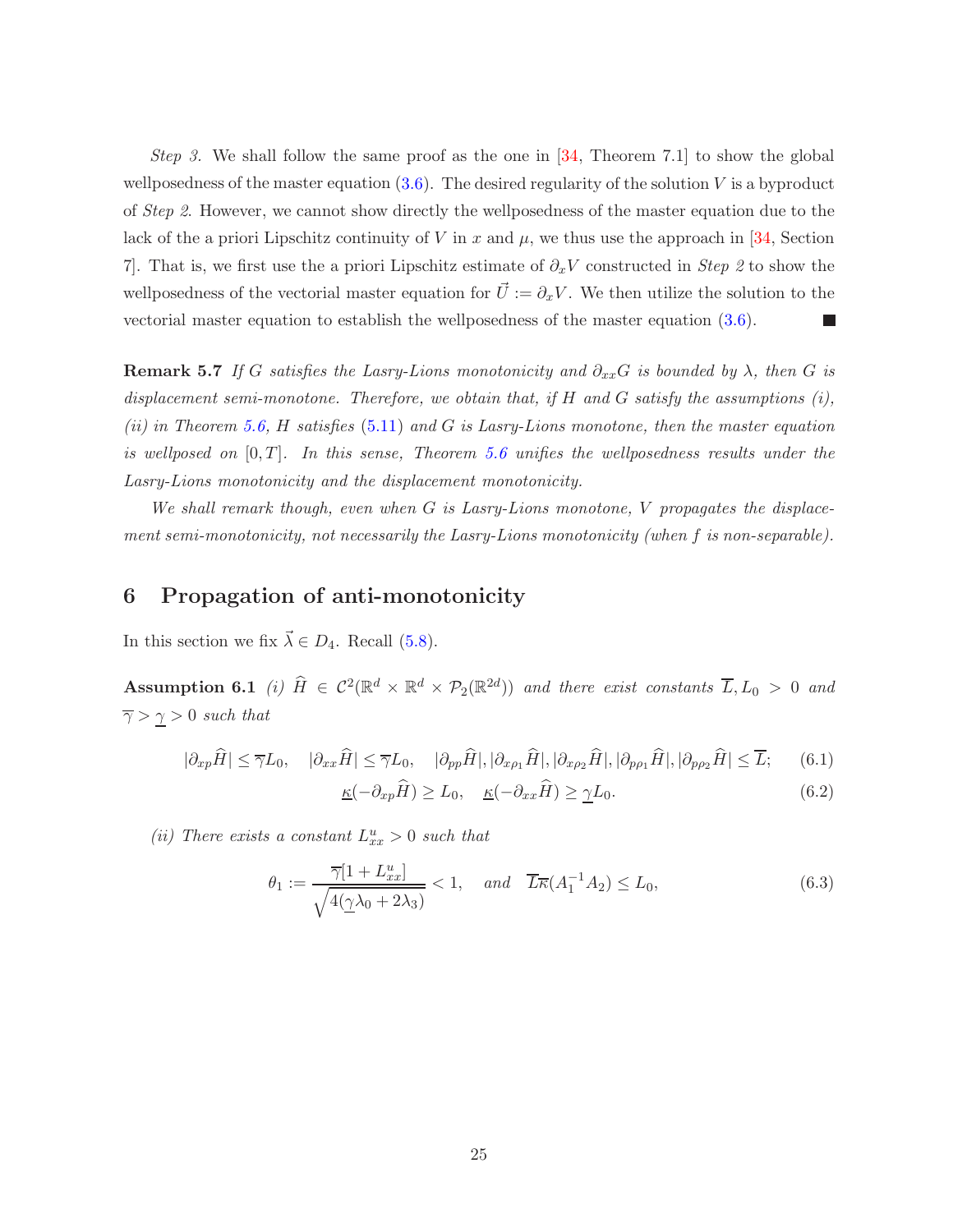*where:*

<span id="page-25-0"></span>
$$
A_{1} := \begin{bmatrix} 4[1 - \theta_{1}] & 0 & 0 \\ 0 & 2\lambda_{2} & 0 \\ 0 & 0 & [1 - \theta_{1}][\lambda_{0}\gamma + 2\lambda_{3}] \end{bmatrix},
$$
  
\n
$$
A_{2} := B_{1}L_{xx}^{u} + B_{2} := \begin{bmatrix} 2 & 2 + \lambda_{2} & 1 \\ 2 + \lambda_{2} & 4\lambda_{2} & \lambda_{2} \\ 1 & \lambda_{2} & 0 \end{bmatrix} L_{xx}^{u}
$$
(6.4)  
\n
$$
+ \begin{bmatrix} \lambda_{0} + 2|\lambda_{0} - \lambda_{1}| & \lambda_{0} + |\lambda_{0} - \frac{1}{2}\lambda_{1}| + \frac{1}{2}|\lambda_{1}| + \lambda_{2} & |\lambda_{0} - \frac{1}{2}\lambda_{1}| + \frac{1}{2}|\lambda_{1}| + 2\lambda_{3} \\ |\lambda_{0} - \frac{1}{2}\lambda_{1}| + \frac{1}{2}|\lambda_{1}| + \lambda_{2} & 2|\lambda_{1}| + 2\lambda_{2} & |\lambda_{1}| + \lambda_{2} + 2\lambda_{3} \\ |\lambda_{0} - \frac{1}{2}\lambda_{1}| + \frac{1}{2}|\lambda_{1}| + 2\lambda_{3} & |\lambda_{1}| + \lambda_{2} + 2\lambda_{3} & |\lambda_{1}| + 2\lambda_{3} \end{bmatrix}.
$$

Theorem 6.2 *Let Assumptions [2.2,](#page-5-1) [3.1,](#page-11-3) [3.6,](#page-13-1) and [6.1](#page-24-1) hold. Assume further that, for the constant*  $L_{xx}^{u}$  in Assumption [6.1](#page-24-1) (ii),

<span id="page-25-1"></span>
$$
|\partial_{xx} V| \le L_{xx}^u. \tag{6.5}
$$

*If* G satisfies the  $\vec{\lambda}$ -anti-monotonicity [\(3.10\)](#page-12-0), then  $V(t, \cdot, \cdot)$  satisfies (3.10) for all  $t \in [0, T]$ .

We remark that the bound  $L_{xx}^u$  of  $\partial_{xx}V$  can be estimated a priori by using the HJB equation or the backward SDE in the mean field game system, see [\[34,](#page-31-6) Section 6] for more details. **Proof.** Without loss of generality, we shall prove the theorem only for  $t = 0$ . We will continue to use the notation in the proofs of Theorem [4.2](#page-14-3) and [5.2.](#page-19-4) Introduce:

$$
\Xi_t := \lambda_0 \overline{I}(t) + \lambda_1 I(t) + \mathbb{E}\big[|\Gamma_t|^2 + \lambda_2|\Upsilon_t|^2 - \lambda_3|\delta X_t|^2\big] = MON_{\overline{\lambda}}^{anti}V(t,\cdot,\cdot)(X_t, \delta X_t).
$$

Then it is sufficient to show that

$$
\frac{d}{dt}\Xi_t \ge 0.\tag{6.6}
$$

Following the calculation in [\[34,](#page-31-6) Theorem 4.1] we have

$$
d\Upsilon_t = \left[ -K_1(t)\Upsilon_t - K_2(t) \right] dt + (dB_t)^{\top} K_3(t) + \beta (dB_t^0)^{\top} K_4(t);
$$
  
\n
$$
d\Gamma_t = \left[ -2\hat{H}_{xp}(X_t)\Gamma_t + \partial_{xx}V(X_t)\hat{H}_{pp}(X_t)\Upsilon_t - \bar{K}_1(t) \right] dt + (dB_t)^{\top} \bar{K}_2(t) + \beta (dB_t^0)^{\top} \bar{K}_3(t),
$$
\n(6.7)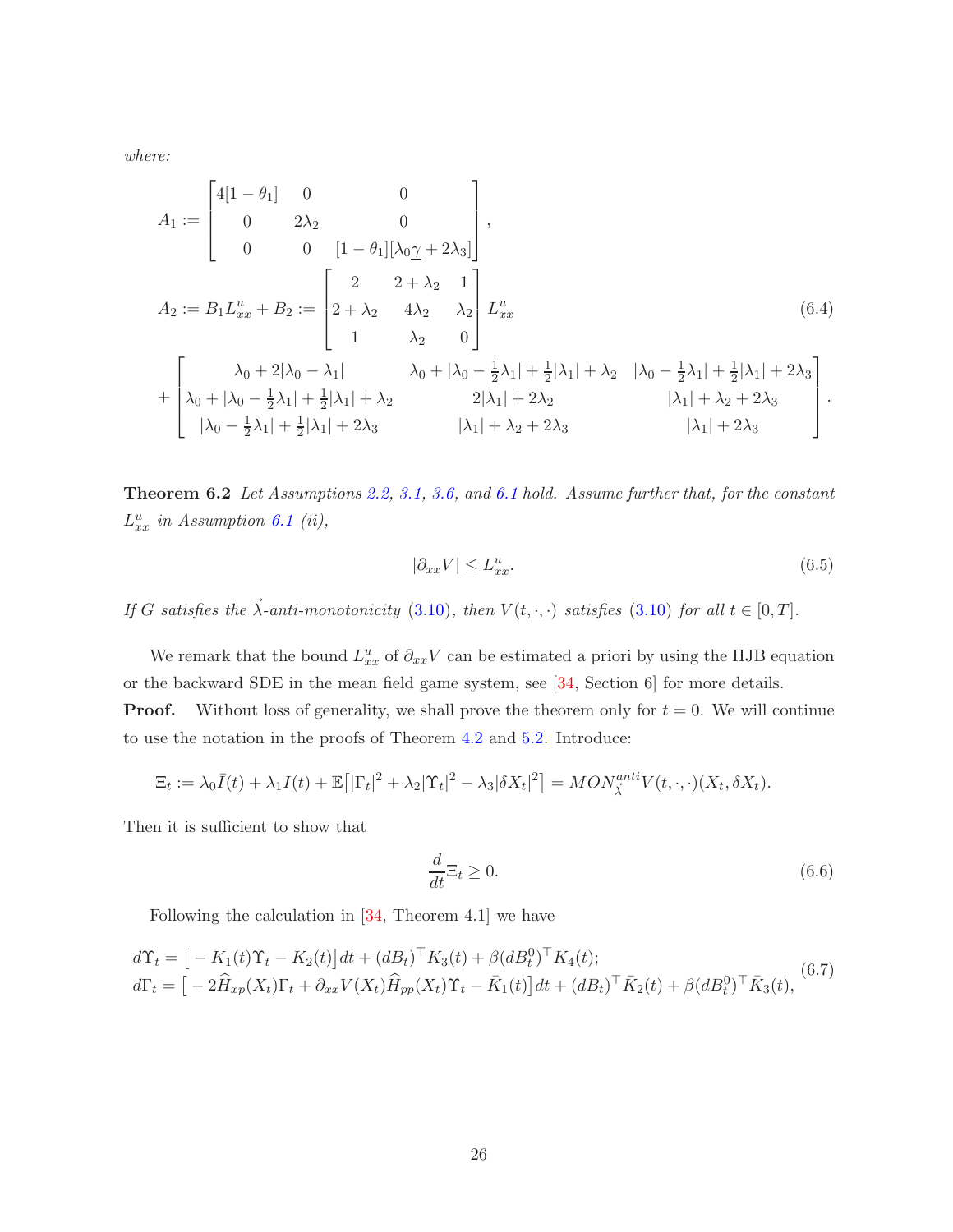where

<span id="page-26-0"></span>
$$
K_1(t) := \hat{H}_{xp}(X_t) + \partial_{xx} V(X_t) \hat{H}_{pp}(X_t),
$$
  
\n
$$
K_2(t) := \mathbb{E}_{\mathcal{F}_t} \Big[ \Big[ \hat{H}_{x\rho_1}(X_t, \tilde{X}_t) \delta \tilde{X}_t + \hat{H}_{x\rho_2}(X_t, \tilde{X}_t) [\tilde{\Gamma}_t + \tilde{\Upsilon}_t] \Big] \n+ \partial_{xx} V(X_t) \Big[ \hat{H}_{p\rho_1}(X_t, \tilde{X}_t) \delta \tilde{X}_t + \hat{H}_{p\rho_2}(X_t, \tilde{X}_t) [\tilde{\Gamma}_t + \tilde{\Upsilon}_t] \Big],
$$
  
\n
$$
K_3(t) := \mathbb{E}_{\mathcal{F}_t} \Big[ \partial_{xx\mu} V(X_t, \tilde{X}_t) \delta \tilde{X}_t \Big],
$$
  
\n
$$
K_4(t) := K_3(t) + \mathbb{E}_{\mathcal{F}_t} \Big[ \Big[ (\partial_{\mu x\mu} V)(X_t, \bar{X}_t, \tilde{X}_t) + \partial_{\tilde{x}x\mu} V(X_t, \tilde{X}_t) \Big] \delta \tilde{X}_t \Big],
$$
  
\n
$$
\bar{K}_1(t) := \Big[ \hat{H}_{xx}(X_t) - \partial_{xx} V(X_t) \hat{H}_{px}(X_t) \Big] \delta X_t
$$
  
\n
$$
- \partial_{xx} V(X_t) \mathbb{E}_{\mathcal{F}_t} \Big[ \hat{H}_{pp_1}(X_t, \tilde{X}_t) \delta \tilde{X}_t + \hat{H}_{pp_2}(X_t, \tilde{X}_t) [\tilde{\Gamma}_t + \tilde{\Upsilon}_t] \Big],
$$
  
\n
$$
\bar{K}_2(t) := \partial_{xxx} V(X_t) \delta X_t,
$$
  
\n
$$
\bar{K}_3(t) := \bar{K}_2(t) + \mathbb{E}_{\mathcal{F}_t} \Big[ (\partial_{\mu xx} V)(X_t, \tilde{X}_t) \delta \tilde{X}_t \Big].
$$
  
\n(6.8)

In particular, this implies that

$$
\frac{d}{dt}\mathbb{E}[|\Upsilon_t|^2] \ge 2\mathbb{E}\Big[\big\langle\Upsilon_t, -K_1(t)\Upsilon_t - K_2(t)\big\rangle\Big];\n\frac{d}{dt}\mathbb{E}[|\Gamma_t|^2] \ge 2\mathbb{E}\Big[\big\langle\Gamma_t, -2\hat{H}_{xp}(X_t)\Gamma_t + \partial_{xx}V(X_t)\hat{H}_{pp}(X_t)\Upsilon_t - \bar{K}_1(t)\big\rangle\Big].
$$
\n(6.9)

Thus, combining  $(4.8)$ ,  $(5.6)$ , and  $(5.7)$ , we have

$$
\frac{d}{dt}\Xi_{t} \geq \lambda_{0}\tilde{\mathbb{E}}\Big[\langle\widehat{H}_{pp}(X_{t})\Gamma_{t},\Gamma_{t}\rangle+2\langle\widehat{H}_{pp}(X_{t})\Gamma_{t},\Upsilon_{t}\rangle\\+\lambda_{1}\tilde{\mathbb{E}}\Big[\langle\widehat{H}_{pp}(X_{t},\tilde{X}_{t})\delta\tilde{X}_{t}+\widehat{H}_{pp_{2}}(X_{t},\tilde{X}_{t})[\tilde{\Gamma}_{t}+\tilde{\Upsilon}_{t}]\rangle-\langle\widehat{H}_{xx}(X_{t})\delta X_{t},\delta X_{t}\rangle\Big]\\+\lambda_{1}\tilde{\mathbb{E}}\Big[\langle\widehat{H}_{pp}(X_{t})\Upsilon_{t},\Upsilon_{t}\rangle-\langle\widehat{H}_{xp_{1}}(X_{t},\tilde{X}_{t})\delta\tilde{X}_{t}+\widehat{H}_{xp_{2}}(X_{t},\tilde{X}_{t})[\tilde{\Gamma}_{t}+\tilde{\Upsilon}_{t}],\delta X_{t}\rangle\\-\langle\widehat{H}_{pp_{1}}(X_{t},\tilde{X}_{t})\delta\tilde{X}_{t}+\widehat{H}_{pp_{2}}(X_{t},\tilde{X}_{t})[\tilde{\Gamma}_{t}+\tilde{\Upsilon}_{t}],\Gamma_{t}-\Upsilon_{t}\rangle\Big]\\+\frac{2\tilde{\mathbb{E}}\Big[\langle\Gamma_{t},\left[-2\widehat{H}_{xp}(X_{t})\Gamma_{t}+\partial_{xx}V(X_{t})\widehat{H}_{pp}(X_{t})\Upsilon_{t}-\bar{K}_{1}(t)\right]\rangle+\lambda_{2}\langle\Upsilon_{t},\left[-K_{1}(t)\Upsilon_{t}-K_{2}(t)\right]\rangle\Big]\\-\frac{2\lambda_{3}\tilde{\mathbb{E}}\Big[\langle\widehat{H}_{px}(X_{t})\delta X_{t}+\widehat{H}_{pp_{1}}(X_{t},\tilde{X}_{t})\delta\tilde{X}_{t}+\widehat{H}_{pp_{2}}(X_{t},\tilde{X}_{t})[\tilde{\Gamma}_{t}+\tilde{\Upsilon}_{t}]+\widehat{H}_{pp}(X_{t})[\Upsilon_{t}+\Gamma_{t}],\delta X_{t}\rangle\Big]\\=\tilde{\mathbb{E}}\Big[\Big\langle\left[\lambda_{0}\widehat{H}_{pp}(X_{t})-4\widehat{H}_{xp}(X_{t})\right]\Gamma_{t},\Gamma_{t}\Big\rangle+\Big\langle\left[\lambda_{1}\widehat
$$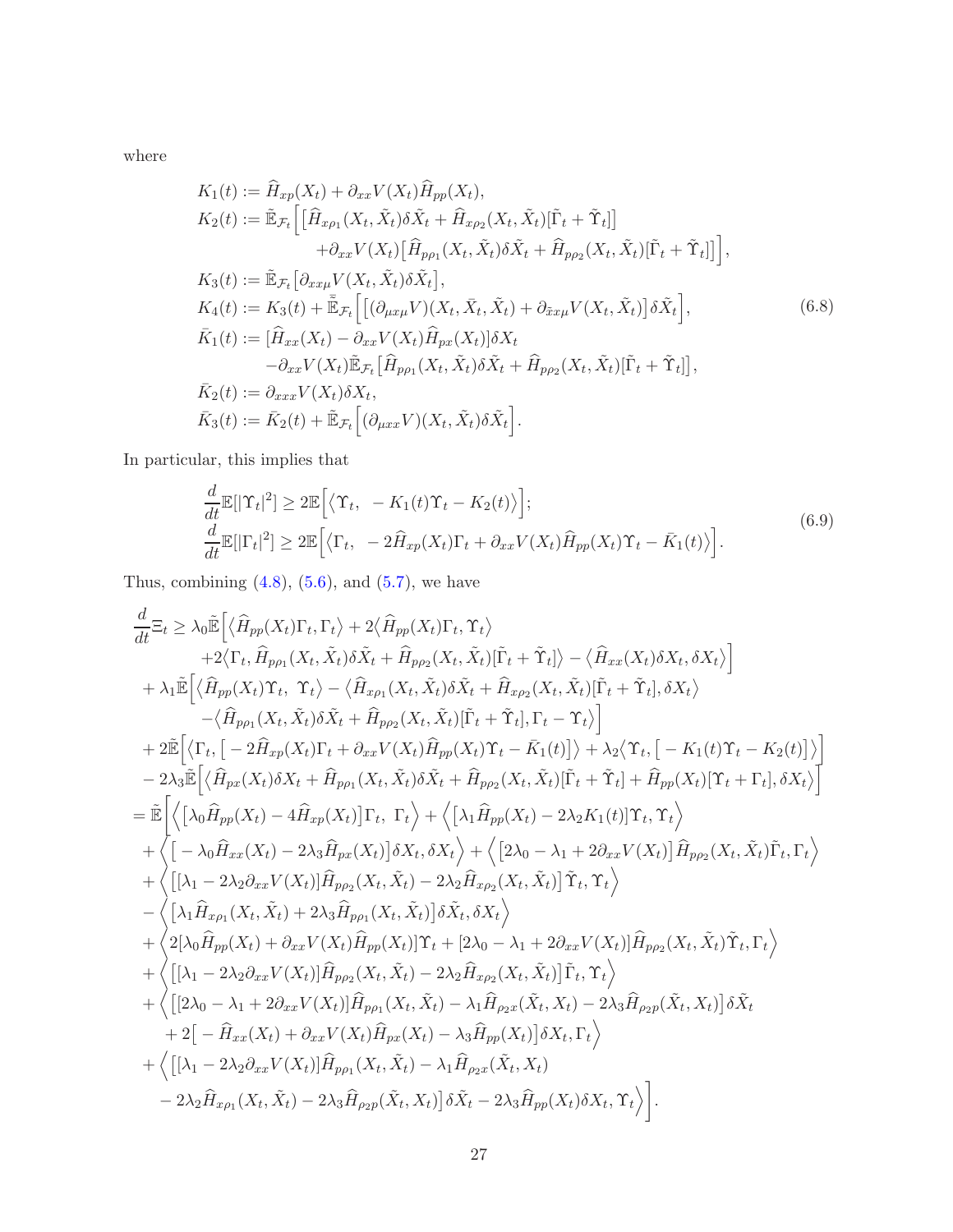Recall  $(3.9)$ ,  $(5.8)$ , and  $(6.8)$ , by  $(6.1)$  and  $(6.2)$  we have

$$
\frac{d}{dt}\Xi_{t} \geq [4L_{0} - \lambda_{0}\overline{L}]\mathbb{E}[\left|\Gamma_{t}\right|^{2}] + [2\lambda_{2}L_{0} - |\lambda_{1}|\overline{L} - 2\lambda_{2}L_{xx}^{u}\overline{L}]\mathbb{E}[\left|\Upsilon_{t}\right|^{2}] \n+ [\lambda_{0}\underline{\gamma}L_{0} + 2\lambda_{3}L_{0}]\mathbb{E}[\left|\delta X_{t}\right|^{2}] - [|2\lambda_{0} - \lambda_{1}| + 2L_{xx}^{u}]\overline{L}[\mathbb{E}[\left|\Gamma_{t}\right|])^{2} \n-[|\lambda_{1}| + 2\lambda_{2}L_{xx}^{u} + 2\lambda_{2}]\overline{L}[\mathbb{E}[\left|\Gamma_{t}\right|])^{2} - [|\lambda_{1}| + 2\lambda_{3}]\overline{L}[\mathbb{E}[\left|\delta X_{t}\right|])^{2} \n-[2[\lambda_{0} + L_{xx}^{u}] + |2\lambda_{0} - \lambda_{1}| + 2L_{xx}^{u} + |\lambda_{1}| + 2\lambda_{2}L_{xx}^{u} + 2\lambda_{2}]\overline{L}\mathbb{E}[\left|\Gamma_{t}\right|\left|\mathbb{E}[\left|\Upsilon_{t}\right|\right] \n-[[[2\lambda_{0} - \lambda_{1}| + 2L_{xx}^{u} + |\lambda_{1}| + 2\lambda_{3}]\overline{L} + 2[\overline{\gamma}L_{0} + L_{xx}^{u}\overline{\gamma}L_{0} + \lambda_{3}\overline{L}]\mathbb{E}[\left|\delta X_{t}\right|\left|\mathbb{E}[\left|\Gamma_{t}\right|\right] \n-[[|\lambda_{1}| + 2\lambda_{2}L_{xx}^{u} + |\lambda_{1}| + 2\lambda_{2} + 2\lambda_{3} + 2\lambda_{3}]\overline{L}\mathbb{E}[\left|\delta X_{t}\right|\left|\mathbb{E}[\left|\Gamma_{t}\right|\right] \n+[2\lambda_{2}L_{0} - [2|\lambda_{1}| + 4\lambda_{2}L_{xx}^{u} + 2\lambda_{2}]\overline{L}][\mathbb{E}[\left|\Gamma_{t}\right|])^{2} \n+ [2\lambda_{2}L_{0} - [2|\lambda_{1}| + 4\lambda_{2}L_{xx}^{u} + 2\lambda_{2}]\over
$$

where in the last step we used the fact that: recalling the  $\theta_1$  in [\(6.3\)](#page-24-3),

$$
2\overline{\gamma}[1+L_{xx}^u]\mathbb{E}[\delta X_t]]\mathbb{E}[\Gamma_t]] \leq 4\theta_1 \big(\mathbb{E}[\Gamma_t]\big)^2 + \theta_1[\lambda_0 \underline{\gamma} + 2\lambda_3] \big(\mathbb{E}[\delta X_t]\big)^2,
$$

Then, recalling [\(6.4\)](#page-25-0) and denoting  $e := (\mathbb{E}[|\Gamma_t|], \mathbb{E}[|\Upsilon_t|], \mathbb{E}[|\delta X_t|]),$  we have

$$
\frac{d}{dt}\Xi_t \ge e\big[A_1L_0 - A_2\overline{L}\big]e^\top \ge 0,
$$

thanks to  $(6.3)$  and the fact that  $A_1 > 0$ .

**Example 6.3** Again we consider a special case of  $(2.13)$  with  $d = 1$ :

$$
b(x, a, \mathcal{L}_{(\xi,\alpha)}) = -a - L_0x + b_1(\mathcal{L}_{\xi}, \mathbb{E}[\alpha]), \ f(x, a, \mathcal{L}_{(\xi,\alpha)}) = \frac{|a|^2}{2} - ca\mathbb{E}[\alpha] - \frac{\gamma L_0}{2}x^2 + f_1(x, \mathcal{L}_{(\xi,\alpha)}).
$$

Г.

*for some constants*  $0 < c < 1$ ,  $\gamma > 0$ ,  $L_0 > 0$ . For any  $L_{xx}^u > 0$ , when  $L_0$  *is large enough, there exist appropriate*  $\overline{L} > 0$ ,  $\overline{\gamma} > \underline{\gamma} > 0$ , and  $\overrightarrow{\lambda} \in D_4$  *such that Assumption [6.1](#page-24-1) holds true.*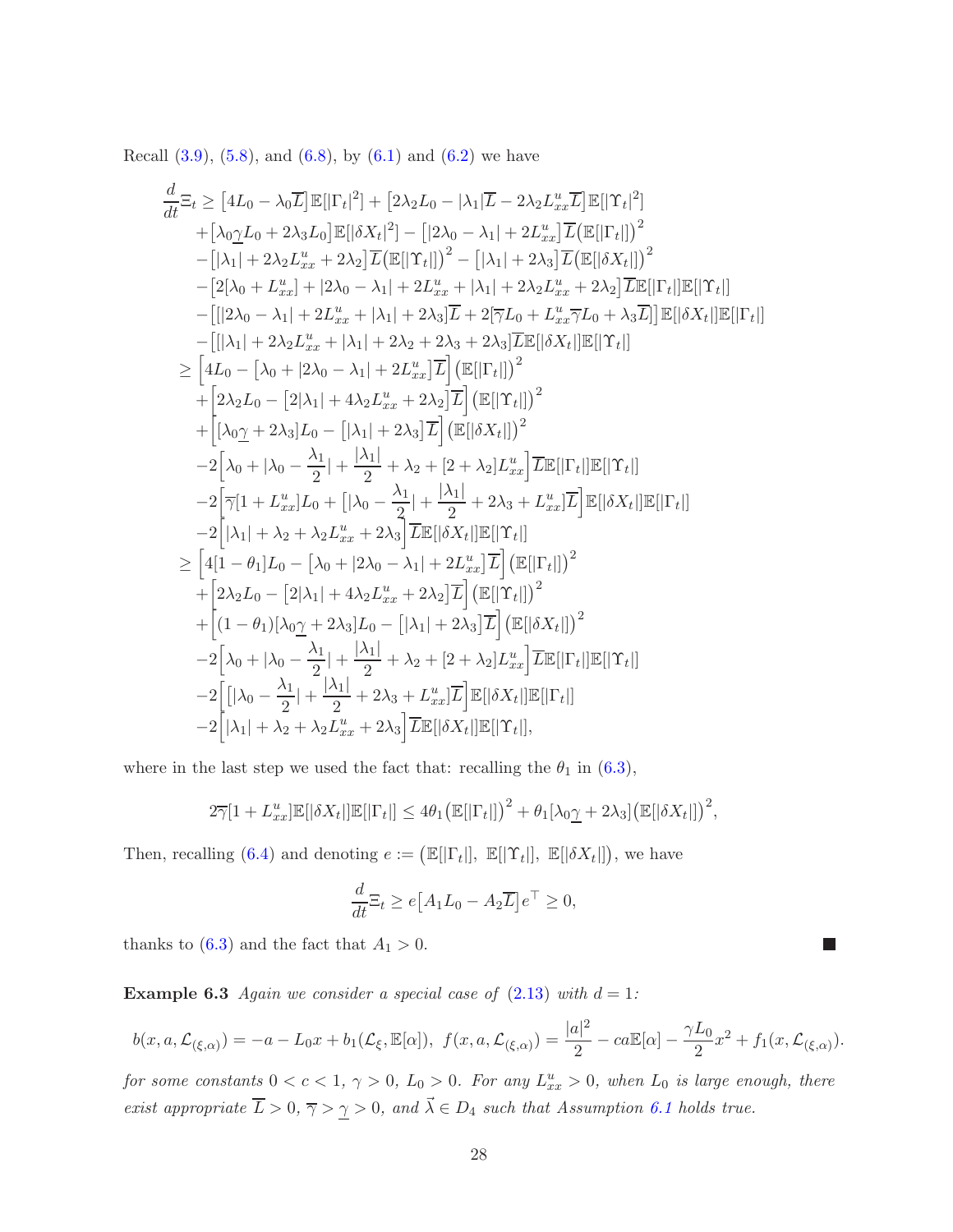**Proof.** By Example [2.4](#page-7-2) and recalling the notations  $\hat{c}$ ,  $\bar{c}$  in Example [5.5,](#page-22-2) we see that

$$
\Phi(\mathcal{L}_{(\xi,\eta)}) = \mathcal{L}_{(\xi,\partial \mathbb{E}[\eta]+\eta)},
$$
  
\n
$$
H(x, p, \mathcal{L}_{(\xi,\alpha)}) = -\frac{1}{2} \Big| c \mathbb{E}[\alpha] + p \Big|^2 - L_0 x p + p b_1(\mathcal{L}_{\xi}, \mathbb{E}[\alpha]) - \frac{\gamma L_0}{2} x^2 + f_1(x, \mathcal{L}_{(\xi,\alpha)}),
$$
  
\n
$$
\widehat{H}(x, p, \mathcal{L}_{(\xi,\eta)}) = -\frac{1}{2} \Big| \widehat{c} \mathbb{E}[\eta] + p \Big|^2 - L_0 x p + p b_1(\mathcal{L}_{\xi}, \overline{c} \mathbb{E}[\eta]) - \frac{\gamma L_0}{2} x^2 + f_1(x, \mathcal{L}_{(\xi,\partial \mathbb{E}[\eta]+\eta)}).
$$

Following the same calculation as that in Example [5.5,](#page-22-2)

$$
\widehat{H}_{pp} = -1, \quad \widehat{H}_{xp} = -L_0, \quad \widehat{H}_{xx} = -\gamma L_0 + \partial_{xx} f_1, \quad \widehat{H}_{xp_1} = \partial_{x\nu_1} f_1,
$$
  

$$
\widehat{H}_{x\rho_2} = \partial_{x\nu_2} f_1 + \widehat{c} \mathbb{E}[\partial_{x\nu_2} f_1], \quad \widehat{H}_{p\rho_1} = \partial_{m_1} b_1, \quad \widehat{H}_{p\rho_2} = \overline{c} \partial_{m_2} b_1 - \widehat{c}.
$$

For given functions  $f_1, b_1$ , clearly there exists a fixed constant  $\overline{L} > 0$  such that

$$
|\partial_{pp}\widehat{H}|, |\partial_{xp_1}\widehat{H}|, |\partial_{xp_2}\widehat{H}|, |\partial_{pp_1}\widehat{H}|, |\partial_{pp_2}\widehat{H}| \leq \overline{L}.
$$

Set  $\gamma := \frac{\gamma}{2}$  $\frac{\gamma}{2}, \overline{\gamma} := \gamma + 1$ , for  $L_0$  sufficiently large, we have

$$
\underline{\kappa}(-\hat{H}_{xp}) = L_0, \qquad |\hat{H}_{xp})| = L_0 \leq \overline{\kappa}L_0;
$$
  

$$
|\partial_{xx}\hat{H}| - \overline{\gamma}L_0 \leq \gamma L_0 + \overline{L} - \overline{\gamma}L_0 = \overline{L} - L_0 \leq 0;
$$
  

$$
\underline{\kappa}(-\partial_{xx}\hat{H}) - \underline{\gamma}L_0 \geq \gamma L_0 - \overline{L} - \underline{\gamma}L_0 = \frac{\gamma}{2}L_0 - \overline{L} \geq 0.
$$

That is,  $(6.1)$  and  $(6.2)$  hold true.

We next fix arbitrary  $\lambda_0, \lambda_2 > 0$  and  $\lambda_1 \in \mathbb{R}$ . Choose  $\lambda_3 > 0$  sufficiently large we have  $\theta_1 \leq \frac{1}{2}$  $rac{1}{2}$ . Finally, set  $L_0$  sufficiently large such that  $L_0 \ge \overline{L\kappa}(A_1^{-1}A_2)$ , we verify [\(6.3\)](#page-24-3) as well.  $\mathcal{L}_{\mathcal{A}}$ 

We shall point out though, by  $(6.5) L_{xx}^u$  may in turn depend on  $L_0$ , so extra efforts are needed in order to ensure full compatibility of our conditions. This, however, requires the a priori estimate for  $\partial_{xx}V$  which is not carried out in this paper. We thus leave it to our accompanying paper on global wellposedness of MFGC master equations. We remark that we have a complete result in [\[34\]](#page-31-6) for standard MFG master equations.

# <span id="page-28-0"></span>References

- [1] Achdou, Y., Han, J., Lasry, J.-M., Lions, P.-L. and Moll, B., Income and wealth distribution in macroeconomics: a countinuous-time approach, The Review of Economic Studies 89 (2022), no.1., 45–86.
- <span id="page-28-1"></span>[2] Achdou, Y. and Kobeissi, Z., Mean field games of controls: finite difference approximations, Math. Eng. 3 (2021), no.3., Paper No. 024, 35pp.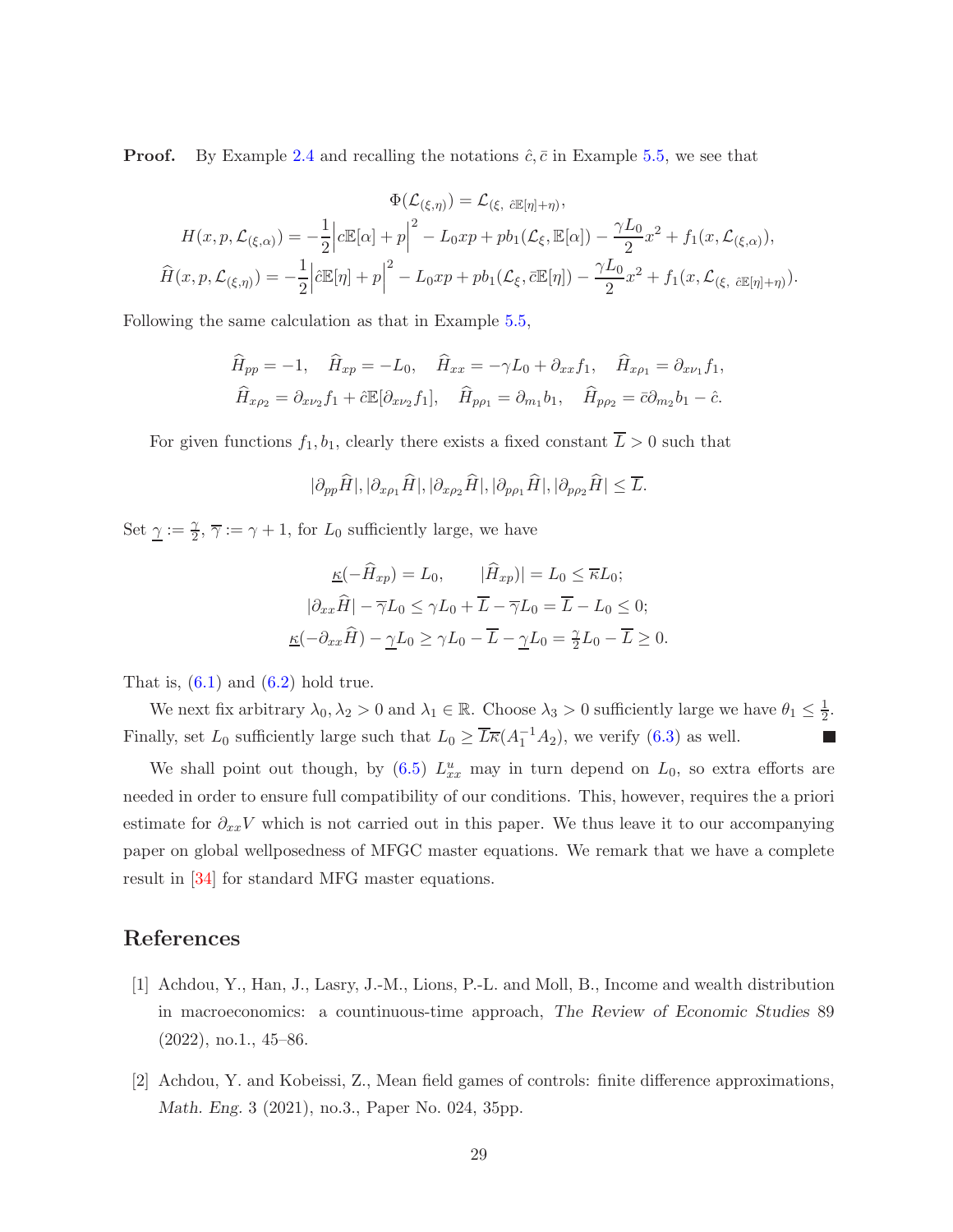- <span id="page-29-8"></span><span id="page-29-3"></span>[3] Ahuja, S., Wellposedness of mean field games with common noise under a weak monotonicity condition, SIAM J. Control Optim. 54 (2016), 30–48.
- <span id="page-29-5"></span>[4] Bauso, D., Tembine, H. and Basar, T., Opinion dynamics in social networks through meanfield games, SIAM J. Control Optim. 54 (2016), no.6, 3225–3257.
- <span id="page-29-9"></span>[5] Bensoussan, A., Frehse, J., and Yam, S. C. P., Mean Field Games and Mean Field Type Control Theory. Springer Briefs in Mathematics. Springer, New York, (2013).
- <span id="page-29-10"></span>[6] Bensoussan, A., Graber, P.J. and Yam, S. C. P., Control on Hilbert spaces and application to mean field type control theory, preprint, arXiv:2005.10770.
- <span id="page-29-0"></span>[7] Buckdahn, R., Li, J., Peng, S. and Rainer, C., Mean-field stochastic differential equations and associated PDEs, Ann. Probab. 45 (2017), 824–878.
- [8] Huang, M., Caines, P. E. and Malhamé, R. P., Large population stochastic dynamic games: closed-loop McKean-Vlasov systems and the Nash certainty equivalence principle, Commun. Inf. Syst. 6 (2006), no. 3, 221–251.
- <span id="page-29-1"></span>[9] Huang, M., Caines, P. E. and Malham´e, R. P., Large-population cost-coupled LQG problems with nonuniform agents: individual-mass behavior and decentralized  $\epsilon$ -Nash equilibria, IEEE Transactions on Automatic Control 52 (2007), no.9, 1560–1571.
- <span id="page-29-2"></span>[10] Huang, M., Caines, P. E. and Malham´e, R. P., The Nash Certainty Equivalence Principle and McKean-Vlasov Systems: an Invariance Principle and Entry Adaptation, 46th IEEE Conference on Decision and Control 121–123, 2007.
- <span id="page-29-7"></span><span id="page-29-4"></span>[11] Cardaliaguet, P., *Notes on mean field games*, lectures by P.L. Lions, Collège de France, (2010).
- <span id="page-29-6"></span>[12] Cardaliaguet, P. and Lehalle C.-A., Mean field game of controls and an application to trade crowding, Math. Financ. Econ. 12 (2018), no.3, 335–363.
- <span id="page-29-11"></span>[13] Cardaliaguet, P. and Porretta, A., *An introduction to mean field game theory*, Lecture Notes in Mathematics, Vol. 2281 (2020), 1–158.
- [14] Cardaliaguet, P., Delarue, F., Lasry, J.M. and Lions, P.L., *The master equation and the convergence problem in mean field games*, Annals of Mathematics Studies, 201. Princeton University Press, Princeton, NJ, (2019). x+212 pp.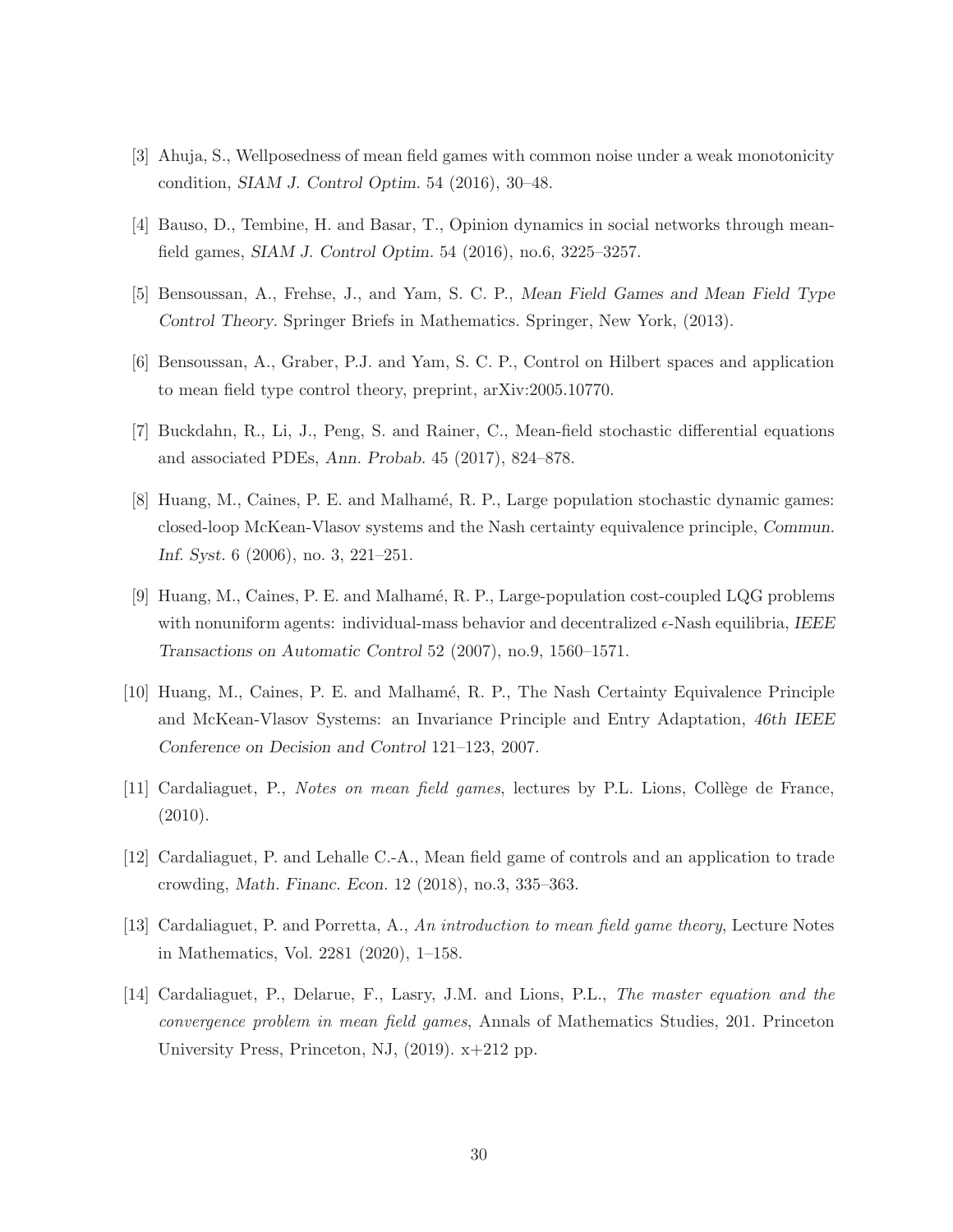- <span id="page-30-1"></span>[15] Carmona, R. and Delarue, F., Probabilistic theory of mean field games with applications I - Mean field FBSDEs, control, and games, Probability Theory and Stochastic Modeling, 83. Springer, Cham, (2018).
- <span id="page-30-2"></span>[16] Carmona, R. and Delarue, F., Probabilistic theory of mean field games with applications II - Mean field games with common noise and master equations, Probability Theory and Stochastic Modeling, 84. Springer, Cham, (2018). xxv+697 pp.
- <span id="page-30-12"></span><span id="page-30-7"></span>[17] Carmona, R. and Lacker, D., A probabilistic weak formulation of mean field games and applications, Ann. Appl. Probab. 25 (2015), no. 3, 1189–1231.
- [18] Chassagneux, J.-F., Crisan, D. and Delarue, F., A probabilistic approach to classical solutions of the master equation for large population equilibria, accepted in Mem. Amer. Math. Soc., arXiv: 1411.3009.
- <span id="page-30-9"></span>[19] Djete, M. F., Large population games with interactions through controls and common noise: convergence results and equivalence between open-loop and closed-loop controls, preprint, arXiv:2108.02992.
- <span id="page-30-10"></span>[20] Gangbo, W., Mészáros, A.R., Mou, C. and Zhang, J., Mean field games master equations with non-separable Hamiltonians and displacement monotonicity, preprint, accepted in Ann. Probab., arXiv:2101.12362.
- <span id="page-30-11"></span><span id="page-30-0"></span>[21] Gelfand, M.J., Explaining the puzzle of human diversity, Science 366 (2019), 686–687.
- <span id="page-30-3"></span>[22] Gangbo, W. and Tudorascu, A., On differentiability in the Wasserstein space and wellposedness for Hamilton-Jacobi equations, J. Math. Pures et Appliquées 125 (2019), 119–174.
- <span id="page-30-5"></span>[23] Gomes, D.A., Patrizi, S. and Voskanyan, V.K., On the existence of classical solutions for stationary extended mean field games, Nonlinear Anal. 99 (2014), 49–79.
- <span id="page-30-6"></span>[24] Gomes, D.A. and Voskanyan, V.K., Extended mean field games, Izv. Nats. Akad. Nauk Armenii Mat. 48 (2013), no.2, 63–76.
- <span id="page-30-4"></span>[25] Gomes, D.A. and Voskanyan, V.K., Extended deterministic mean-field games, SIAM J. Control Optim. 54 (2016), no.2, 1030–1055.
- <span id="page-30-8"></span>[26] Graber, J. and Mayorga, S., A note on mean field games of controls with state constraints: existence of mild solutions, preprint, arXiv:2109.11655.
- [27] Kobeissi, Z., Mean field games with monotonous interactions through the law of states and controls of the agents, preprint, arXiv:2006.12949.